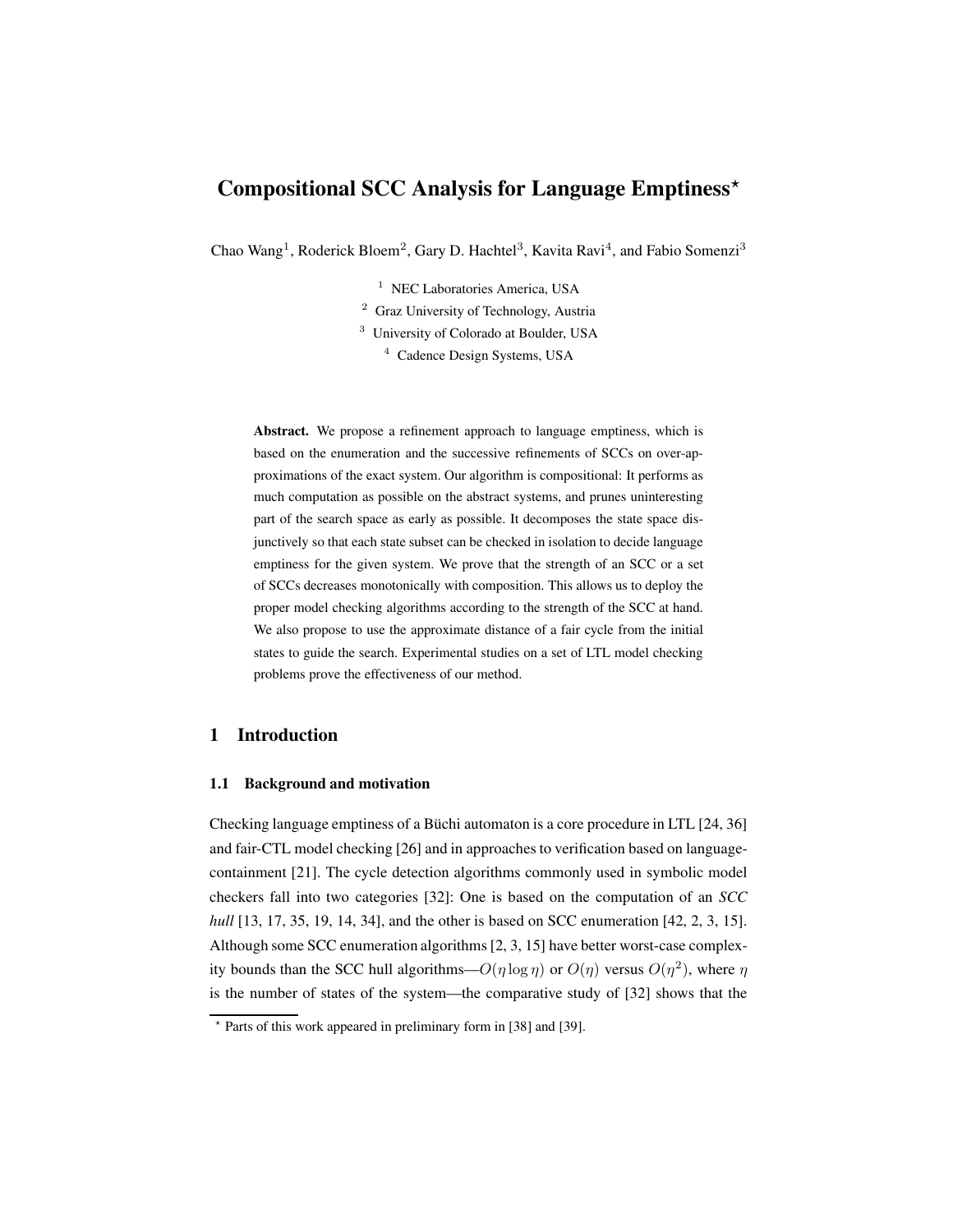worst-case theoretical advantage seldom translates in shorter CPU times. In many practical cases, applying any of these symbolic algorithms directly to the entire system to check language emptiness remains prohibitively expensive.

We regard the given model, or *exact system*, as the synchronous composition of many submodules; composing any subset of these submodules gives a simplified model, which may help in checking language emptiness for the original system. The removal of constraints from the excluded submodules makes the simplified model an overapproximation—it may have more behaviorsthan the exact system. As a result, verification of an LTL property with the simplified model may be conservative: If the language of the simplified model is empty, the language of the original system is also empty; if the language is not empty, however, the language of the original system may still be empty—that is, there may be a "false negative."

Although verification in an abstract model may result in a false negative, it does provide valuable information for the language emptiness checking of the original system. Given a model A, every SCC in  $A'$ , an over-approximation of A, consists of one or more complete SCCs of A. In other words, an SCC in the concrete system must be either included in or have no intersection with an SCC in the abstract model. Let  $\pi$  be the set of SCCs of A; then,  $\pi$  is a *refinement* of the set of SCCs in A'. In addition, if an SCC in the abstract model does not contain a fair cycle, none of its refinements will. Therefore, it is possible to enumerate the fair SCCs in  $A<sup>'</sup>$  first, and then refine each of them individually to compute the fair  $SCCs$  in  $\mathcal{A}$ .

We propose a compositional SCC analysis algorithm to language-emptiness checking, which is based on the enumeration and successive refinement of SCCs on a set of over-approximations of the exact system. By combining appropriate cycle-detection algorithms (SCC hull or SCC enumeration algorithms) into our general framework, we get a hybrid algorithm that shares the good theoretical characteristics of SCC enumeration algorithms, while outperforming the most popular SCC-hull algorithms, including the one of Emerson and Lei.

The analysis is conducted on a set of over-approximations of the exact system, ranging from the most abstract to the most concrete. Applying SCC enumeration on the most abstract over-approximation gives us the initial SCC partition of the state space. The partition is then refined on a more concrete over-approximation—one that is usually the composition of the previous over-approximation and a remaining submodule. At any stage, if an SCC does not contain any fair cycle, it is not considered in any more concrete systems. The procedure may refine parts of the state space until it reaches the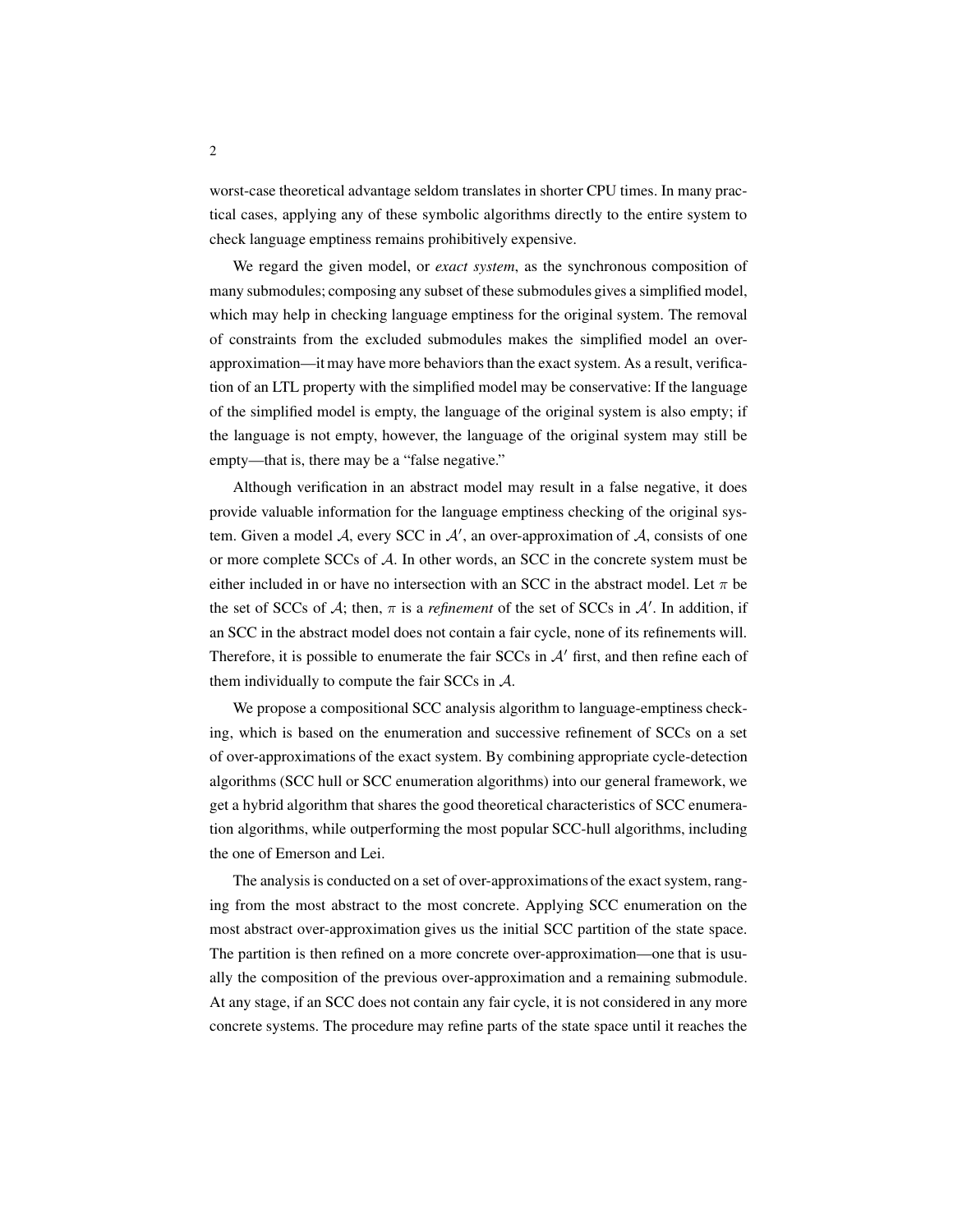exact system. However, each SCC of the exact system is contained in an SCC of each of its over-approximated abstract systems, and we do not have to consider further many non-fair SCCs. Hence, we can often drastically limit the set of states in which a fair cycle may be found.

In language emptiness checking, the models are considered as Büchi automata. The *strength* of a Büchi automaton [20, 4] is an important factor in checking the emptiness of its language. When  $A'$ , an over-approximation of the exact system  $A$ , is known to be *terminal* or *weak*, specialized algorithms exists for checking the emptiness of the language in A. Previous work [4] showed that these specialized algorithms usually outperform the general language emptiness algorithms. However, the previous classification of *strong, weak* and *terminal* was applied to the entire Büchi automaton instead of each individual SCC. This can be inefficient, because a Büchi automaton with a strong SCC and several weak ones is classified as strong. In this paper, we apply the definition of strength to each individual SCC, so that the appropriate model checking procedure can be deployed at a finer granularity. Furthermore, we prove that the fair SCC strength of an automaton may not increase as more submodules are composed—which we call the strength-reduction theorem: After the composition, a strong SCC may break into several weak SCCs, but a weak one cannot generate strong SCCs. Our method analyzes SCCs as they are computed to take maximal advantage of their weakness.

Our approach achieves favorable worst-case complexity bound:  $O(\eta)$  or  $O(\eta \log \eta)$ , depending on what underlying SCC enumeration algorithm is used; this is valid even when the algorithm adds one submodule at the time to the abstract system until the concrete system is reached. In practice, however, the effort spent on the abstract systems can be justified only if it does not incur too much overhead. As the abstract system becomes more and more concrete through composition, the SCC enumeration on the abstract system may become too expensive. In such cases, the algorithm jumps directly to the concrete system, with all the useful information gathered from the abstract systems.

Based on the SCC quotient graph of the last abstract model, we *disjunctively* decompose the concrete state space into subspaces. Each subspace induces a Büchi subautomaton that is an under-approximation of the exact system; therefore, it accepts a subset of the original language. The decomposition is *exact*, for the union of these language subsets is the original language. Therefore, language emptiness of the exact system can be checked in each of these subautomata in isolation. By focusing on one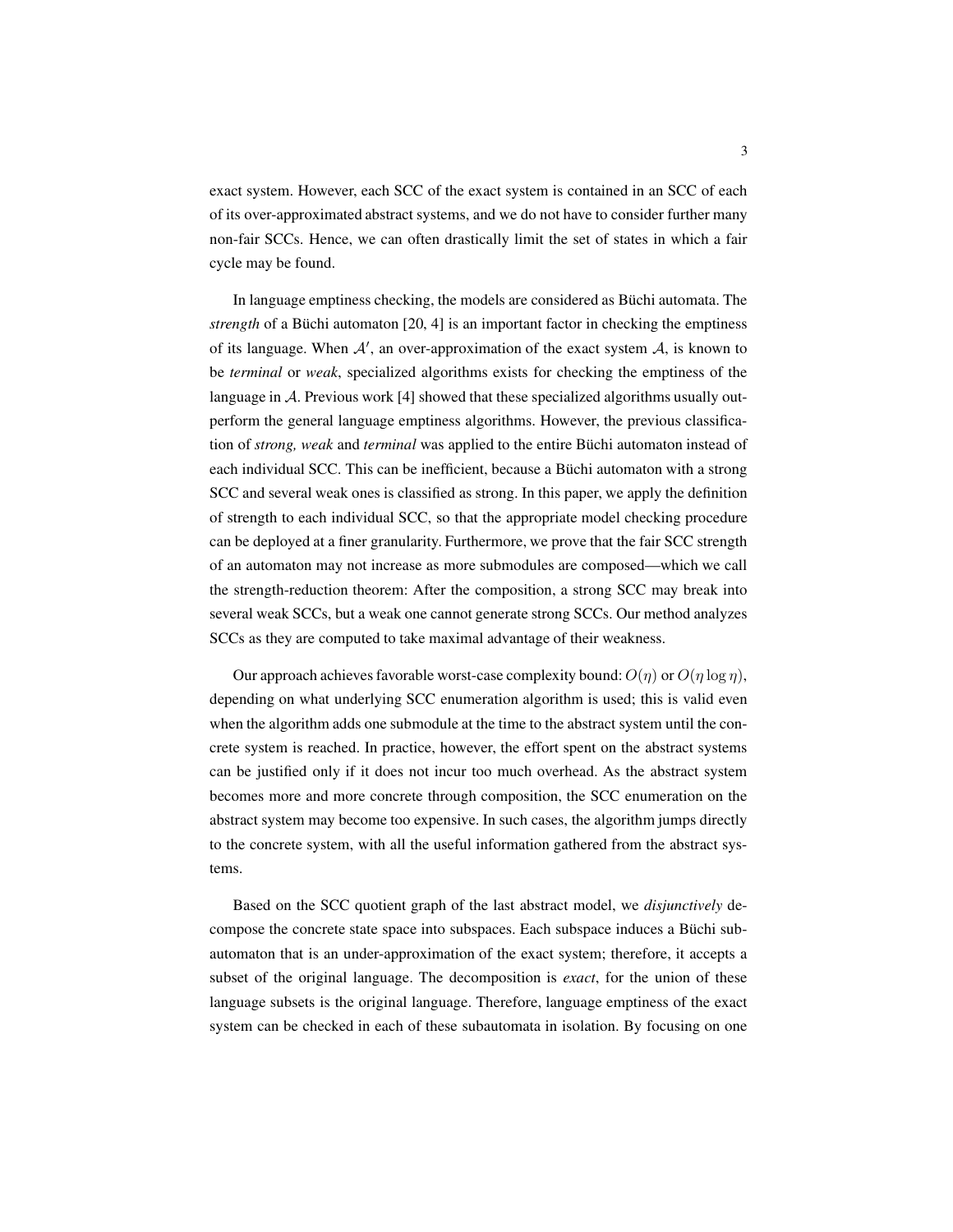subspace at a time, we mitigate the BDD explosion during the most expensive part of the computation—testing abstract fair cycles against the concrete system.

To further speed up the search for fair cycles, we propose a guided search algorithm for the traversal of the subspaces. Note that we are only interested in the reachable state space. Early termination is promoted by examining first the promising areas where fair cycles may reside, and by stopping the cycle-detection algorithm as soon as a fair cycle is found. In the targeted search, the approximate distance to the fair SCCs is used as guidance.

To summarize, our compositional SCC analysis algorithm, called the *Divide and Compose (D'n'C)* algorithm, has the following features:

- **–** It is compositional and performs as much work as possible on abstracted systems.
- **–** It considers only parts of the state space at any time.
- **–** It uses the *strength* of a given set of SCCs to decide the proper model checking algorithm.
- **–** It localizesthe fair-cycle detection by disjunctive decomposition and targeted search.

#### **1.2 Related work**

The previous works most closely related to ours are the various abstraction refinement algorithms [21, 1, 22, 30, 18, 9, 41, 10, 7, 27, 23, 40, 16]. Abstraction refinement was first introduced by Kurshan [21] to check linear properties specified by  $\omega$ -regular automata. For these universal properties, it is enough to consider abstract models that are over-approximations; they are obtained by considering subsets of the variables, while leaving the others unconstrained. (This definition of the abstract systems is essentially the same as ours.) If the verification result is inconclusive, the current abstract model is refined by adding more details of the system, after which the property is checked again.

However, in all these existing abstraction refinement methods, information gathered from previous abstract models is seldom used to help the verification on the current abstract model; model checking starts from scratch in every iteration. In [25], previously computed satisfying states are used as the starting point for the backward fix-point. The set of states, however, are under-approximations of the exact satisfying states. In contrast, we stress the importance of carrying information learned from previous overapproximated abstract systems to the next. We present a general framework that allows us to simplify a search using information obtained in a more abstract version of the state space. In particular, the searches in abstract state space allow us to forgo searching parts

4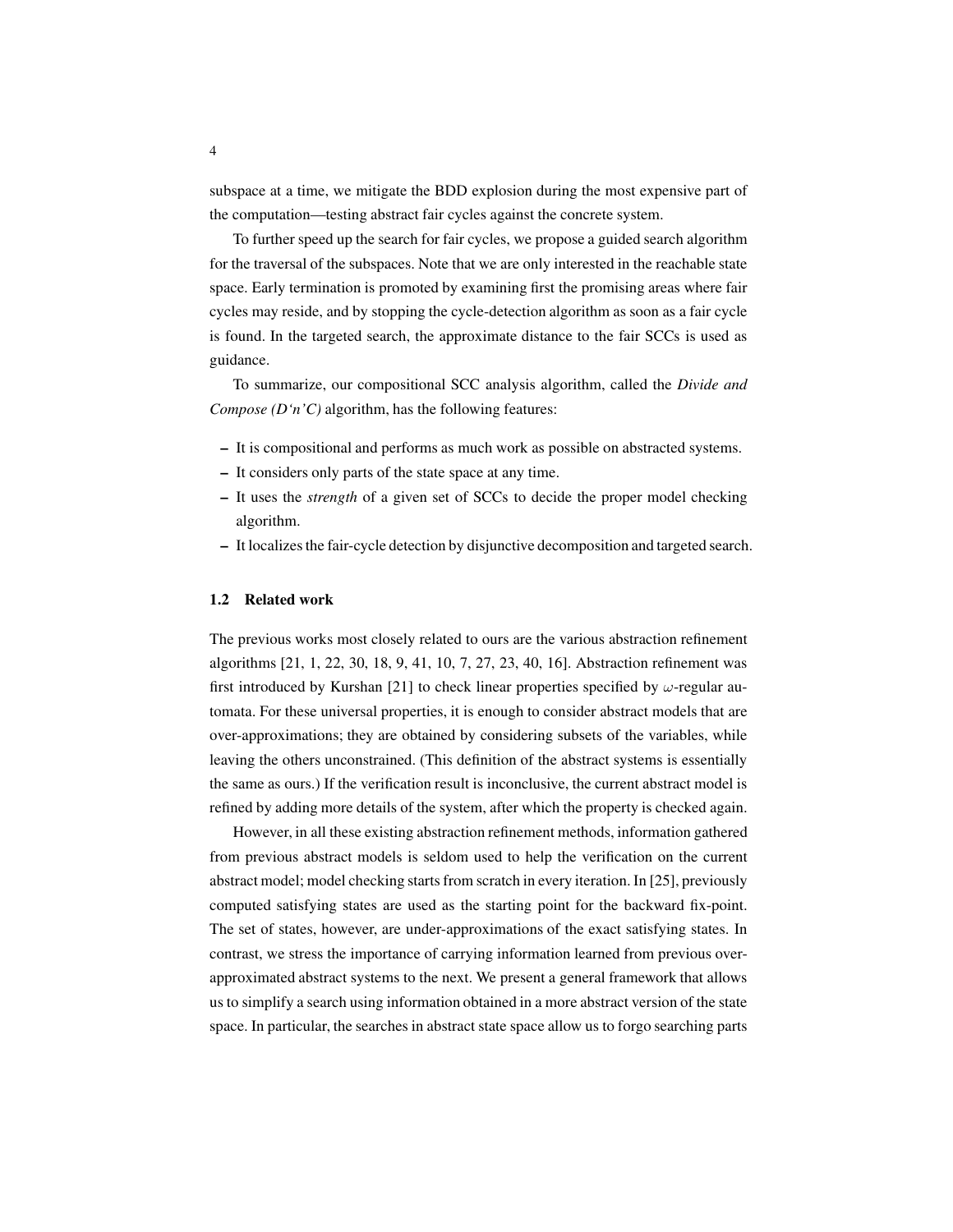of the concrete state space, and even if search is required, this information may allow us to use cheaper algorithms.

On the other hand, the selection of abstract systems in our algorithm is very general, and our implementation is rather primitive compared to that of the aformentioned abstraction refinement algorithms, particularly the counter-example guided methods [9, 41, 10, 7, 40, 23]. These works have addressed the details on how the next abstract system should be selected, based on the analysis of the spurious abstract counterexample(s). Although the majority of them have been designed for checking safety properties, we believe that these refinement methods can be adapted to the language emptiness check, and therefore, can be harmoniously combined with our compositional SCC analysis algorithm.

#### **1.3 Organization of this paper**

The rest of this paper is organized as follows: After reviewing the technical background in Section 2, we give the set of theorems underlying our compositional SCC analysis algorithm in Section 3 and discuss don't care conditions in Section 4. We present the generic algorithmic framework in Section 5 and the various compositional approaches in Section 6. Section 7 deals with disjunctive state space decomposition and the guided search for fair cycles. Implementation details and our experiments are discussed in Section 9; the results show that our new algorithm often achieves substantial savings in memory and CPU time. Section 10 summarizes the contributions of the paper and outlines promising future work.

### **2 Preliminaries**

We model the system to be verified as a *labeled, generalized* Büchi automaton, defined as follows:

**Definition 1.** *A* labeled, generalized Büchi automaton *is a six-tuple* 

$$
\mathcal{A} = \langle Q, Q_0, T, \mathcal{F}, A, A \rangle ,
$$

*where* Q *is the finite set of states*,  $Q_0 \subseteq Q$  *is the set of initial states,*  $T \subseteq Q \times Q$  *is the transition relation,* F ⊆ 2 <sup>Q</sup> *is the set of acceptance conditions,* A *is a finite alphabet for which a set*  $P$  *of atomic propositions is given and*  $A = 2^P$ *, and*  $\Lambda: Q \to A$  *is the labeling function.*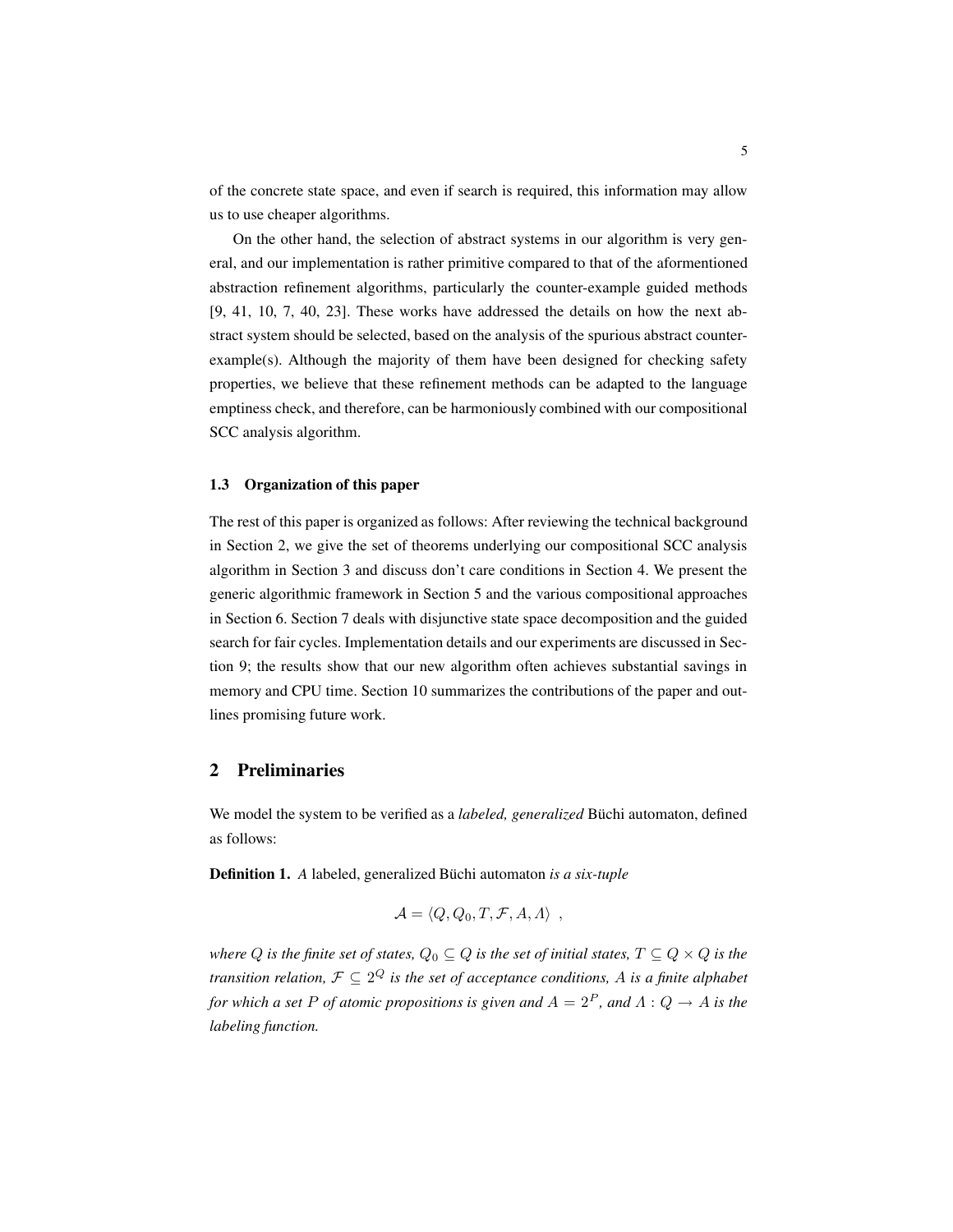Note that we have defined automata with labels on the states, not the edges. The automata are generalized because multiple acceptance conditions are possible. A state  $q$ is *complete* if for every  $a \in A$ , there is a successor q' of q such that  $a \in \Lambda(q')$ . A set of states, or an automaton, is complete if all of its states are. In this paper, all automata are assumed to be complete.

A *run* of A is an infinite sequence  $\rho = \rho_0, \rho_1, \ldots$  over Q, such that  $\rho_0 \in Q_0$ , and for all  $i \geq 0$ ,  $(\rho_i, \rho_{i+1}) \in T$ . A run  $\rho$  is *accepting* (or *fair*) if, for each  $F_i \in \mathcal{F}$ , there exists  $q \in F_i$  that appears infinitely often in  $\rho$ . The automaton accepts an infinite word  $\sigma = \sigma_0, \sigma_1, \ldots$  in  $A^{\omega}$  if there exists an accepting run  $\rho$  such that, for all  $i \geq 0$ ,  $\sigma_i \in \Lambda(\rho_i)$ . The language of A, denoted by  $\mathcal{L}(\mathcal{A})$ , is the subset of  $A^\omega$  accepted by A.  $\mathcal{L}(\mathcal{A})$  is nonempty if and only if A contains a reachable *fair cycle*—that is, a cycle that is reachable from some initial state and intersects all acceptance conditions.

A Strongly-Connected Component (SCC) is a maximal set of states such that there is a path between any two states of the set. An SCC that consists of just one state without a self-loop is called *trivial*. A non-trivial SCC that intersects all acceptance conditions is called a *accepting (fair) SCC*. An SCC that contains some initial states is called an *initial SCC*. Contracting every SCC into a single node, merging parallel edges, and then removing self-loops results in the *SCC (quotient) graph*. The SCC graph of A, denoted by  $G(\mathcal{A})$ , is a Directed Acyclic Graph (DAG); it induces a partial order: a minimal (maximal) SCC has no incoming (outgoing) edge.

An *SCC-closed set* is the union of a collection of SCCs. The set of SCCs of A, denoted by  $\pi(A)$ , is a partition of Q. An SCC partition  $\pi_1$  is a *refinement* of another partition  $\pi_2$  if, for every  $C_1 \in \pi_1$ , there exists  $C_2 \in \pi_2$  such that  $C_1 \subseteq C_2$ .

We define the exact system  $A$  as the synchronous composition of several submodules. Composing a subset of these submodules gives us an over-approximated abstract model  $A'$ . In symbolic algorithms,  $A$ ,  $A'$ , as well as the submodules, are all defined over the same state space and the same set of atomic propositions, and agree on the state labels. Communication then proceeds through the common state space, and composition is characterized by the intersection of the transition relations.

**Definition 2.** *The composition*  $A_1 \parallel A_2$  *of two Büchi automata*  $A_1$  *and*  $A_2$ *, where* 

$$
\mathcal{A}_1 = \langle Q, Q_{01}, T_1, \mathcal{F}_1, A, \Lambda \rangle \text{ and}
$$

$$
\mathcal{A}_2 = \langle Q, Q_{02}, T_2, \mathcal{F}_2, A, \Lambda \rangle,
$$

*is a Büchi automaton*  $A = \langle Q, Q_0, T, \mathcal{F}, A, \Lambda \rangle$  *such that*  $Q_0 = Q_{01} \cap Q_{02}$ ,  $T = T_1 \cap T_2$ *, and*  $\mathcal{F} = \mathcal{F}_1 \cup \mathcal{F}_2$ *.*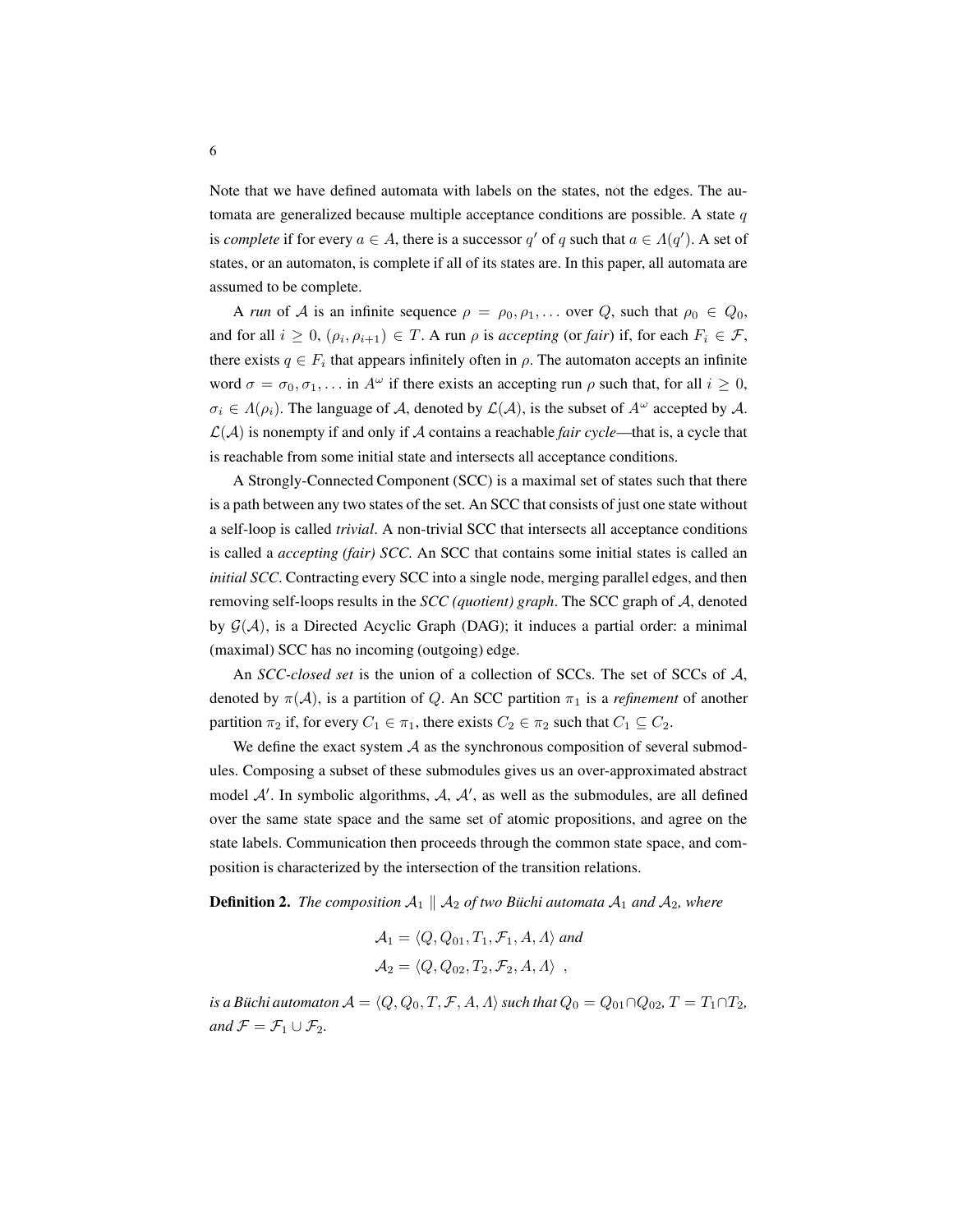Let  $A = A_1 \parallel A_2$ ; both  $A_1$  and  $A_2$  can be considered as over-approximations of A. An SCC in  $A_1$  or  $A_2$  is a SCC-closed set in A.

**Definition 3.** *The* strength *of an accepting SCC* C *is defined as follows (cf. [20, 4]):*

- **–** C *is* weak *if all cycles contained within it are accepting.*
- **−** C is terminal if it is weak and for every state  $q \in C$ , all the successor states of q *are in some terminal SCCs. Terminality implies acceptance of all runs reaching* C*.*
- **–** C *is* strong *if it is not weak.*

Note that strength is defined only for accepting SCCs. The strength of an SCC-closed set containing at least one accepting SCC or of an automaton is the maximum strength of its accepting SCCs. Our definition of weakness is more relaxed than that of [20, 4], while still allowing us to use faster symbolic model checking algorithms.

**Lemma 1.** *Given a Büchi automaton*  $A$  *and an overapproximation*  $A'$  *of*  $A$ *,* 

- *l. if C is a* weak SCC of A', then A contains a reachable fair cycle contained inside *C if* and only *if*  $A \models \textsf{EF} \, \textsf{EG} \, C \cap Q_0 \neq \emptyset$ ;
- 2. *if*  $C$  *is a terminal*  $SCC$  *of*  $A'$ , *then in*  $A$  *there is a reachable fair cycle contained in C* if and only if  $A \models \textsf{EF } C \cap Q_0 \neq \emptyset$ .

*Proof.* EF C is the subset of states in Q that can reach the states in C, while EGC is the subset of states in  $C$  that lead to a cycle lying in  $C$ . Assuming the definitions of weak and terminal, we have the proof as follows:

- 1. Suppose that  $C$  is a weak SCC of  $A'$ , and  $A$  contains a reachable fair cycle inside C. Then  $A \models$  EF EG  $C \cap Q_0 \neq \emptyset$ . Conversely, if  $A \models$  EF EG  $C \cap Q_0 \neq \emptyset$ , then A contains a reachable cycle inside C. Since every cycle in  $A$  is also contained in  $A'$ and every cycle that  $A'$  contains in  $C$  is accepting, every cycle that  $A$  contains in  $C$  is accepting. Therefore  $\mathcal A$  contains a reachable fair cycle.
- 2. Suppose that  $C$  is a terminal SCC of  $A'$ , and  $A$  contains a reachable fair cycle inside C. Then a state of C is reachable in A and  $A \models \textsf{EF} C \cap Q_0 \neq \emptyset$ . Conversely, suppose that  $A \models \textsf{EF } C \cap Q_0 \neq \emptyset$ . Note that all cycles in  $A'$  contained in C are accepting, and that there are no other infinite paths in  $A'$  that start in C. Hence, all cycles in  $A$  contained in  $C$  are accepting, and that there are no other infinite paths in A that start in C. Since one state of C is reachable and the transition relation is complete, a fair path within  $C$  is reachable in  $\mathcal{A}$ .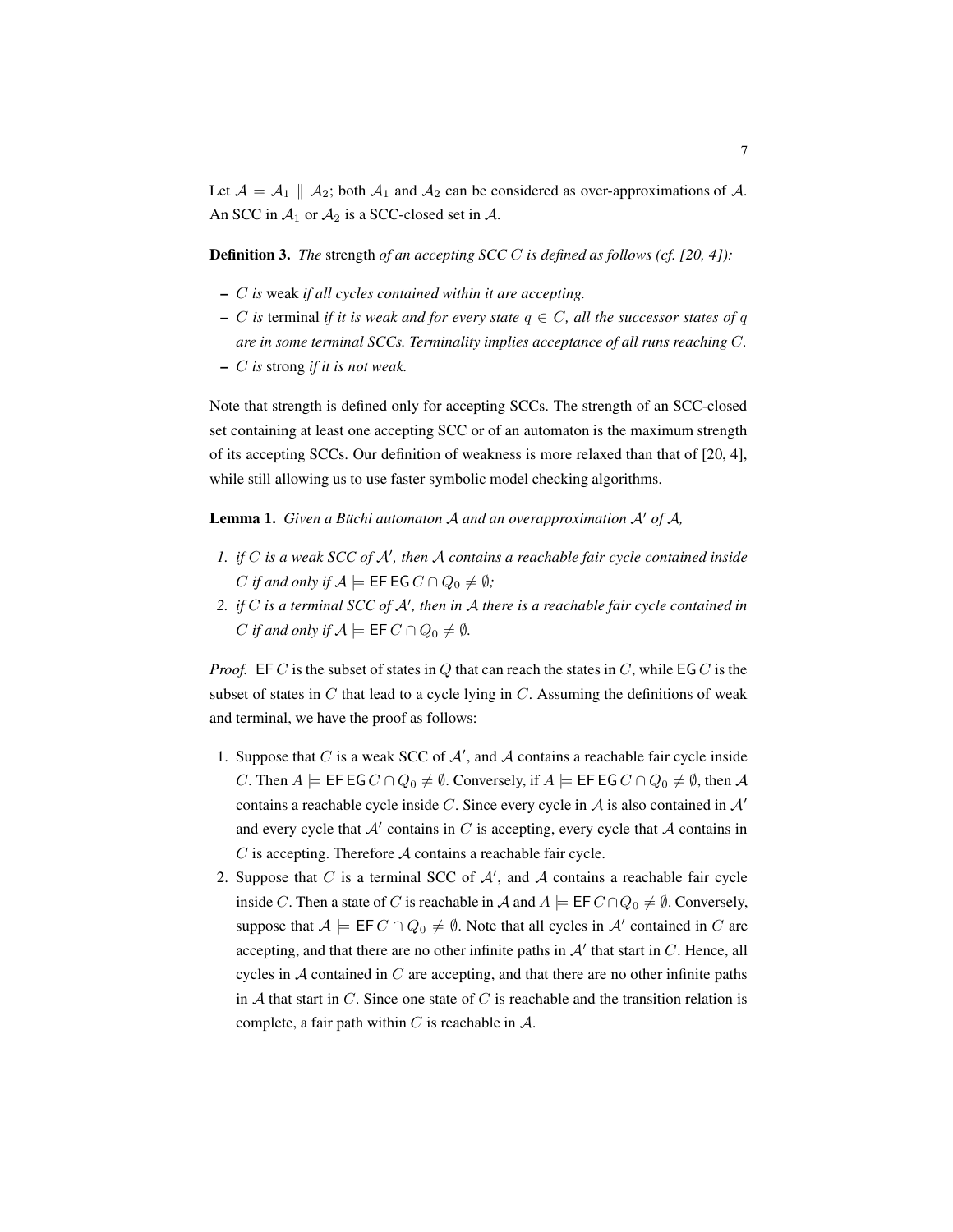In symbolic algorithms, both the sets of states and the transition relation  $T$  are represented by their characteristic functions, which in turn are represented by Binary Decision Diagrams (BDDs [6]). These BDDs are manipulated as sets by union, intersection, complementation, as well as image EY and preimage EX computations. The image (or preimage) of a set of states consists of all their successors (or predecessor) in the graph. They are defined as follows:

$$
\mathsf{EY}_T(S) = \{q' \mid \exists q \in S : (q, q') \in T\}
$$
  

$$
\mathsf{EX}_T(S) = \{q \mid \exists q' \in S : (q, q') \in T\} .
$$

When the context allows it, we shall drop the subscript identifying the transition relation.

Many interesting properties can be evaluated by fix-point computations, in which EX and EY are the basic symbolic steps. The set of states reachable from the initial states  $Q_0$ , denoted by EP I, is a least fix-point computation

$$
\mu Z \, . \, Q_0 \cup \text{EY}(Z) \, .
$$

Likewise,  $EF C$  is

$$
\mu Z . C \cup \mathsf{EX}(Z) .
$$

The computations of EG, EU, and EG<sub>fair</sub> true are defined as follows:

$$
\mathsf{EG}\,S = \nu Z \,.\, S \cap \mathsf{EX}\,Z
$$
\n
$$
\mathsf{E}\,S_1 \,\mathsf{U}\,S_2 = \mu Z \,.\, S_2 \cup (S_1 \cap \mathsf{EX}\,Z)
$$
\n
$$
\mathsf{EG}_{\mathsf{fair}}\,\mathsf{true} = \nu Z \,.\,\mathsf{EX}\,\bigcap_{f_i \in \mathcal{F}} \mathsf{E}\,Z\,\mathsf{U}(Z \cap f_i) \ .
$$

In general, language emptiness can be decided by evaluating EG<sub>fair</sub> true. The computation of EG<sub>fair</sub> true as described above is known as the Emerson and Lei algorithm [13], a representive of the SCC hull algorithms. It requires  $O(\eta^2)$  preimage computations in the worst case, where  $\eta$  is the number of states.

An alternative way of checking for language emptiness is to enumerate all SCCs, and then check if they satisfy all the acceptance conditions. An SCC enumeration algorithm often picks a state  $v$  as a *seed*, and then computes both  $EF v$  and  $EP v$ . The intersection of  $E_{\nu}$  and  $E_{\nu}$  gives the SCC containing v. After removing this SCC, the algorithm picks another seed among the remaining states. This procedure terminates when no state is left. Among the existing SCC enumeration algorithms, the one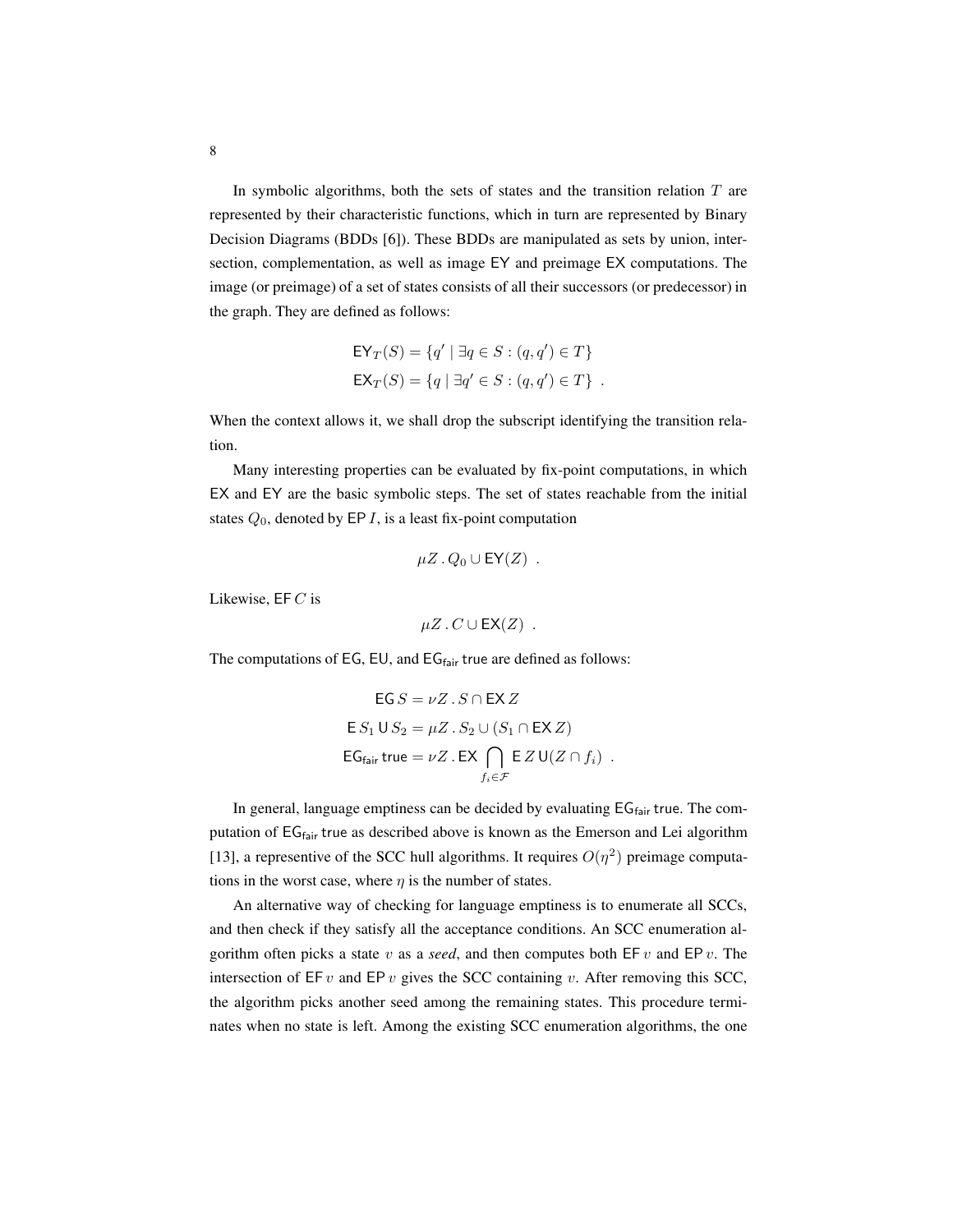by Gentilini et al. [15] has the best complexity bound, which is  $O(\eta)$ . Note that it is better than the quadratic bound of SCC hull algorithms.

The fact that all components are defined over the same state space masks the fact that the analysis of a component is typically much easier than the analysis of the exact system. Complexity bounds given in terms of the numbers of states do not recognize this difference. In the following, we define the *effective number of states* to take into consideration the fact that an automaton does not control some of the state variables. Let  $V$  be a finite set of binary state variables, whose valuations form the set of states Q; then,  $\eta = 2^{|V|}$ . Given  $q \in Q$  and  $v \in V$ , let  $q^v \in Q$  be the state given by  $q \cup \{v\}$ if  $v \notin q$  and  $q \setminus \{v\}$  otherwise. Then A *controls* v if there exist  $q_1, q_2 \in Q$  such that  $(q_1, q_2) \in T$  but  $(q_1, q_2^v) \notin T$ . In other words, v is controlled by A if the automaton can change its value. Let  $V_A$  be the subset of variables controlled by  $A$ , the effective number of states of A is defined as  $\eta_A = 2^{|V_A|}$ . The language emptiness for A can be checked in  $O(\eta_A^2)$  steps by the Emerson-Lei algorithm, and in  $O(\eta_A)$  steps by the algorithm of [15].

Image and preimage computations usually account for most of the CPU time in BDD-based symbolic model checking. Therefore, it is important to minimize the sizes of the representations of both the transition relation, and the argument to the (pre-)image computation—the set of states. The size of a BDD is not directly related to the size of the set it represents. If we need not represent a set exactly, but can instead determine an interval in which it may lie, we can use generalized cofactors [11, 12] to find a set within this interval with a small BDD representation.

Often, we are only interested in the results as far as they lie within a *care set* K (or outside a *don't care set*  $\overline{K}$ ). Since the language emptiness problem is only concerned with the set of reachable states  $R$ , we can regard  $R$  as a care set, and add or delete edges that emanate from unreachable states. By doing this, the image of a set that is contained within  $R$  remains the same. Likewise, the part of the preimage of a set  $S$  that intersects R remains the same, even if unreachable states are introduced to S by adding edges. This use of the states in  $\overline{R}$  as don't cares, which are often called the Reachability Don't Cares (RDCs), depends on the fact that no edges from reachable to unreachable states are added.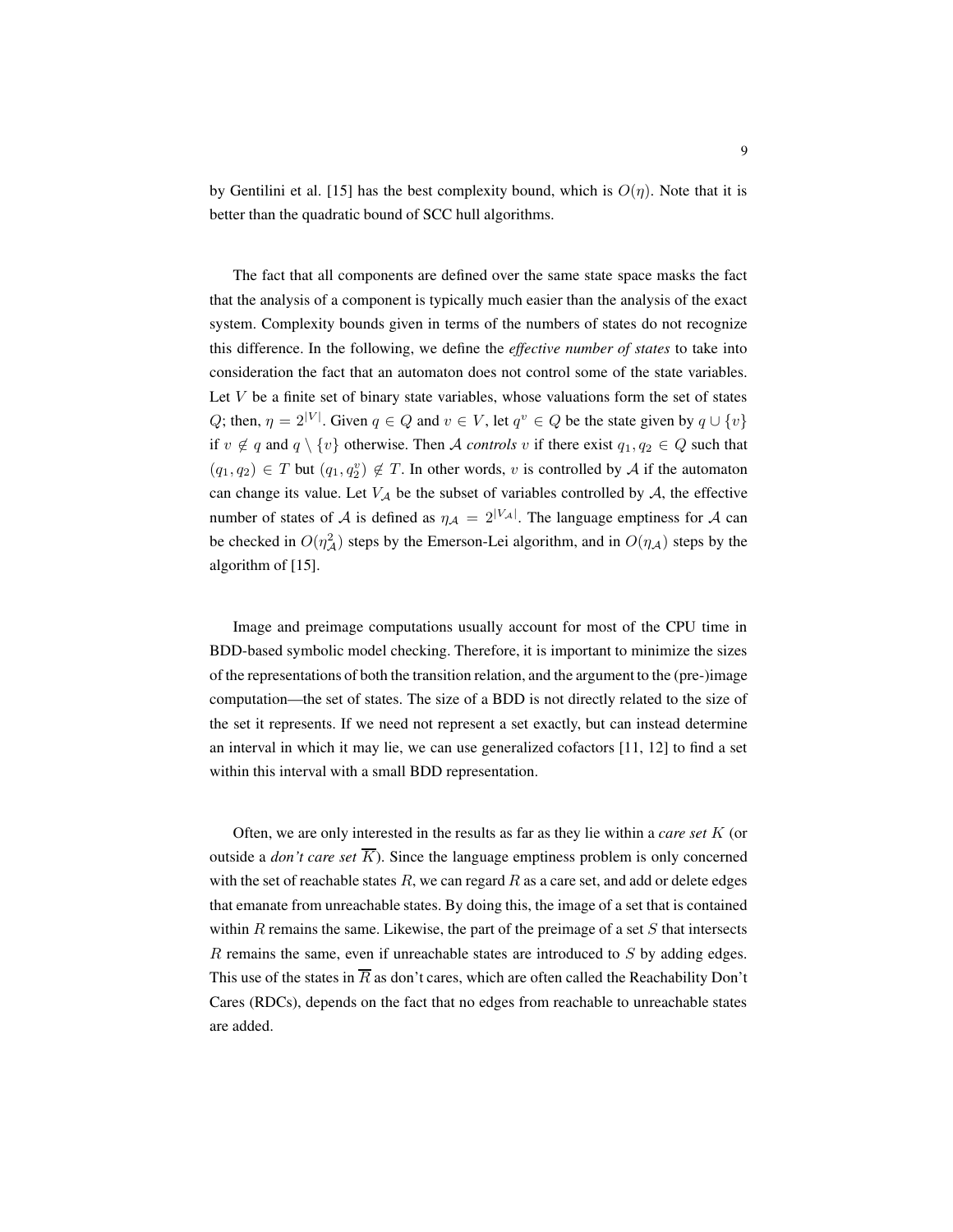### **3 SCC refinement**

We start with the definition of over-approximations of a Büchi automaton, followed by the theorems that provide the foundations of our SCC refinement algorithm. Automaton  $\mathcal{A}'$  is an *over-approximation* of  $\mathcal{A}$ , denoted by  $\mathcal{A} \leq \mathcal{A}'$ , if  $Q = Q'$ ,  $Q_0 \subseteq Q'_0$ ,  $T \subseteq T'$ ,  $\mathcal{F} = \mathcal{F}'$ , and  $\Lambda = \Lambda'$ . The relation  $\leq$  is a partial order on automata; furthermore,  $A \leq A'$  implies that A' simulates A [28]; hence,  $\mathcal{L}(A) \subseteq \mathcal{L}(A')$ .

**Theorem 1 (Compositional refinement).** Let  $A, A_1, \ldots, A_n$  be Büchi automata such  $t$ hat  $\mathcal{A} \leq \mathcal{A}_i$  for  $1 \leq i \leq n$ . Then, the set of SCCs  $\pi(\mathcal{A})$  is a refinement of

$$
\Theta = \{C_1 \cap \cdots \cap C_n \mid C_i \in \pi(\mathcal{A}_i)\} \setminus \emptyset.
$$

*Proof.* Every state in an SCC  $C \in \pi(\mathcal{A})$  is reachable from all other states in C. An over-approximation  $A_i$  preserves all transitions of A, which means that in  $A_i$ , every state in C remains reachable from the other states in C. Therefore, for  $1 \le i \le n$ , C is contained in an SCC of  $A_i$ ; hence it is contained in their intersection, which is an element of  $\Theta$ . Since the union of all SCCs of  $\mathcal A$  equals  $Q$  and distinct elements of  $\Theta$  are disjoint,  $\Theta$  is a partition of Q, and  $\pi(\mathcal{A})$  is a refinement of it.

In particular,  $\pi(A)$  is a refinement of the SCC partitions of any of its over-approximations; thus, an SCC of  $A' \geq A$  is an SCC-closed set of A. Theorem 1 allows us to gradually refine the set of SCCs on the over-approximations until we arrive at  $\pi(A)$ . One benefit is that we can often decide early that an SCC-closed set does not contain an accepting cycle.

**Observation 1** Let C be an SCC-closed set of A. If  $C \cap F_i = \emptyset$  for any  $F_i \in \mathcal{F}$ , then C *has no states in common with any accepting cycle.*

Therefore, we can trim the state space by avoiding refining non-fair SCC-closed sets as soon as possible, keeping around only "suspect" SCCs.

**Theorem 2 (Strength reduction).** Let  $A$  and  $A'$  be Büchi automata such that  $A$  is *complete and*  $A \leq A'$ . (Hence, A' is also complete.) If C is a weak (terminal) SCC*closed set of* A<sup>0</sup> *, and it contains an accepting cycle of* A*, then* C *is a weak (terminal) SCC-closed set of* A*.*

*Proof.* We prove this by contradiction. Assume that C is a weak set of  $A'$ , but is a strong set of  $A$ . Then, at least one cycle in C is not accepting in  $A$ . As an over-approximation,

10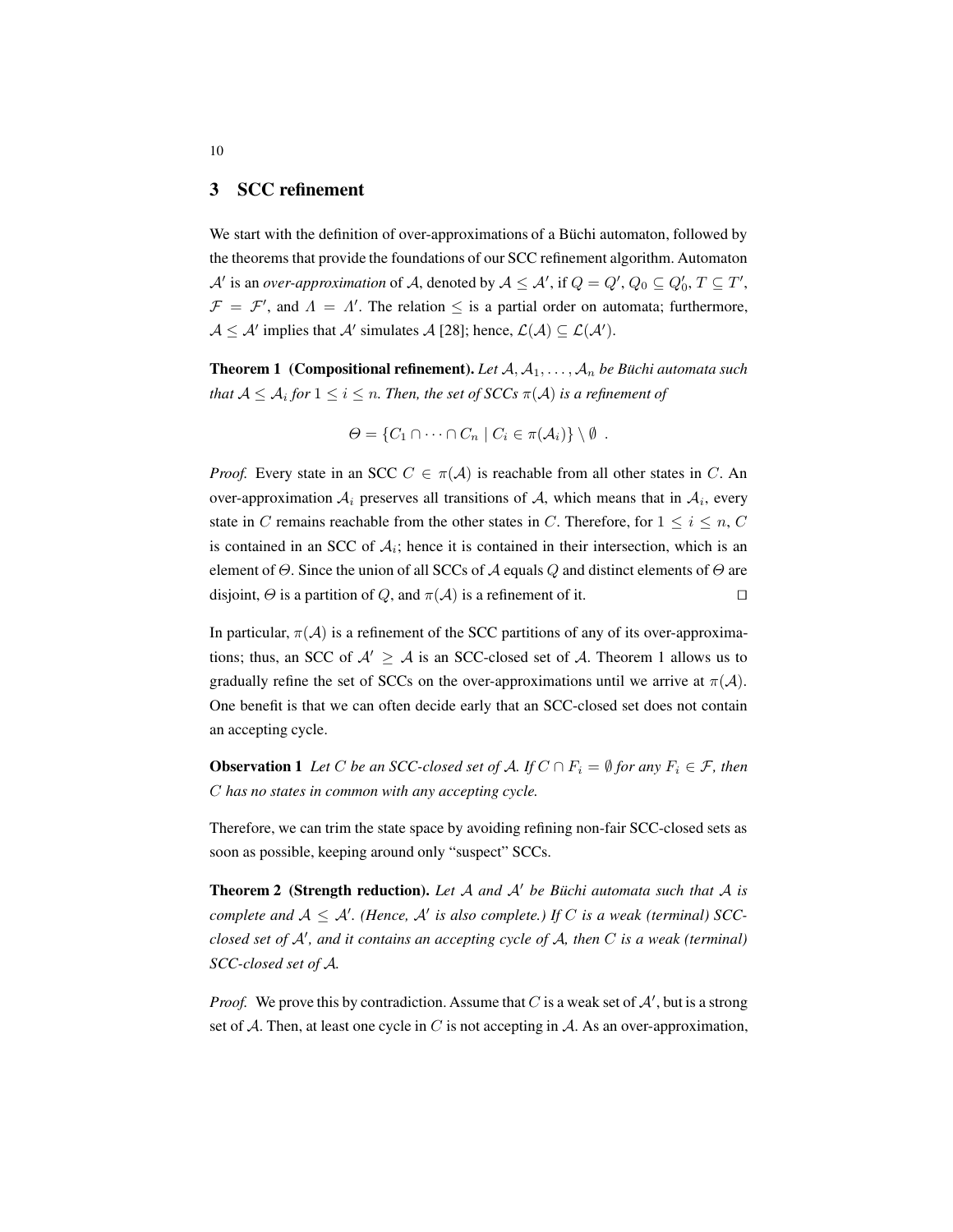$\mathcal A'$  preserves all paths of  $\mathcal A$ , including this non-accepting cycle, which makes C a strong set of  $A'$  too. However, this contradicts the assumption that C is weak in  $A'$ . Therefore, C cannot be a strong set of A. A similar argument applies to the terminal case.  $\square$ 

In other words, the strength of an SCC-closed set never increases as a result of composition. In fact, the strength may actually reduce in going from  $A'$  to  $A$ . For example, a strong SCC may be refined into one or more SCC none of which is strong; a weak SCC may be refined into one or more SCCs, none of which is weak. This strength reduction theorem allows us to use special algorithms as soon as a strong SCC-closed set becomes weak or terminal.

Deciding the strength of an SCC-closed set can be expensive.In the implementation, we make conservative decisions of the strength of an SCC C as follows:

- **−** *C* is weak if  $C \subseteq F_i$  for every  $F_i \in \mathcal{F}$ ;
- **–** C is terminal if C is weak and  $(\text{EY } C) \setminus C = \emptyset$ ;
- **–** C is strong otherwise.

We use the example in Fig. 1 to show the impact of composition. The three Büchi automata with one acceptance condition ( $\mathcal{F} = \{F_1\}$ ) are defined on the same state space. State 01 is labeled  $\neg p$ ; all other states are labeled true implicitly. Double circles indicate that the state satisfies the acceptance condition. The synchronous composition of the two automata at the top produces the automaton at the bottom. Note that only transitions that are allowed by both parent automata appear in the composed system. Both automata at the top are strong, although their SCC partitions are different. The composed system, however, has a weak SCC, a terminal SCC, and two non-fair SCCs. Its SCC partition is a refinement of both previous partitions.

Let the SCC quotient graph  $\mathcal{G}(\mathcal{A})$  of a Büchi automaton A be  $\mathcal{G} = \langle \mathcal{C}, \mathcal{C}_0, T_C, F_C \rangle$ , where C is the set of SCCs,  $C_0 \subseteq C$  is the set of initial SCCs,  $T_C \subseteq C \times C$  is the transition relation, and  $F_C$  is the set of fair SCCs. Let  $\mathcal{G}'$  be a subgraph of  $\mathcal{G}$ , where  $\mathcal{C}' \subseteq \mathcal{C}, \mathcal{C}'_0 \subseteq \mathcal{C}_0, T'_C \subseteq T_C$ , and  $F'_C \subseteq F_C$ . In other words, removing some nodes or transitions, or making some fair nodes non-fair, gives us a subgraph. A subgraph of  $G(\mathcal{A})$  induces a subautomaton.

**Definition 4.** Given the SCC quotient graph G of  $A$  and a subgraph  $G' = \langle C', C'_0, T'_C, F'_C \rangle$ , the subautomaton  $A \Downarrow \mathcal{G}' = \langle Q, Q'_0, T', \mathcal{F}', A, \Lambda \rangle$  is defined as follows:

- $Q'_0 \subseteq Q_0$  *is the subset of initial states that appear in*  $C'_0$ ,
- $\mathcal{L} \subset T' \subseteq T$  *is the subset of transitions among the states that appear in*  $\mathcal{C}'$ *.*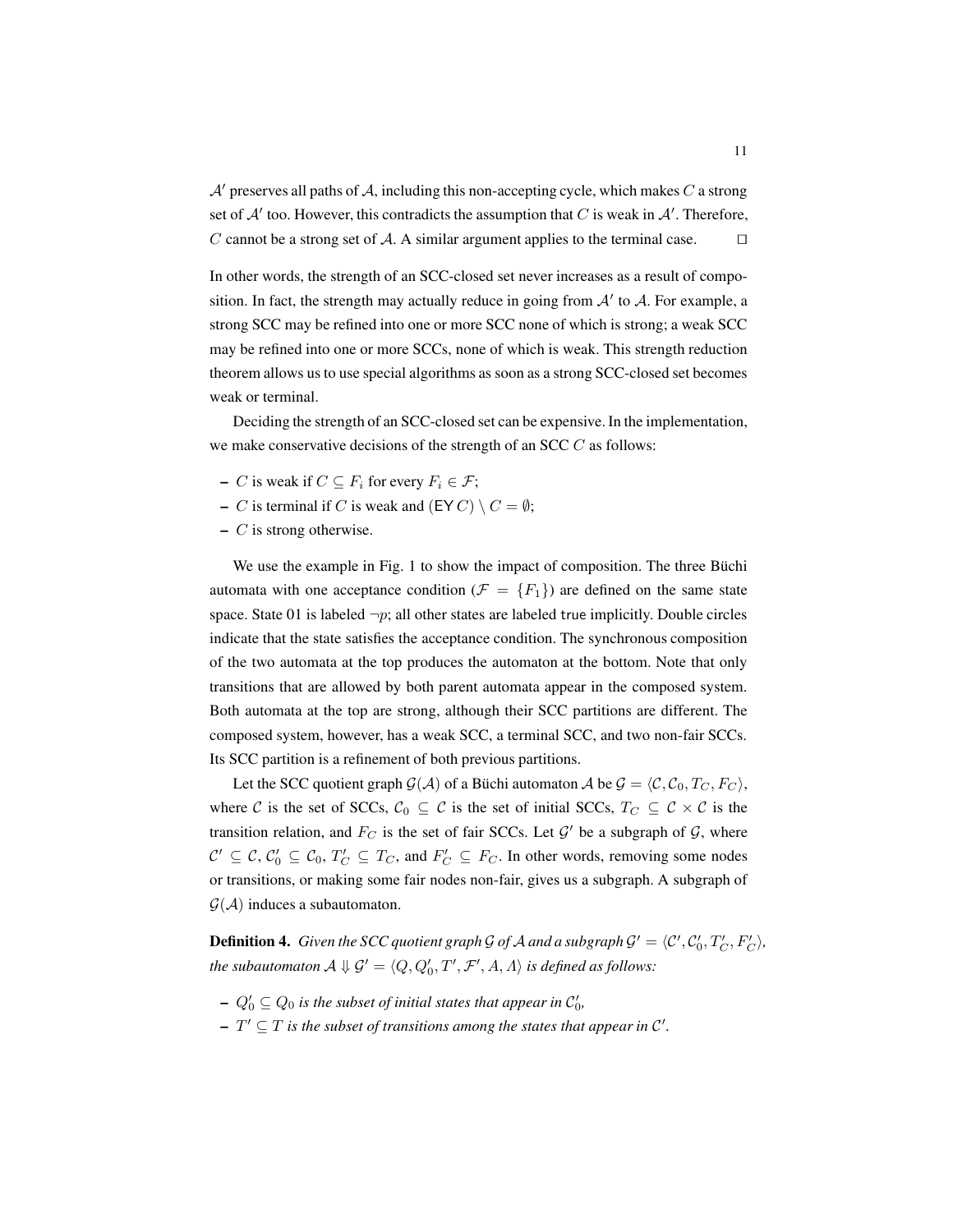

**Fig. 1.** The impact of composition on the SCCs. Dash boxes represent fair SCCs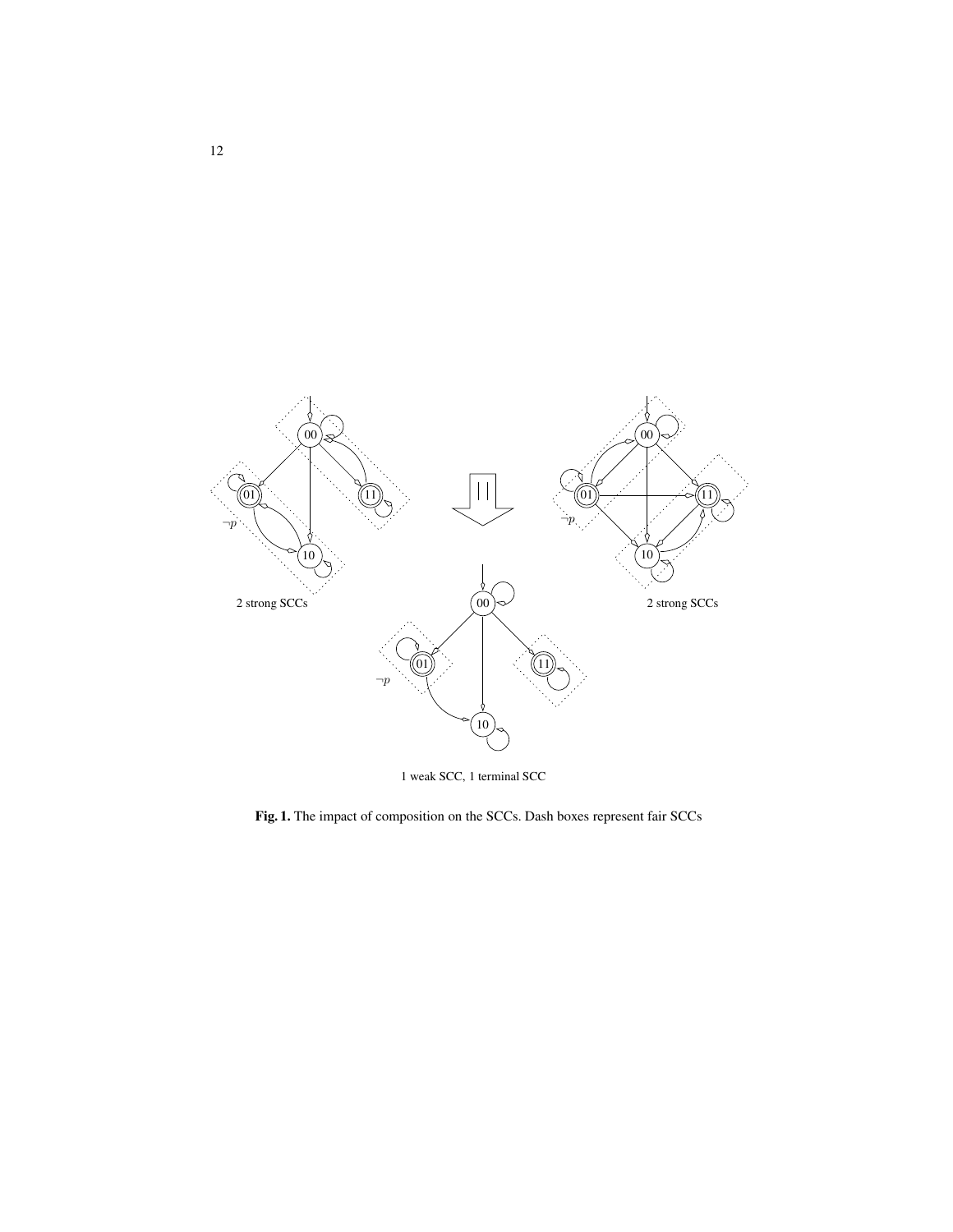# $\mathcal{F}_i \in \mathcal{F}'$  *is the subset of*  $F_i \in \mathcal{F}$  *that intersects the set of states in*  $F'_C$ *.*

Essentially,  $A \Downarrow G'$  is the original automaton restricting its operation only in the set of states Q'. Therefore,  $A \Downarrow \mathcal{G}(A) = A$ . Since accepting runs in the subautomaton are always accepting in  $A$ , its language is a subset of  $\mathcal{L}(A)$ . Furthermore, the *pruning* operation on the SCC graph, defined as removing nodes that are not on any path from initial nodes to fair nodes, does not change the language accepted by the corresponding automaton. The claim can be extended to the SCC subgraph of any over-approximation of A.

**Observation 2** Let  $A \leq A'$  and  $G'$  be a subgraph of  $G(A')$ , then  $\mathcal{L}(A \Downarrow G') \subseteq \mathcal{L}(A)$ .

We define an SCC subgraph  $\mathcal{G}^{C_j}(\mathcal{A})$  for every fair node  $C_j$  of  $\mathcal{G}(\mathcal{A})$ , so that it contains all SCCs that are on the paths from the initial SCCs to  $C_j$  (including  $C_j$ ); furthermore, all the nodes are marked non-fair, except for  $C_j$ . It can be constructed by marking  $C_i$  fair and all the other nodes non-fair and then pruning the SCC graph. When the context is clear, we will simply use  $G^{C_j}$  to denote such a subgraph. Recall that a Büchi automaton has an accepting run if and only if some reachable fair nodes exist in its SCC graph. It follows that each of these SCC subgraphs induces a subautomaton that accepts a subset of the original language; the union of these subsets of languages is the same as the language of the original automaton.

In addition,  $\mathcal{G}^{C_j}$  can be further decomposed into subgraphs. An SCC subgraph of this kind, denoted by  $\mathcal{G}_i^{C_j}$ , represents a path from the *i*-th initial SCC to the *j*-th fair SCC. Therefore, the languages accepted by the subautomata  $A \Downarrow \mathcal{G}_i^{C_j}$  also form a disjunctive decomposition of the language accepted by  $A \Downarrow G^{C_j}$ . The claim can be extended to the SCC subgraphs of any over-approximation of  $A$ . To summarize, we have the following theorem:

**Theorem 3 (Disjunctive decomposition).** Let  $A \leq A'$  and the set of SCC subgraphs  $\{\mathcal{G}_i^{C_j}\}\$ be the disjunctive decomposition of A'. Then,  $\mathcal{L}(\mathcal{A}) = \emptyset$  if and only if  $\mathcal{L}(\mathcal{A} \Downarrow)$  $\mathcal{G}_i^{C_j}$ ) =  $\emptyset$  *for every subgraph.* 

Subautomata with respect to the SCC subgraphs are *under-approximations* of the exact system. An under-approximation normally can be used to certify the existence of fair runs, but not to prove language emptiness. However, by Theorem 3 our disjunctive decomposition creates a complete set of under-approximations, therefore does not produce conservative results for language emptiness checking. An advantage of applying this disjunctive decomposition theorem is to decide language emptiness of the exact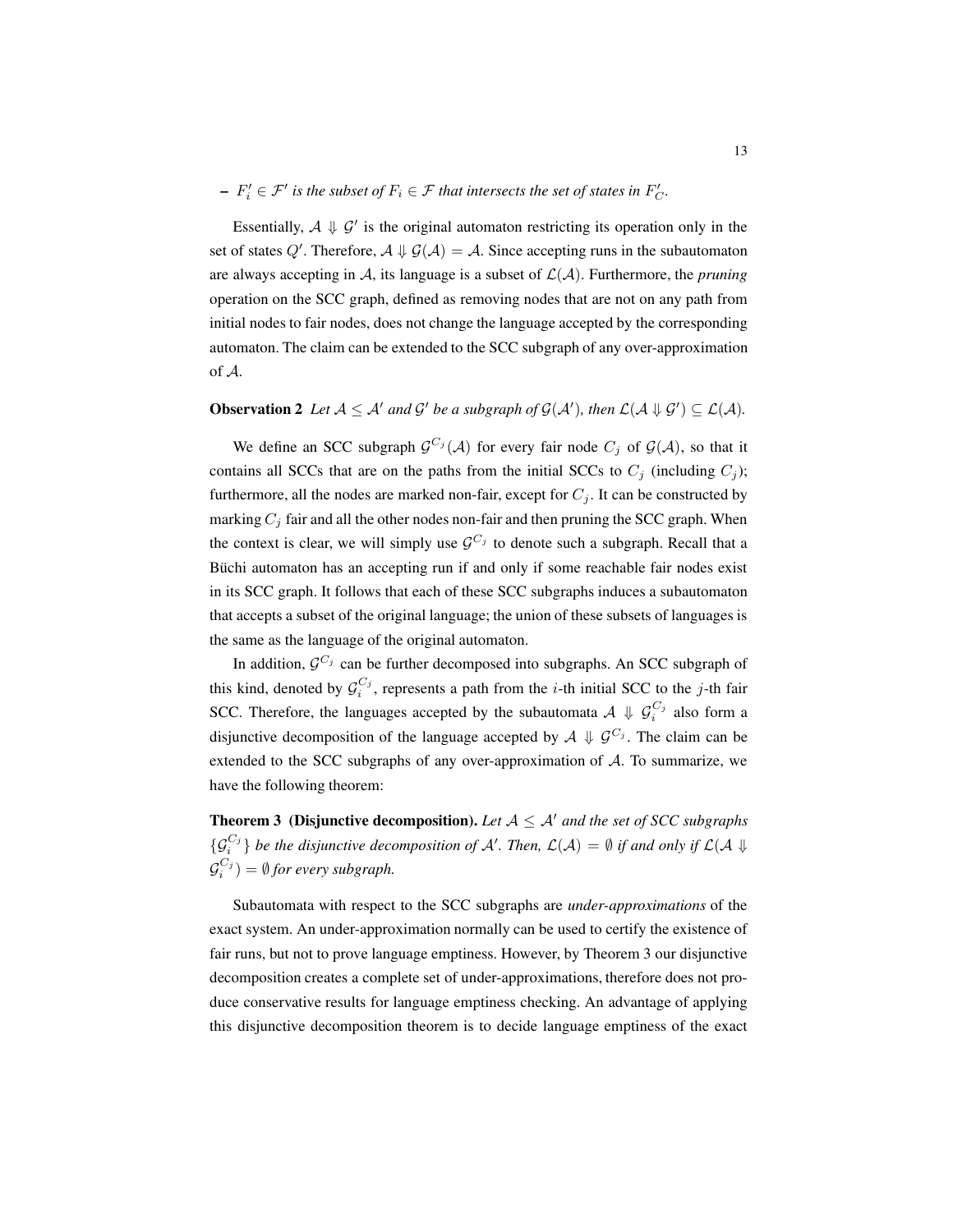

**Fig. 2.** Use of don't cares in the computation of SCCs

system by checking subautomata separately. When we restrict the search to a smaller state space, we increase the effectiveness of don't cares in speeding up symbolic image and preimage computations.

## **4 Don't care conditions**

Thanks to the theorems in the previous section, at any time, we only manipulate small portions of the state space, defined by SCC-closed sets or subautomata. This allows us to use care sets that are often much smaller than the set of reachable states, and thus to increase the chance of finding small BDDs. We cannot use the approach outlined for the reachable states (in Section 2) directly, since there may be edges from an SCC-closed set to other states as the one from State 4 to State 6 in Fig. 2. We show here that in order to use arbitrary sets as care sets in image computation, a "safety zone" consisting of the preimage of the care set needs to be kept; similarly for preimage computation, the safety zone must consist of the image of the care set.

**Theorem 4.** Let Q be a set of states and let  $T \subseteq Q \times Q$  be a transition relation. Let  $K \subseteq Q$  *be a care set,*  $B \subseteq K$  *be a set of states. Finally, let*  $T' \subseteq Q \times Q$  *be a transition relation and*  $B' \subseteq Q$  *a set of states such that* 

$$
T \cap (K \times K) \subseteq T' \subseteq T \cup (\overline{K} \times Q) \cup (Q \times \overline{K}),
$$
 and  
 $B \subseteq B' \subseteq B \cup \overline{\mathsf{EX}_{T'}(K)}$ .

*Then,*  $EY_{T'}(B') \cap K = EY_T(B) \cap K$ *.*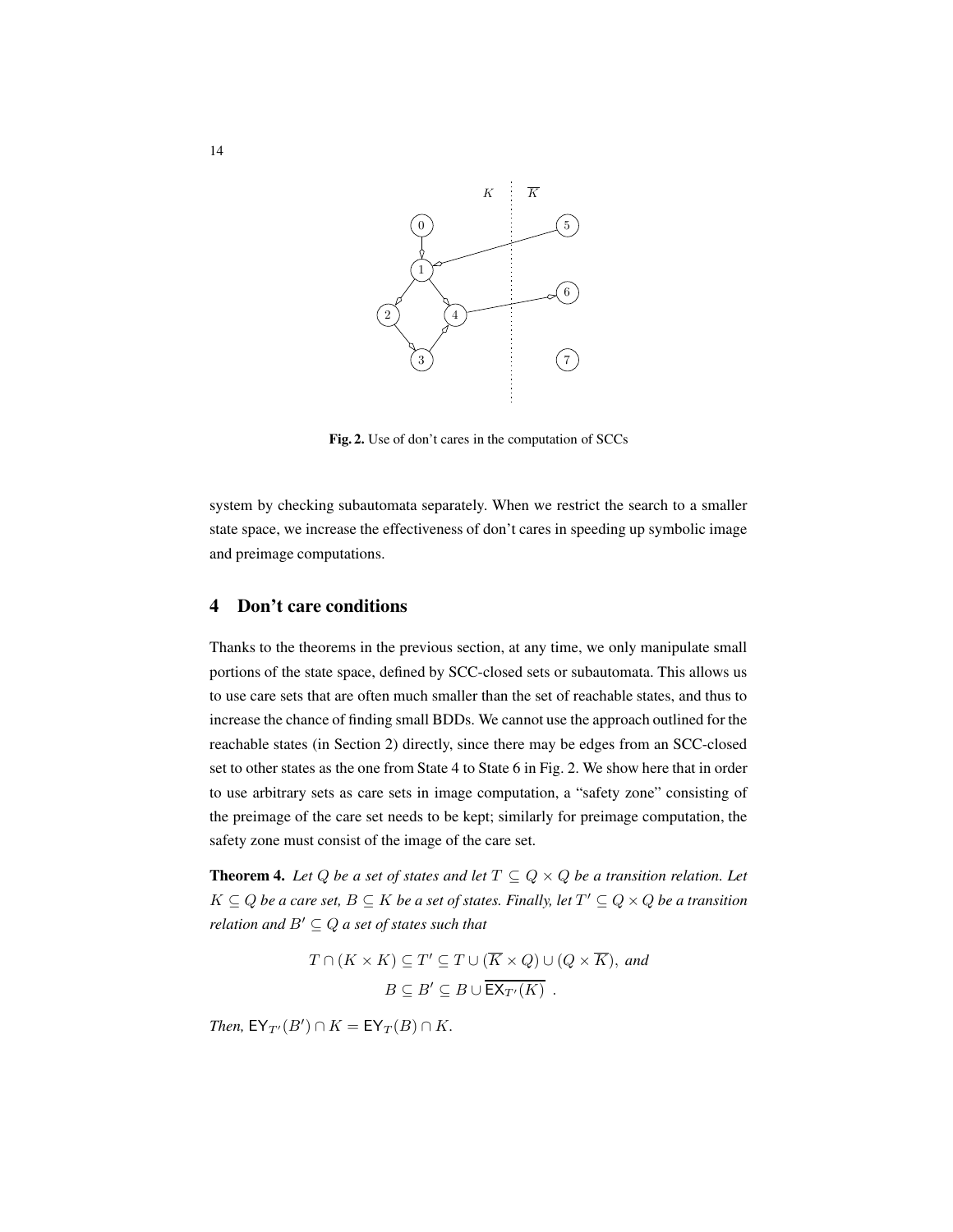*Proof.* First, suppose that  $q' \in EY_{T'}(B') \cap K$ , and let  $q \in B'$  be such that  $q' \in EY_{T'}(B')$  $EY_{T}(\lbrace q \rbrace) \cap K$ . Since  $q' \in EY_{T}(\lbrace q \rbrace)$ , so  $q \in EX_{T}(q')$ , and because  $q' \in K$ , we have  $q \in \mathsf{EX}_{T'}(K)$ . Hence,  $q \in B'$  implies  $q \in B$ , and  $q, q' \in K$ , which means that  $q' \in EY_T(\lbrace q \rbrace) \cap K$ . Finally,  $q \in B$  implies  $q' \in EY_T(B) \cap K$ .

Conversely, suppose that  $q' \in \text{EY}_T(B) \cap K$ , and let  $q \in B$  be such that  $q' \in$  $EY_T(\lbrace q \rbrace) \cap K$ . Now  $q, q' \in K$ , and hence  $q' \in EY_{T'}(\lbrace q \rbrace) \cap K$ , and since  $q \in B'$ ,  $q' \in \mathsf{EY}_{T'}(B'$  $) \cap K.$ 

Hence, we can choose  $T'$  and  $B'$  within the given intervals so that they have a small representations, and use them instead of  $T$  and  $B$ . Through symmetry, we can prove the following theorem.

**Theorem 5.** Let Q be a set of states and let  $T \subseteq Q \times Q$ . Let  $K \subseteq Q$ ,  $B \subseteq K$ ,  $T' \subseteq Q \times Q$ , and  $B' \subseteq Q$  be such that

$$
T \cap (K \times K) \subseteq T' \subseteq T \cup (\overline{K} \times Q) \cup (Q \times \overline{K}),
$$
 and  
 $B \subseteq B' \subseteq B \cup \overline{\text{EY}_{T'}(K)}$ .

*Then,*  $EX_{T'}(B') \cap K = EX_T(B) \cap K$ *.* 

Edges are added to and from states in the set  $\overline{K}$  (states outside K), while the safety zone for (pre-)image computation excludes the immediate (successors) predecessors of K. Note that the validity of the aforementioned use of the reachable states as care set follows as a corollary of these two theorems. Figure 3 shows a possible choice of  $T'$ given the T and K of Fig. 2. For that choice of  $T'$ , it shows, enclosed in the dotted line, the set  $\overline{\mathsf{EX}_{T'}(K)}$ . If  $B = \{1, 2\}$ , then  $\mathsf{EY}_T(B) \cap K = \{2, 3, 4\}$ . Suppose  $B' = \{1, 2, 4\}$ . Then

$$
EY_{T'}(B') \cap K = \{2, 3, 4, 6\} \cap \{0, 1, 2, 3, 4\} = \{2, 3, 4\} = EY_T(B) \cap K.
$$

Note that the addition of the edge from State 7 to State 3 causes the former to be excluded from  $\overline{\mathsf{EX}_{T'}(K)}$ .

# **5 The generic algorithm**

The theorems of Section 3 motivate the generic SCC refinement algorithm in Fig. 4. The Divide and Compose (D'n'C) algorithm, whose entry function is GENERIC-REFINEMENT, takes as arguments a Büchi automaton  $A$  and a set  $L$  of over-approximations to  $A$ ,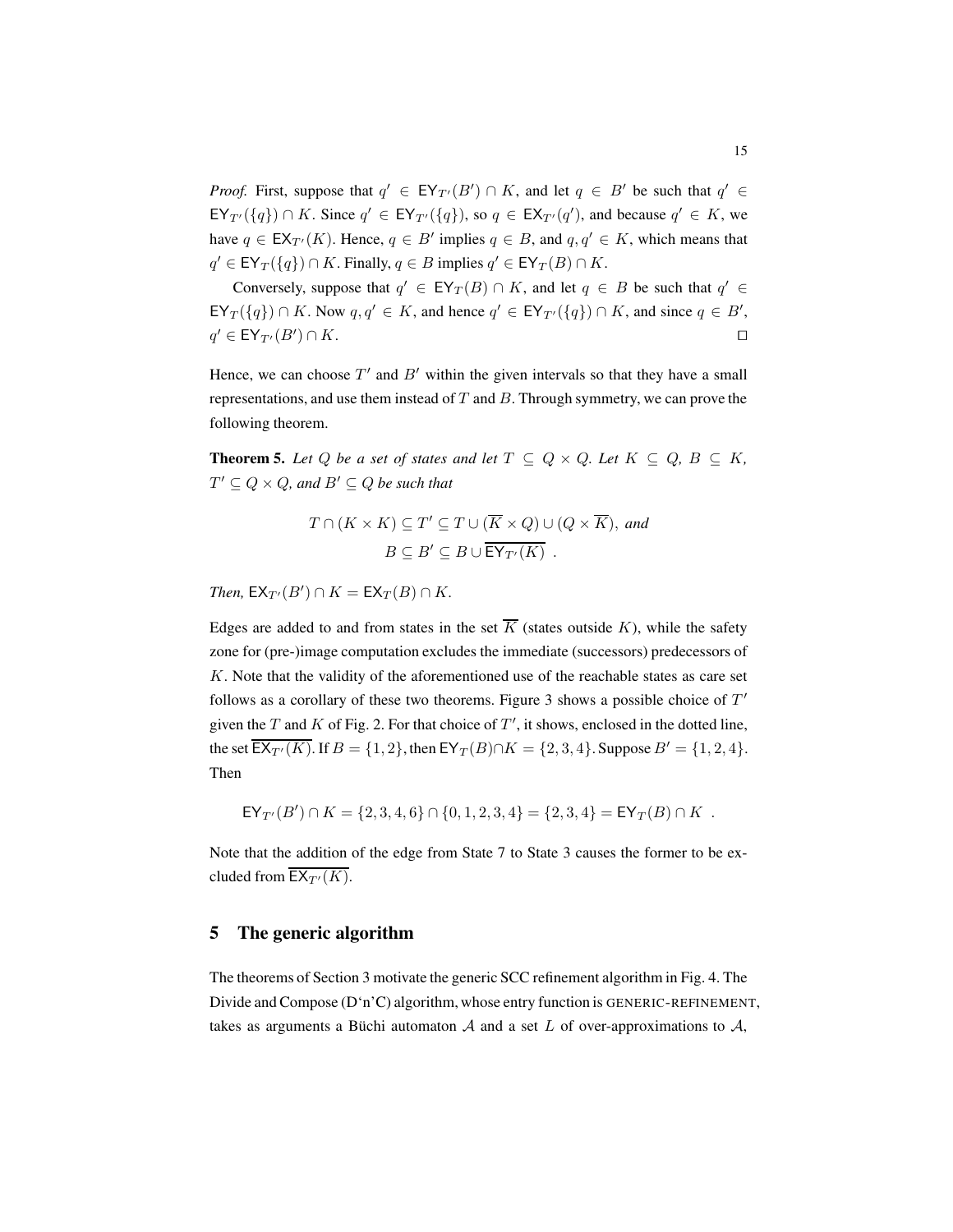

**Fig. 3.** Example of application of Theorem 4

which includes A itself. The relation  $\leq$  on L is not required to be a total order. The algorithm returns true if a fair cycle exists in A, and false otherwise.

The algorithm keeps a set Work of obligations, each consisting of a set of states, the series of over-approximations that have been applied to it, and an upper bound on its strength. Initially, the entire state space is in Work, and the algorithm keeps looping until Work is empty or a fair SCC has been found. The loop starts by selecting an element  $(S, L', s)$  from Work and a new approximation A' from L. If  $A' = A$ , the algorithm may decide to run a standard model checking procedure on the SCC at hand. Otherwise, it decomposes  $S$  into accepting SCCs, and after analyzing their strengths, adds them to Work. The algorithm uses several subroutines.

Subroutine SCC-DECOMPOSE, takes an automaton  $A'$  and a set S, intersects the state space of  $A'$  with S to yield a new automaton  $A''$ , and returns the set of accepting SCCs of  $A''$ . Note that an SCC of  $A''$  is not necessarily an SCC of  $A'$ : It may be a proper subset of one. The subroutine avoids working on any non-fair SCCs, as justified by Observation 1. Subroutine ANALYZE-STRENGTH returns the strength of the set of states. (See Definition 3.) Subroutine MODEL-CHECK returns true if and only if a fair cycle is found using the appropriate model-checking technique for the strength of the given SCC.

The way entries and over-approximations are picked is not specified, and neither is it stated when ENDGAME returns true. These functions can depend on factors such as the strength of the entry, the over-approximations that have been applied to it, and its order of insertion. In later sections, we shall make these functions concrete.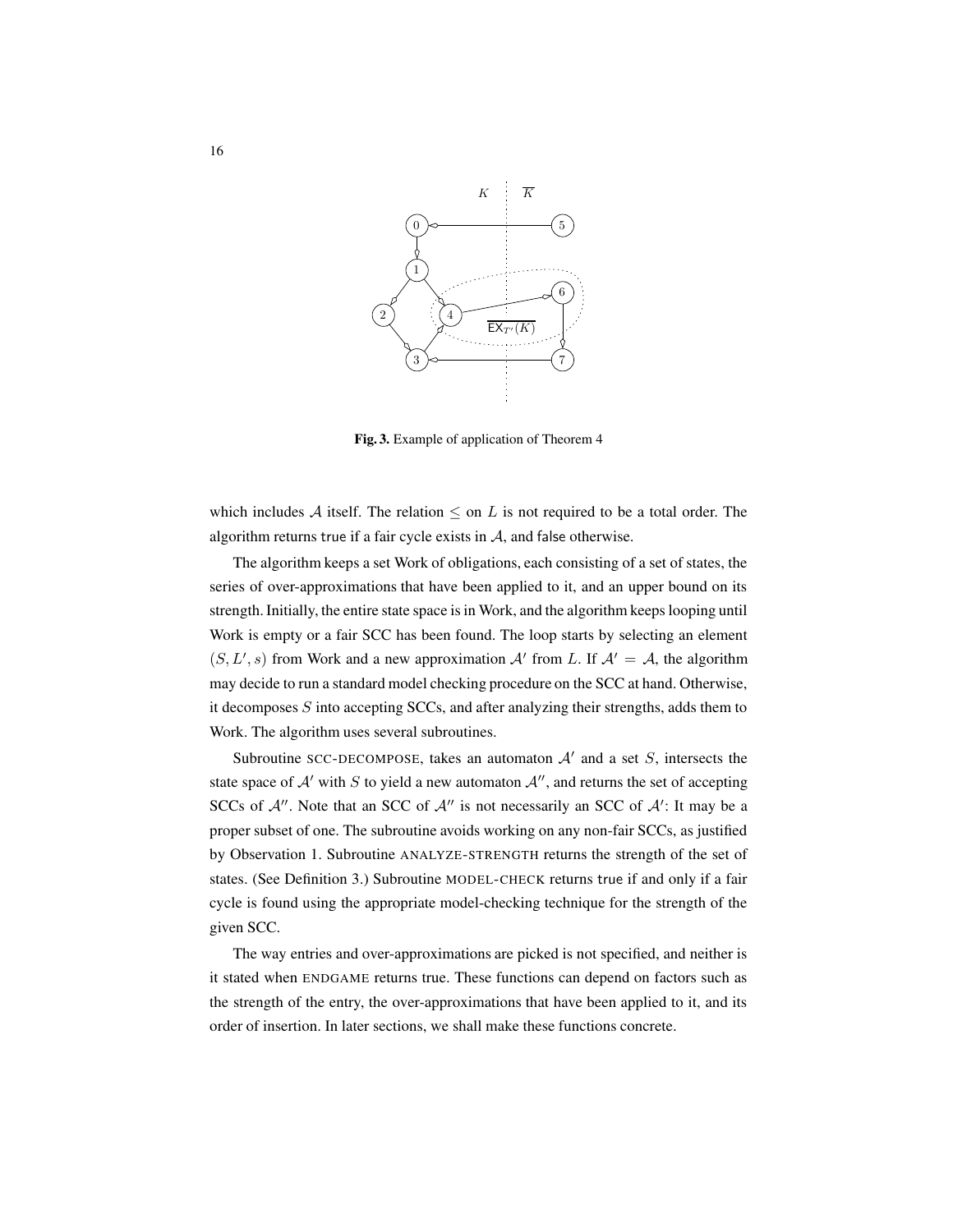It follows from Theorem 1 that at any point of the algorithm, for any entry  $(S, L', s)$ of Work,  $S$  is an SCC-closed set of  $A$ . At any point, the sets of states in Work are disjoint. Termination is guaranteed by the finiteness of  $L$  and of the set of SCCs of  $A$ .

When decomposing an SCC-closed set S, we can use  $\overline{S}$  as don't care set as discussed in Section 4. This usually gives us a much larger don't care set than the reachability don't cares; therefore, the use of don't cares can lead to a significant improvement in the computation efficiency. Furthermore, image and preimage computations on the over-approximations can be very cheap, because these over-approximations are usually much smaller than the concrete system. In addition, each SCC-closed set is divided into several components, some of which (the non-fair ones) are not considered in the exact system, and some of which are analyzed further in isolation.

Since we are not interested in unreachable states, we keep track of the reachable states of the current over-approximation to discard unreachable SCCs. Whenever the next subsystem is picked, we compute the set of reachable states anew, but limiting this computation to the previous reachable states; the new reachable states are contained in the previous reachable states, as long as the new abstract system is a refinement of the previous one. Because of this, previous reachable states can be used as a care set in computing the new ones. Although we compute reachability multiple times, [29] has shown that the use of approximate reachability information as a care set may more than compensate for the overhead.

The refinement approach that we have presented can be extended to the use of underapproximations. As over-approximations can be used to discard the possibility of an accepting cycle, under-approximations can be used to assert its existence. Let  $A_1$  and  $A_2$  be under-approximations of A; if either  $A_1$  or  $A_2$  contains an accepting cycle, then so does A. Furthermore, if an SCC  $C_1$  of  $A_1$  and an SCC  $C_2$  of  $A_2$  overlap, then A contains an SCC  $C \supseteq C_1 \cup C_2$ . SCC-enumeration algorithms [42, 2, 3, 15] compute each SCC from a seed state, by accumulating states with forward and backward reachability computations. In this case, we can use the entire set of states  $C_1 \cup C_2$  as the seed to compute C, as opposed to using a single state in  $C_1 \cup C_2$ . Hence, we can avoid the recomputation of  $C_1$  and  $C_2$ .

### **6 Composition policies**

The SCC refinement algorithm described in Section 3 is generic, because it does not specify: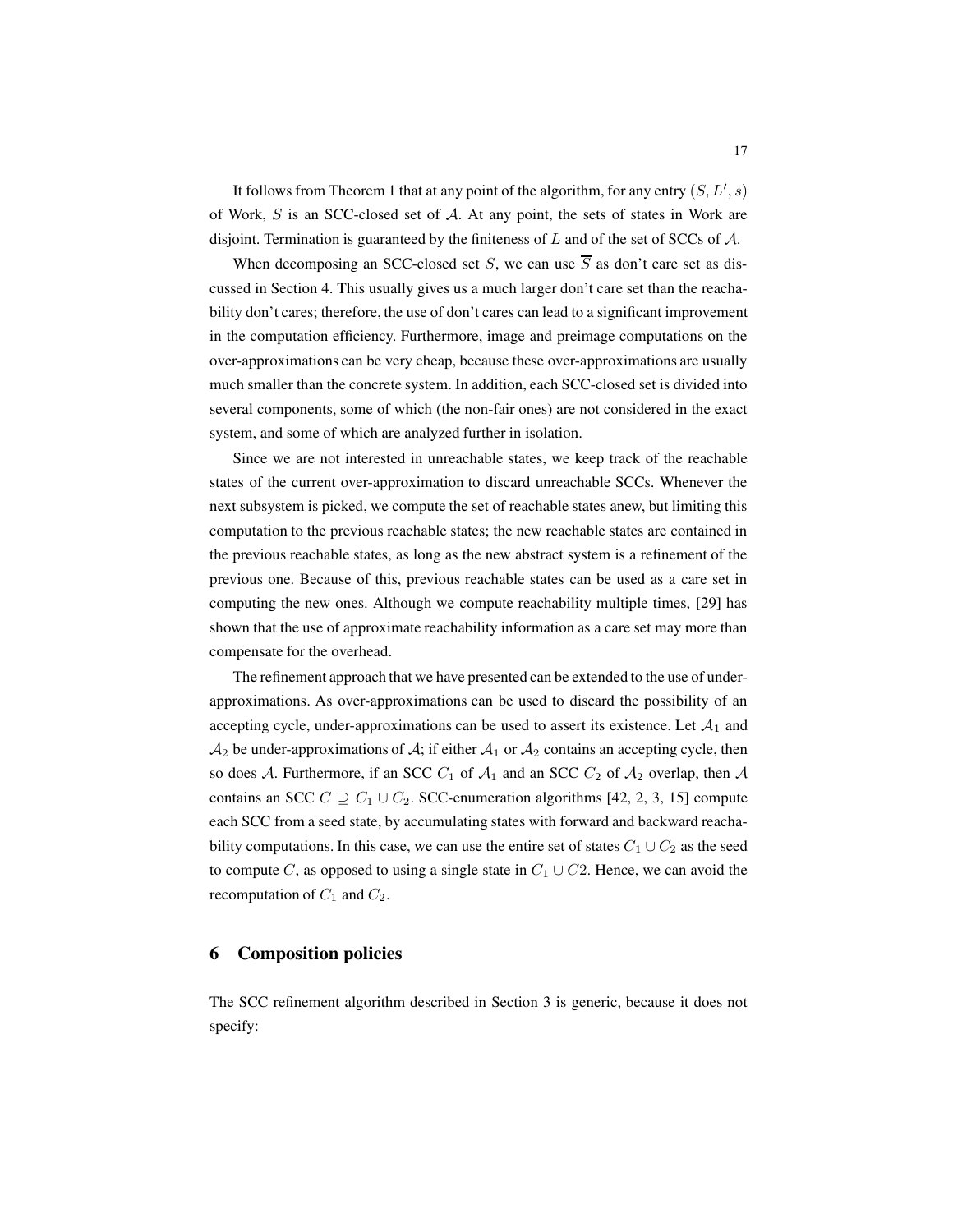```
type Entry = record
```

```
S; // An SCC-closed set of AL'; // Set of abstract models that have been considered
     s // Upper bound on the strength of the SCC
end
GENERIC-REFINEMENT(A, L) // Concrete and abstract models
     var Work: set of Entry;
     Work = \{(Q, \emptyset, \text{strong})\}while (Work \neq Ø) {
          Pick an entry E = (S, L', s) from Work;
          Choose \mathcal{A}' \in L such that there is no \mathcal{A}'' \in L' with \mathcal{A}'' \leq \mathcal{A}';
          Over-approximate reachability computation on A';
          if (ENDGAME(S, s)) {
               if (MODEL-CHECK(\mathcal{A}, S, s))return true;
          }
          else {
               C = \text{SCC-DECOMPOSE}(S, A');if (C \neq \emptyset \text{ and } A' = A)return true;
              else {
                    for (all C \in \mathcal{C}) {
                         s = \text{ANALYZE-STRENGTH}(C, \mathcal{A}');insert (C, L' \cup \{A'\}, s) in Work;
                    }
              }
          }
     }
     return false;
}
MODEL-CHECK(A, S, s) // Automaton, SCC-closed set, strength
     case (s) {
          strong: return Q_0 \cap \mathsf{EG}_{\mathcal{F}}(S) \neq \emptyset;weak: return Q_0 \cap \text{EF EG}(S) \neq \emptyset;terminal: return Q_0 \cap \mathsf{EF}(S) \neq \emptyset;}
}
```


18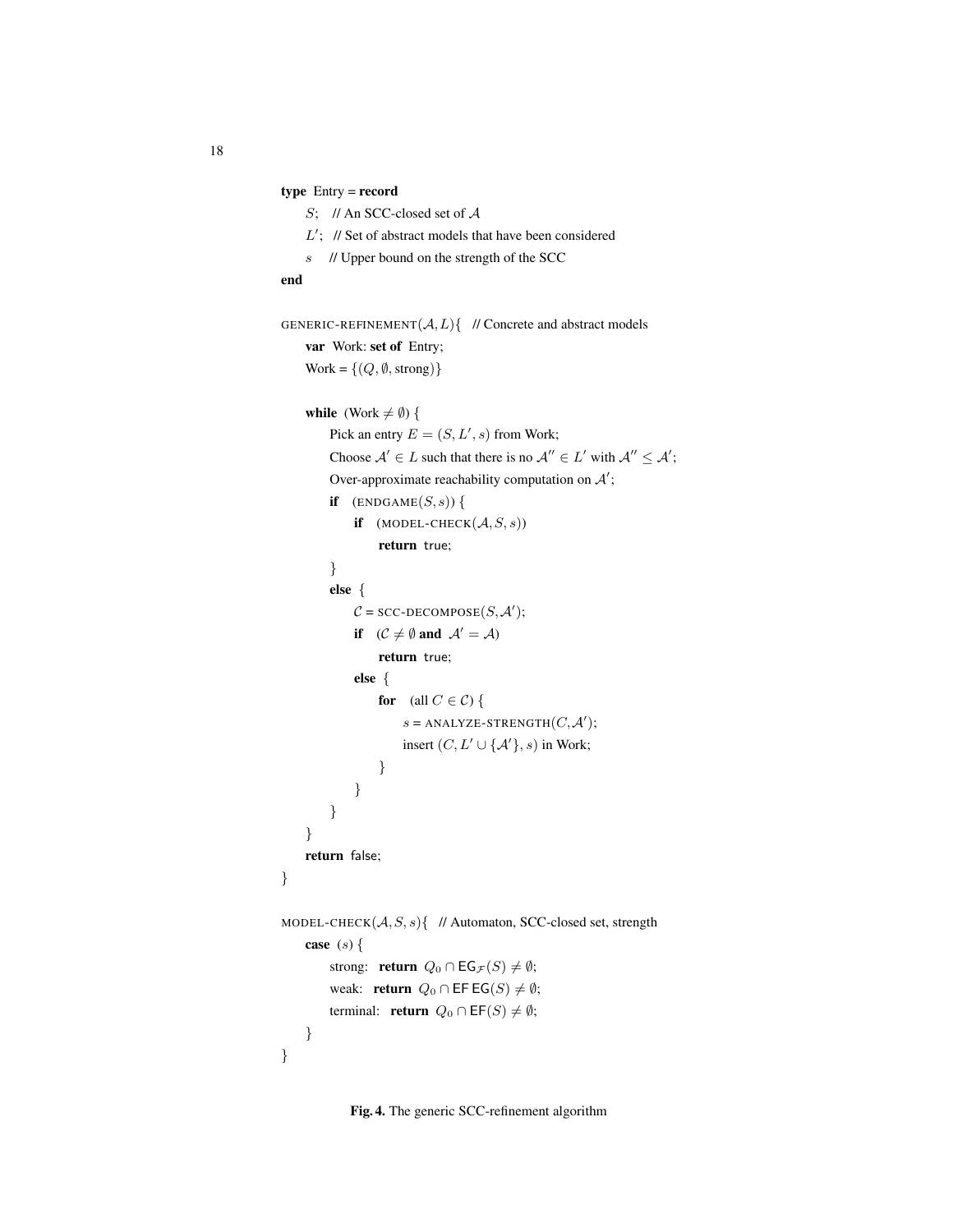- 1. what set of over-approximations  $L$  of the Büchi automaton  $A$  is available;
- 2. the rule to select the next approximation  $A'$  to be applied to a set S;
- 3. the priority function used to choose what element to retrieve from the Work set;
- 4. the criterion used to decide when to switch to the endgame.

These four aspects make up a *policy*, and are the subjects of this section. Implementation details are deferred to Section 9.

#### **6.1 Choice of the abstract systems**

We assume that A is the composition of a set of submodules  $M = \{M_1, \ldots, M_m\}$ , and that the set  $L$  of over-approximations consists of the compositions of subsets of  $M$ :

$$
L \subseteq \{M_{j_1} \mid \cdots \mid M_{j_p} \mid \{j_1, \ldots, j_p\} \subseteq \{1, \ldots, m\}\}.
$$

We also assume that the states of  $A$  are the valuations of a set of r binary variables  $V$ , and that the sets of variables controlled by each module  $M_i$  are nonempty and form a partition of V. Hence,  $m \le r = |V|$ . If an over-approximation A' has a strict subset of submodules, and  $\eta_A$  and  $\eta_{A'}$  are the numbers of states in A and A' respectively, we have  $2\eta_{A'} \leq \eta_A$ .



**Fig. 5.** Lattice of over-approximations

The set of all over-approximations generated from subsets of  $M$  forms a lattice under the relation  $\leq$ , shown in Fig. 5 for  $m = 4$ . In the case illustrated by this figure,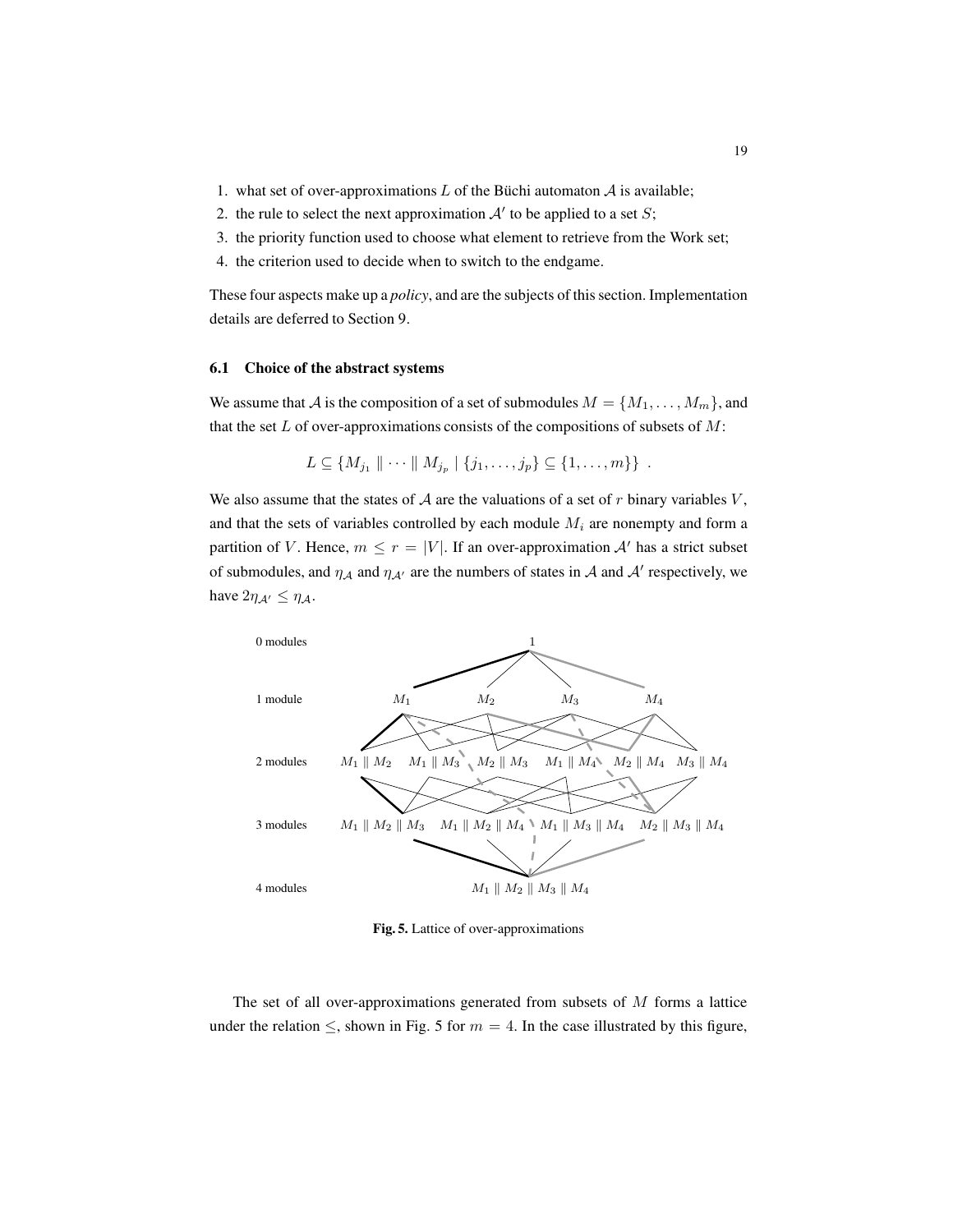the coarsest approximation, which is the set of no modules, is the 1 of the lattice. (This approximation is never used in practice.) The exact system is the composition of all four modules. For sufficiently large  $m$ , it is impractical to make use of all  $2^m$  overapproximations; consequently, we shall only consider efficient policies, in which any given state is contained in the SCC-closed set passed to SCC-DECOMPOSE  $O(r)$  times.

Specifically, we shall stipulate that there is a constant  $\lambda$ , such that L can be partitioned into subsets  $L_1, \ldots, L_r$  satisfying the following conditions:

- 1.  $|L_i| \leq \lambda$ , that is, each subset of L contains at most  $\lambda$  over-approximations;
- 2. for every  $\mathcal{A}' \in L_i$ ,  $\eta_{\mathcal{A}'} \leq 2^i$ ;
- 3.  $A \in L_r$ .

Two such cases are illustrated in Fig. 5. In both cases,  $(j_1, \ldots, j_m)$  is a permutation of  $(1, \ldots, m)$  that identifies a linear order of the modules. The first one is called the *popcorn-line* policy. The approximations are:

$$
L = \{ \mathcal{A}_i = M_{j_1} \mid \cdots \mid \mid M_{j_i} \mid 1 \leq i \leq n \} .
$$

When an entry  $E = (S, L', s)$  is retrieved from Work, the  $A_i$  of lowest index that is not present in  $L'$  is chosen as the next approximation  $A'$ . At the left of Fig. 5 (solid thick lines), the algorithm uses a *popcorn-line* policy with  $(j_1, \ldots, j_4) = (1, 2, 3, 4)$ and  $\lambda = 1$ . The approximations are:

$$
\begin{aligned} \mathcal{A}_1 &= M_1, \\ \mathcal{A}_2 &= M_1 \parallel M_2, \\ \mathcal{A}_3 &= M_1 \parallel M_2 \parallel M_3, \\ \mathcal{A}_4 &= M_1 \parallel M_2 \parallel M_3 \parallel M_4. \end{aligned}
$$

Another one is called the *lightning-bolt* policy. The approximations are

$$
L = \{ \mathcal{A}_{2i-1} = M_{j_1} \parallel \cdots \parallel M_{j_i} \mid 1 \leq i \leq n \} \cup \{ \mathcal{A}_{2i} = M_{j_{i+1}} \mid 1 \leq i < n \} .
$$

When an entry  $E = (S, L', s)$  is retrieved from Work, among the two  $A_i$ , the one with lower index is chosen first.

At the right of Fig. 5 (thick grey lines),  $2n - 1$  approximations are used in a *lightning-bolt* policy, for which  $(j_1, \ldots, j_4) = (4, 3, 2, 1)$  and  $\lambda = 2$ :

$$
\mathcal{A}_1 = M_4, \qquad \qquad \mathcal{A}_2 = M_2, \n\mathcal{A}_3 = M_4 \parallel M_2, \qquad \qquad \mathcal{A}_4 = M_3, \n\mathcal{A}_5 = M_4 \parallel M_2 \parallel M_3, \qquad \qquad \mathcal{A}_6 = M_1, \n\mathcal{A}_7 = M_4 \parallel M_2 \parallel M_3 \parallel M_1.
$$

20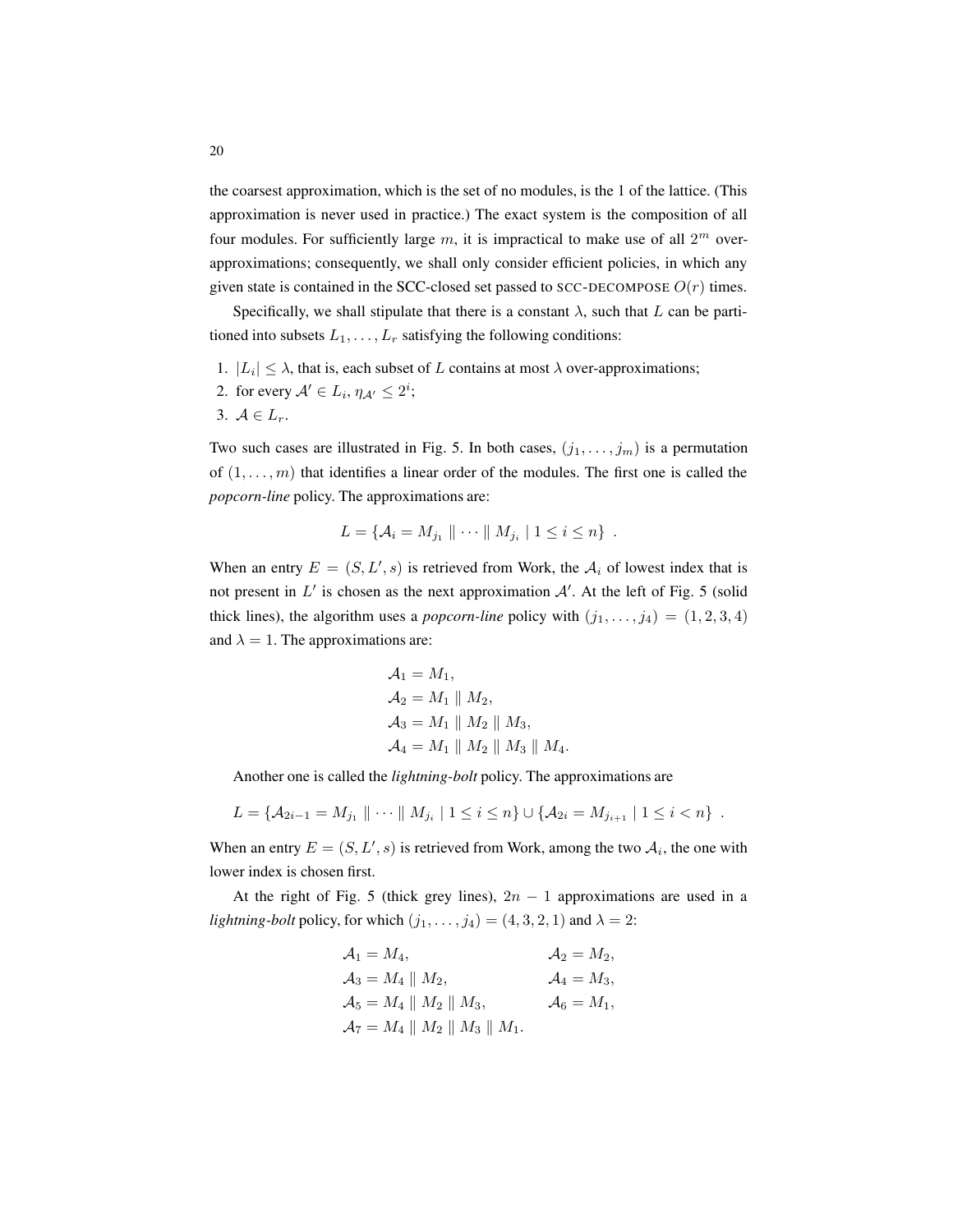In both cases, the number of times a state is in the set passed to SCC-DECOMPOSE is bounded by the number of approximations in  $L$ . Therefore, a popcorn-line policy tends to call SCC-DECOMPOSE fewer times, but a lightning-bolt policy may break up the SCC-closed sets with easy approximations ( $\{A_{2i}\}$ ) before applying to them harder approximations ( $\{A_{2i-1}\}$ ). Therefore, it tends to use less memory.

#### **6.2 Adaptive popcorn policy**

It may be impractical to adopt the popcorn-line policy all the way down to the exact system:

- 1. There may be too much overhead in analyzing all the abstract models;
- 2. if an SCC-closed set becomes weak or terminal, checking it directly in the concrete model may be cheap.

In these two cases, one may decide to switch to the endgame. That is, after spending a reasonable amount of effort on decomposing the SCCs in the abstract models, we jump to the concrete model. When the endgame comes, there are different ways of jumping to the exact system—all of them can be considered as variants of the popcorn-line policy.

The first variant is to go to  $A$  directly, and search for fair cycles inside each SCCclosed set  $S$  in Work. Both SCC hull and SCC enumeration algorithms can be used for the fair-cycle detection. Assume, for instance, that  $A$  is the composition of the set of submodules  $\{M_1, ..., M_8\}$ , and we decide to jump after composing the first three submodules. This variant can be described as follows:

> $\mathcal{A}_1 = M_1$ ,  $A_2 = M_1 || M_2,$  $\mathcal{A}_3 = M_1 || M_2 || M_3,$  $\mathcal{A}_4 = M_1 \parallel M_2 \parallel M_3 \parallel \cdots \parallel M_8.$

Alternatively, one can further trim the SCC-closed sets before searching for fair cycles in the concrete model. Remaining submodules are applied, one at a time, to further partition these SCC-closed sets. This variant, called the "Cartesian product"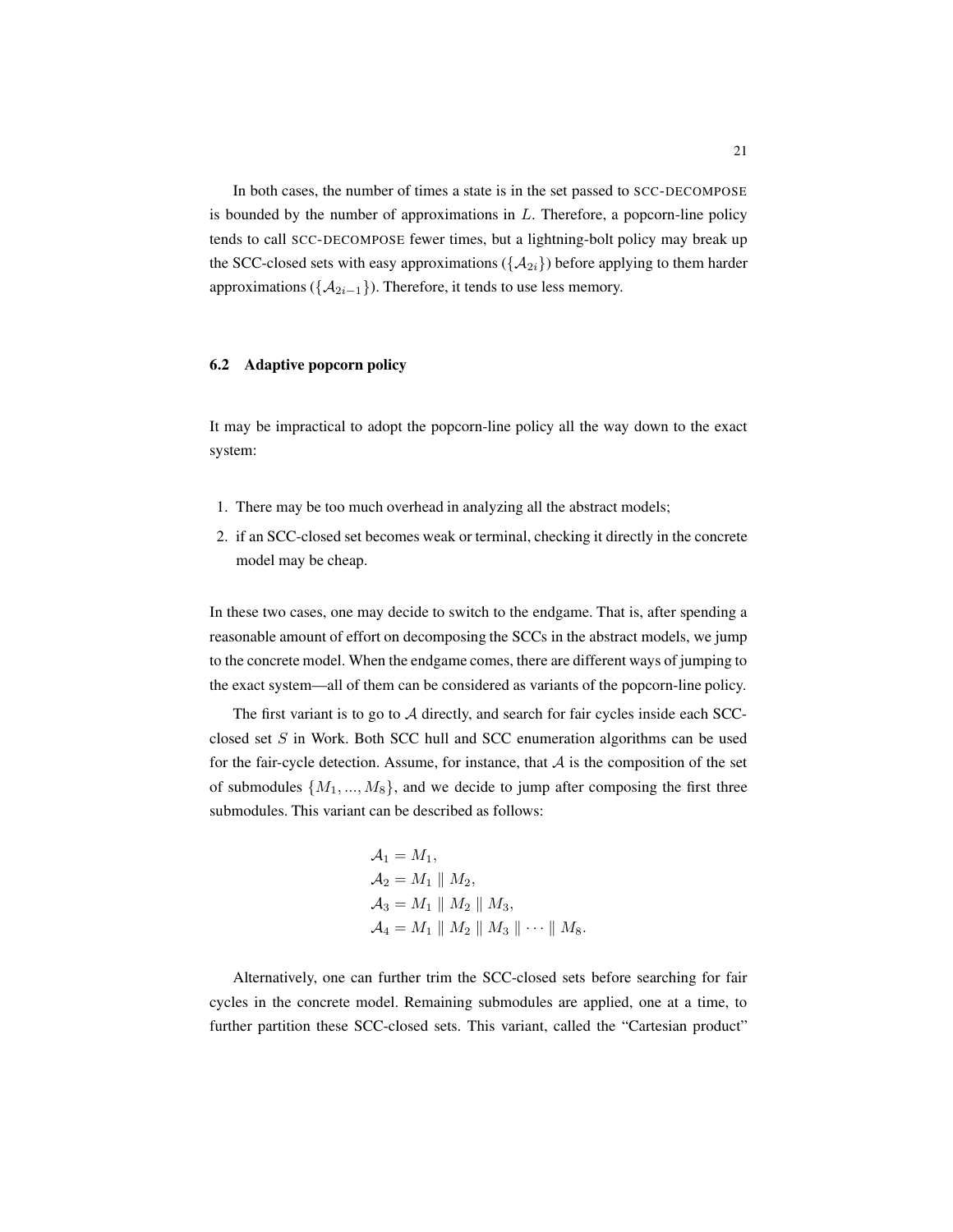approach, is characterized as follows:

$$
\mathcal{A}_1 = M_1,
$$
  
\n
$$
\mathcal{A}_2 = M_1 \parallel M_2,
$$
  
\n
$$
\mathcal{A}_3 = M_1 \parallel M_2 \parallel M_3,
$$
  
\n
$$
\mathcal{A}_4 = M_4,
$$
  
\n...  
\n
$$
\mathcal{A}_8 = M_8,
$$
  
\n
$$
\mathcal{A}_9 = M_1 \parallel M_2 \parallel M_3 \parallel \cdots \parallel M_8.
$$

Given the fact that each submodule  $M_i$  is relatively small and we consider them one at a time, the calls to SCC-DECOMPOSE are cheap. In fact, the partition of the state space into the last SCC-closed sets before jump has been based on the assumption that the state variables of other submodules are *free* variables (i.e., submodules do not affect others through these variables); by calling SCC-DECOMPOSE on these remaining modules individually, their state variables are constrained, resulting in further partition of the SCC-closed sets. A direct analogy can be observed between this approach and the MBM (Machine by Machine) algorithm of [8] in computing the set of approximate reachable states.

The third variant, called the "one-step further composition" approach, is characterized as follows:

$$
\begin{aligned}\n\mathcal{A}_1 &= M_1, \\
\mathcal{A}_2 &= M_1 \parallel M_2, \\
\mathcal{A}_3 &= M_1 \parallel M_2 \parallel M_3, \\
\mathcal{A}_4 &= \mathcal{A}_3 \parallel M_4, \\
&\dots \\
\mathcal{A}_8 &= \mathcal{A}_3 \parallel M_8, \\
\mathcal{A}_9 &= M_1 \parallel M_2 \parallel M_3 \parallel \dots \parallel M_8.\n\end{aligned}
$$

The second variant does not compose prior to making the full jump; in contrast, the "one-step-further" approach invests more heavily by composing  $A'$  with each of the remaining submodules. At each step, we use the refined SCC-closed sets computed in the previous step. For a transition to exist in the composition, it must exist in both of the machines being composed. Whereas the second variant never fractures SCCs by this joint constraint (since it assumes submodules do not affect each other), the third variant does, ultimately leading to the partitioning of these SCCs into smaller SCC-closed sets.

Following this line to the extreme would lead us all the way back to the original popcorn-line policy, in which the fully iterative composition is used. The first vari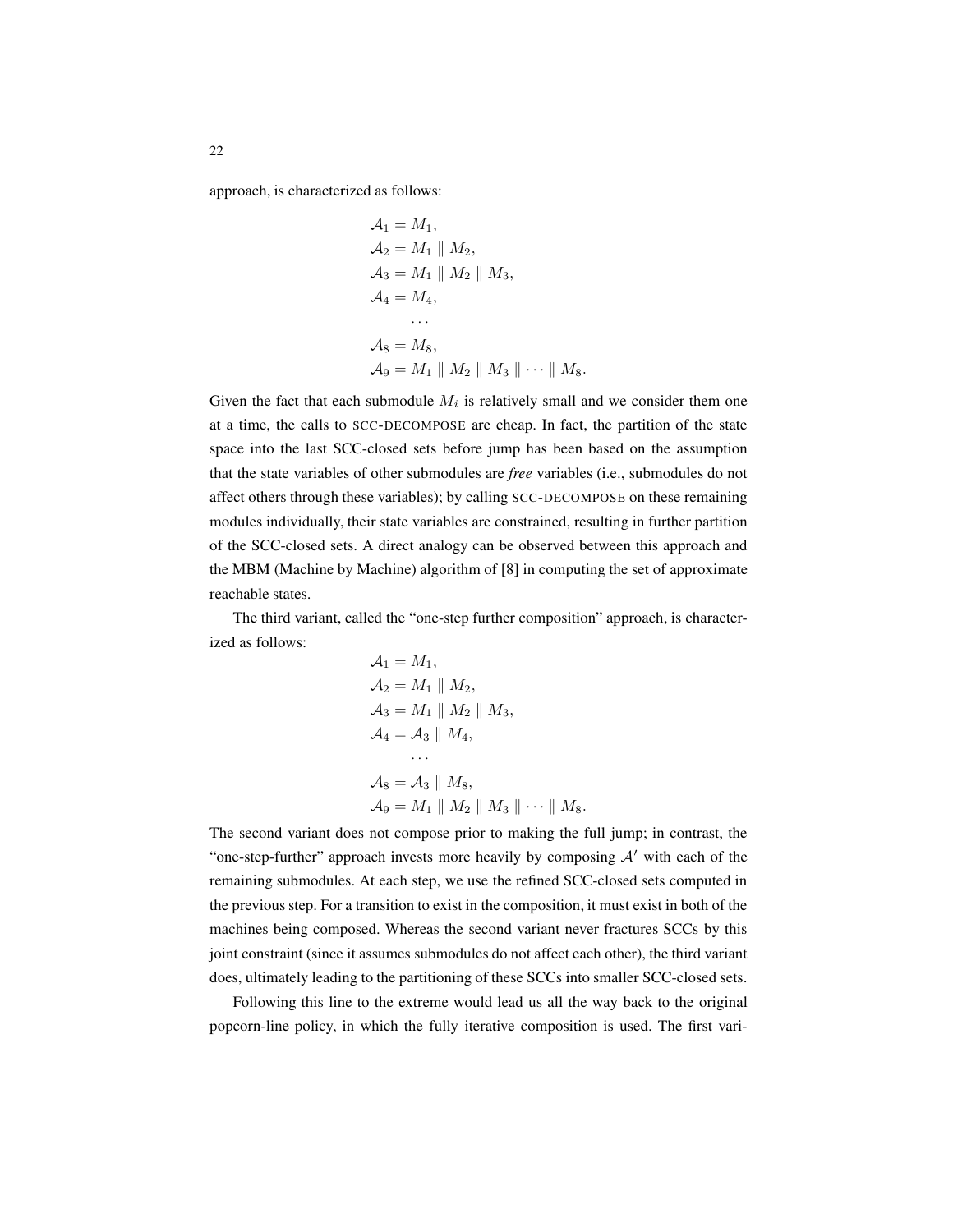ant represents the least investment, and therefore suffers the least amount of overhead. However, when it performs the most expensive part of the computation—cycle detection in the exact system—it must search a large state subspace. Conversely, the fully iterative approach has the smallest state subspace to search, but incurs the greatest overhead.

#### **6.3 SCC refinement trees**

The popcorn-line approach defines an SCC refinement tree like the one of Fig. 6 that highlights the potential advantage of SCC refinement. The figure corresponds to a model of eight dining philosophers, with a property that states that under given fairness constraints, if a philosopher is hungry, she eventually eats. The system has nine modules, which are the property automaton and the eight modules for the philosophers. The property passes, i.e., no fair cycles exist in the system. Only the nodes representing fair SCCs are shown in this tree. The nodes at Level  $i$  are the fair SCCs of  $A_i$ , together with their numbers of states.  $(A_1$  is the property automaton.) Reachability analysis shows that there are about 47k reachable states. Note that only very small sets of states remain after the composition of the first four modules—the property automaton, the philosopher named in the property, and her two neighbors—and that no work is done on the exact system.

To define a policy we need to specify the order in which elements are retrieved from the Work set. Two obvious choices are FIFO and LIFO order. As one would expect, the SCC refinement tree is traversed in breadth-first manner for a FIFO order, and in depth-first manner for a LIFO order. When, as in Fig. 6, there are no fair cycles in  $A$ , the order in which the tree is visited is immaterial. However, in the presence of fair cycles, one strategy may lead to earlier termination than the other may. If one assumes that fair cycles are numerous, then depth-first search is particularly attractive. Breadth-first search, on the other hand, can be implemented with low overhead, since at any time, only one over-approximation (and its state transition graph) need to be loaded into the main memory.

### **7 Disjunctive decomposition**

After switching from the adaptive popcorn policy to the endgame, we need to search for fair cycles on the exact system. This can be done by computing EF S, EF EG S, or  $EG<sub>fair</sub> S$ , depending on the strength of each individual set. We can conduct the search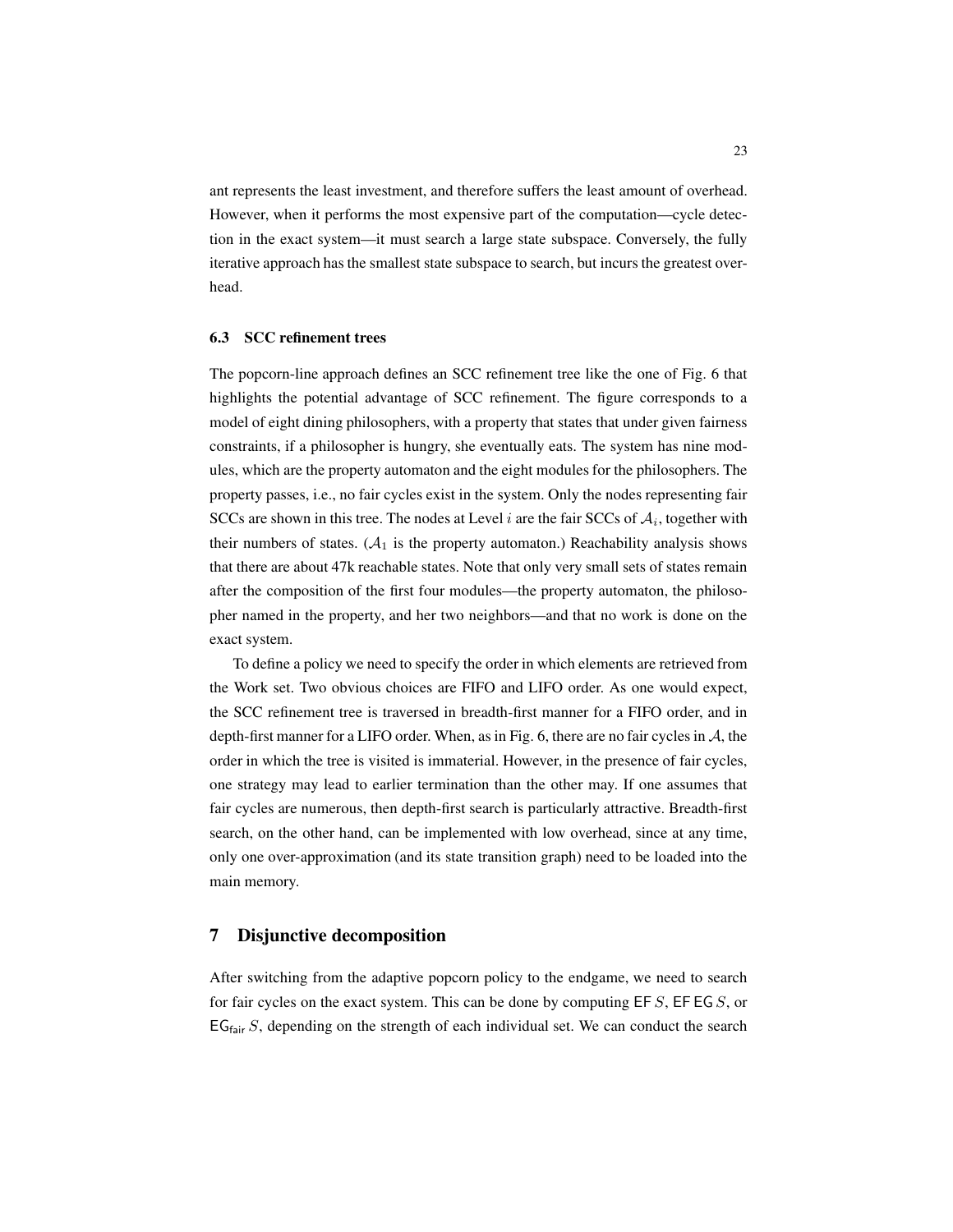

**Fig. 6.** SCC refinement tree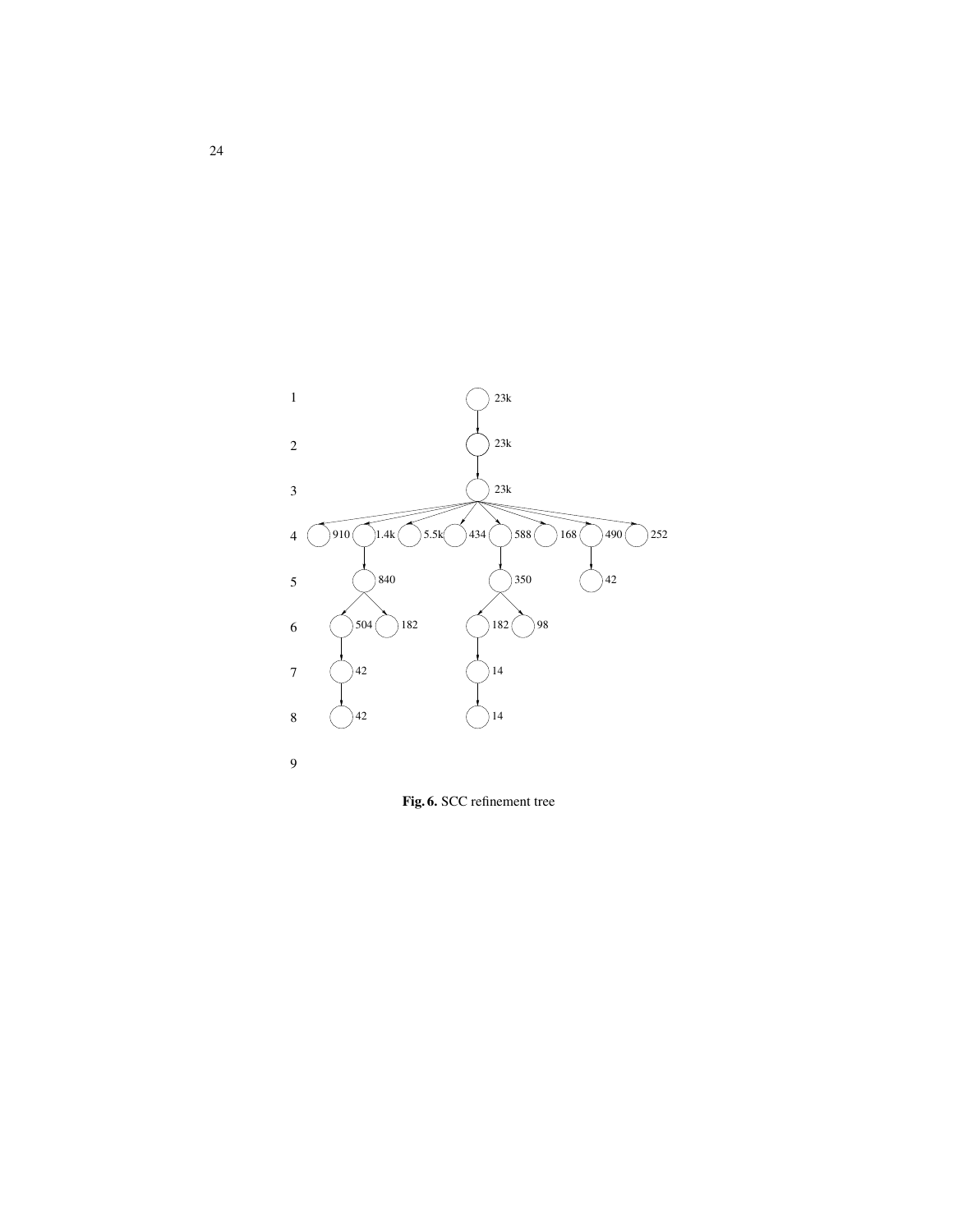either by considering all the fair SCC-closed sets simultaneously, or by considering each of them in sequence. When the exact system is complex, however, considering each of them separately may be the only feasible approach.

### **7.1 Decomposition of the exact system**

Theorem 3 allows us to disjunctively decompose the exact system into subautomata  $\{A \Downarrow G_i^{C_j}\}\$ , where  $G_i^{C_j}$  is an initial-fair path in the SCC quotient graph of A'. Since each of these subgraphs corresponds to a depth-first search path in the SCC graph, containing a set of abstract counter-examples, it is called a *hyperline*. Our algorithm goes through all these hyperlines and checks language emptiness on each of them in isolation.

Computing all the hyperlines requires not only all fair SCCs of  $A'$ , but also the nonfair SCCs. These non-fair SCCs can be computed with SCC-DECOMPOSE, and just like the fair ones, they can also be computed incrementally. As one may expect, the number of hyperlinesin an SCC graph—a DAG—is exponential in the size of the graph. In order to avoid an excessive partitioning cost on the over-approximations, with the consequent exponential number of hyperlines, we apply the following heuristic control on the size of the SCC graphs:

- **–** Skip applying SCC-DECOMPOSE on S if S is a non-fair SCC-closed set and its size is below a certain threshold.
- **–** Switch to the endgame if the number of edges of the SCC graph exceeds a certain threshold.
- **–** Switch to the endgame if the number of fair nodes of the SCC graph exceeds a certain threshold.

With such a heuristic control, the number of hyperlines is bounded by a constant value.

#### **7.2 Guided search for fair cycles**

In the endgame, we disjunctively decompose the exact state space into subspaces according to the different hyperlines of the last abstract model. Every hyperline, or every  $\mathcal{G}_i^{C_j}$  subgraph, induces a subautomaton of the exact system. Language emptiness is checked in these subautomata in isolation. Although subautomata may share states, we can avoid visiting any state more than once by keeping a set of visited states globally and not looking at them again. Within  $A \Downarrow \mathcal{G}_i^{C_j}$ , we search for cycles that are both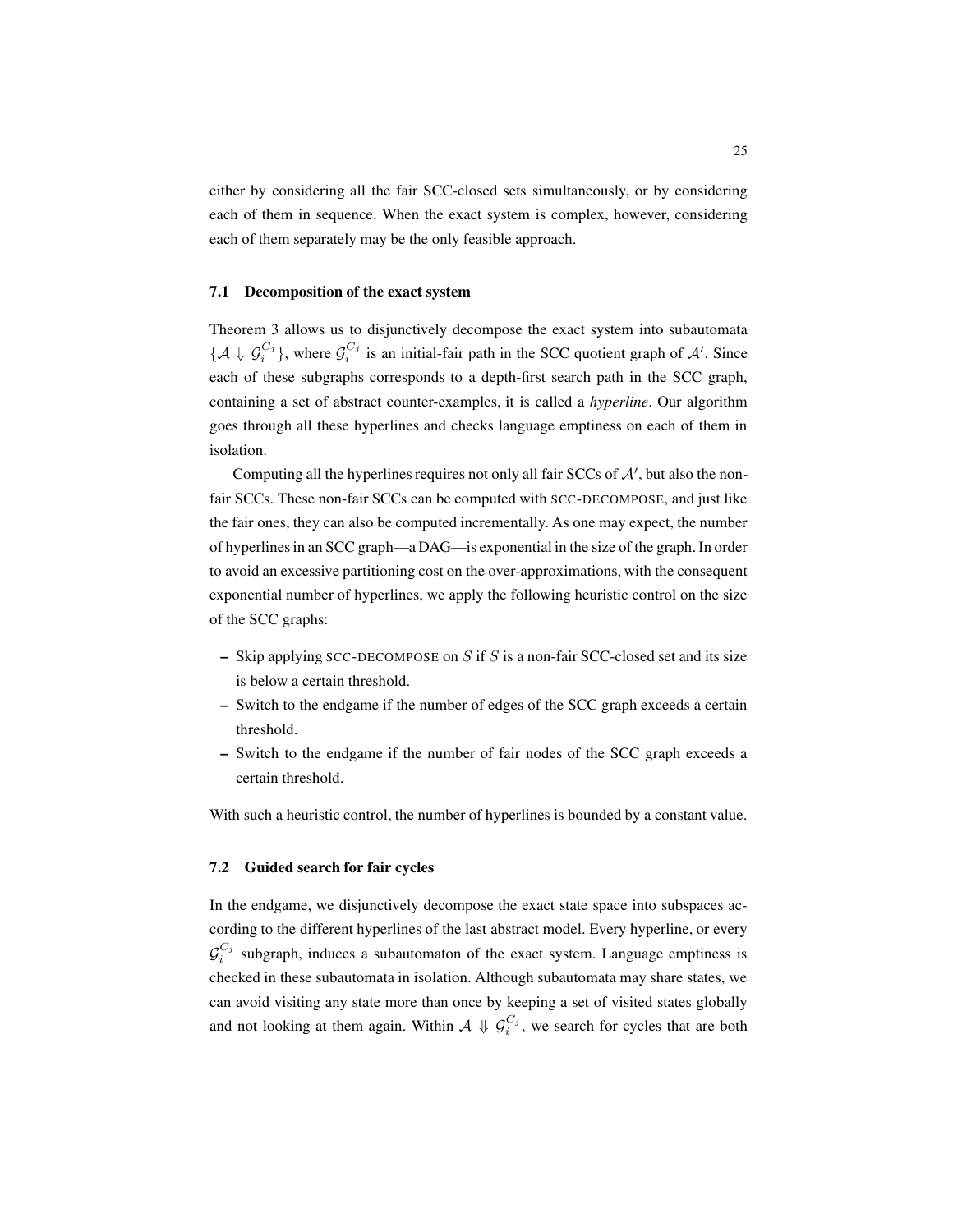reachable and fair. Although reachability analysis shares the same worst-case complexity bound with the best cycle-detection algorithm, in practice it is usually much cheaper than fair cycle detection. This motivates us to always make sure a certain state subspace is reachable before deploying the cycle detection procedure, in order to avoid searching unreachable states for a fair cycle.

Fair cycle detection is triggered only after the reachability analysis hits one or more *promising* states—states that are in fair SCC-closed sets and at the same time satisfy some acceptance conditions. Recall that the symbolic SCC enumeration algorithms [2, 3, 15] used in SCC-DECOMPOSE compute an SCC by first picking a *seed*. The promising states encountered during forward reachability analysis are good candidates for the seed. In addition to the order in which they are encountered during the forward search, promising states are further prioritized according to the number of acceptance conditions they satisfy: if two promising states are hit simultaneously by the forward search, whichever satisfies more acceptance conditions is preferred. By prioritizing the seeds, we heuristically choose the SCC that is expected to be closer to the initial states and more likely to be fair; this may reduce the number of reachable states traversed by forward search and may lead to a shorter counter example. Note that the algorithm in [17] was also designed to avoid visiting too many reachable states in the search for fair cycles, although their approach was significantly different from ours.

Despite our disjunctive decomposition, there may still be many reachable states within each subautomaton. The ideal way of finding a fair cycle, if it exists, is to traverse only part of the reachable states of the subautomaton, and go directly to a promising state to start the SCC enumeration. To reach a promising state with the least possible overhead (i.e., traversing the least number of reachable states), we need some guidance for such a targeted search.

The intermediate results of the reachability analysis of  $A'$ , can provide a guidance for the targeted search. Reachability analysis with Breadth-First Search (BFS) gives us the set of *reachable onion rings*, denoted by  $\{R^0, R^1, \ldots, R^l\}$ ; each ring is the set of states at a certain distance from the initial states. For example, a state in  $R<sup>2</sup>$  cannot be reached from an initial state in less than two steps. Suppose that the promising state nearest to the initial states is in  $R<sup>3</sup>$ , one wants to spend as little effort as possible in traversing states in  $R^1$  and  $R^2$ .

The targeted search algorithm DETECT-FAIR-CYCLE, given in Fig. 7, is called by MODEL-CHECK for every hyperline  $\mathcal{G}'$ . The two global variables  $Reach$  and  $Queue$ represent the set of reached states and the SCC-closed sets, respectively. The abstract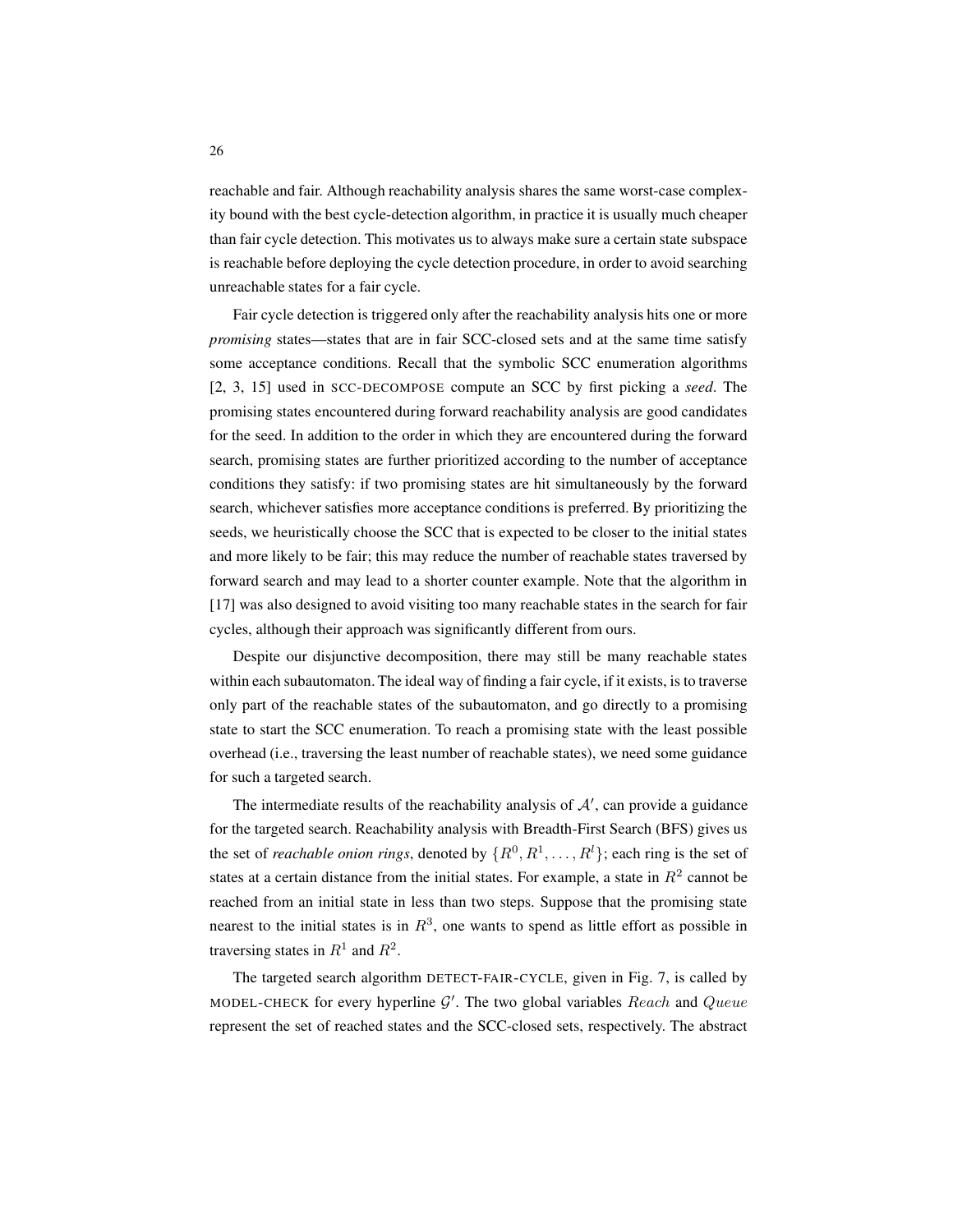reachable onion rings of  $\mathcal{A}'_{sub}$ , denoted by  $abs Rings$  or  $\{R^i\}$ , are used to estimate the distance of SCCs to the initial states. The distance is used to order the SCC-closed sets in the priority queue  $Queue$ . Following this order, we pick up the SCC sets one by one inside SCC-DECOMPOSE-WITH-EARLYTERMINATION and search for fair cycles. The procedure DETECT-FAIR-CYCLE terminates when either all reachable states in  $\mathcal{A}_{sub}$ are visited, or a fair cycle is found.

Instead of using the conventional IMAGE computation, we use a heuristic algorithm called *sharp image* computation for the targeted reachability analysis. The pseudocode for the sharp image computation is also given in Fig. 7. Let D be the *from set*, and  $\{R^i\}$ be the set of reachable onion rings from an abstract model. The procedure first finds the ring that is closest to the target and at the same time intersects  $D$ . The intersection of this ring and  $D$  is further compacted by BDD-SUBSETTING [33, 31], resulting in  $D^{\#}$ , whose states have the shortest approximate distance to the promising states. As a generic function, BDD-SUBSETTING returns a minterm, a cube, or an arbitrary subset of  $(D \cap R^i)$  with a small BDD representation. Finally, the image of  $D^{\#}$  is computed by the conventional IMAGE operation; such an image is obviously a subset of  $EY(D)$ .

Although related to it, our sharp search is different from the high-density algorithm of [33], because our goal in compacting the from set is to get closer to the fair SCCs, not increase the density of its BDD representation. Nevertheless, our approach has a problem in common with high-density search—namely, how to recover from *deadends*. Since IMAGE # computes only a subset of the exact image, it is possible for the frontier set,  $Front$ , to be empty before the forward search actually reaches the fix-point. Whenever this happens, we need to backtrack with the standard IMAGE.

Every time a promising state is encountered during the targeted reachability analysis, it is picked as a seed for computing the SCC. The entire search terminates if the SCC containing the seed is fair. If the SCC is not fair, it is merged into the set of already reached states Reach before the targeted reachability analysis is resumed (because the SCC has proved to be reachable). Since every SCC found in this way is guaranteed to be reachable, the SCC enumeration algorithms [2, 3, 15] can be further enhanced with early termination [34]: they terminate as soon as a fair cycle is found, as opposed to after both the forward and backward search from the seed reach their fix-points. This requires that after each forward and backward step, we check whether the intersection of the forward and backward results satisfies all the fairness conditions—if it does, the union of the forward and backward search results contains a reachable fair cycle.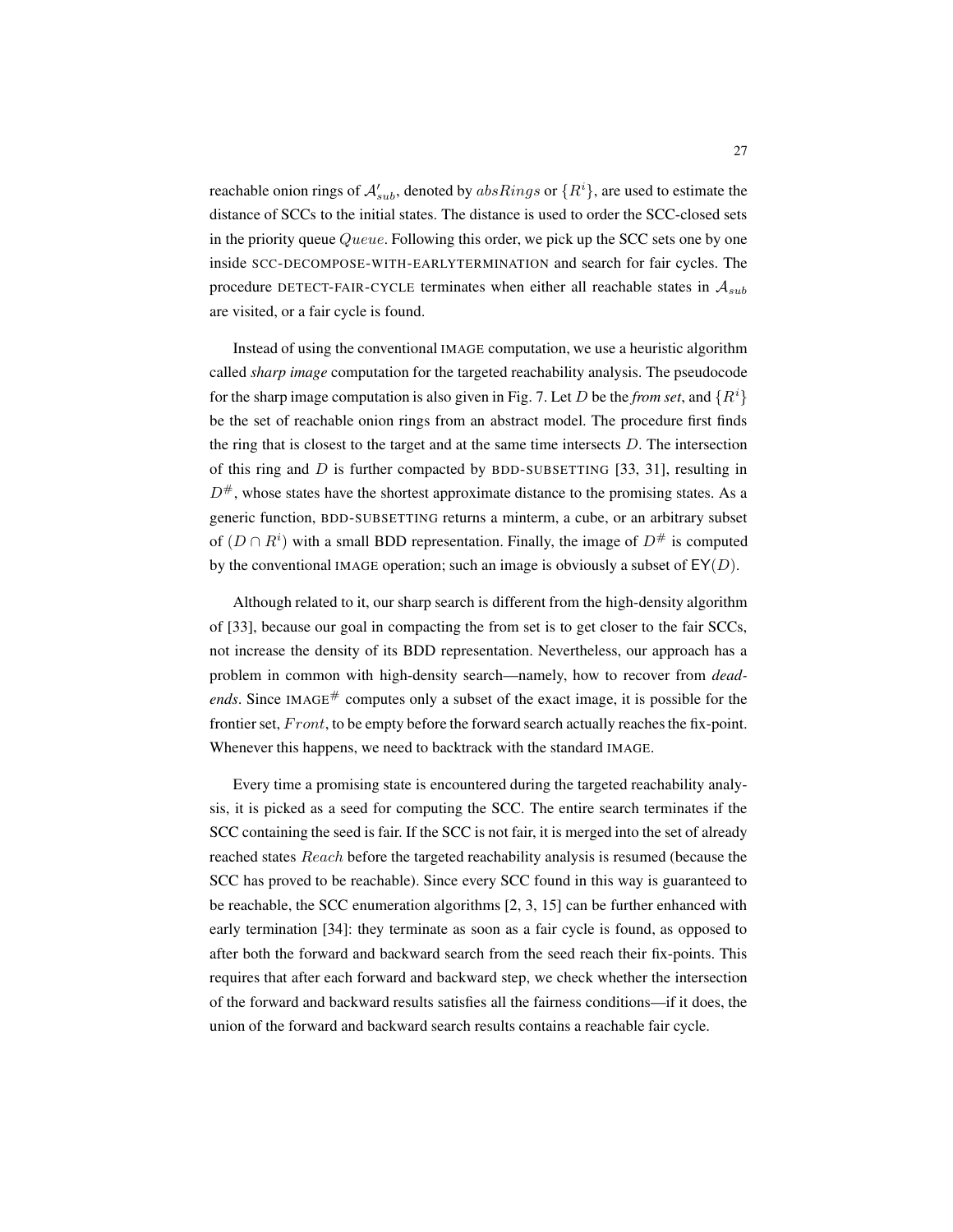DETECT-FAIR-CYCLE $(A, A', G', Reach, Queue)$ { // model, abs model, hyperline,

// reached states, and scc-closed sets

```
\mathcal{A}_{sub}' = \mathcal{A}' \Downarrow \mathcal{G}';A_{sub} = A \Downarrow \mathcal{G}';
```
 $abs Rings = \texttt{COMPUTE-REACHABLE-ONIONRINGS}(\mathcal{A}_{sub}');$  $Front = Reach;$ 

```
while (true) {
```

```
while (Front \neq \emptyset) and (Front \cap Queue = \emptyset) {
      Front = \text{IMAGE}^{\#}(\mathcal{A}_{sub}, Front,absRings) \setminus Recall;if (Front = \emptyset)Front = \text{IMAGE}(\mathcal{A}_{sub},Reach) \setminus Recall;Reach =Reach \cup Front;}
```

```
if (Front = \emptyset)return false;
```
**if** (SCC-DECOMPOSE-WITH-EARLYTERMINATION( $A_{sub}$ , Queue, absRings)) **return** true;

```
}
}
```
 $\text{IMAGE}^{\#}(\mathcal{A}, D, \{R^i\})$  {

```
i = |\{R^i\}|;while (D \cap R^i = \emptyset) {
     i = i - 1;}
```
 $D^{\#} = \texttt{BDD-SUBSETTING}\left(D \cap R^{i}\right);$ 

**return**  $IMAGE(\mathcal{A}, D^{\#});$ 

```
}
```
**Fig. 7.** The guided search for fair cycles and *sharp* image computation algorithm

28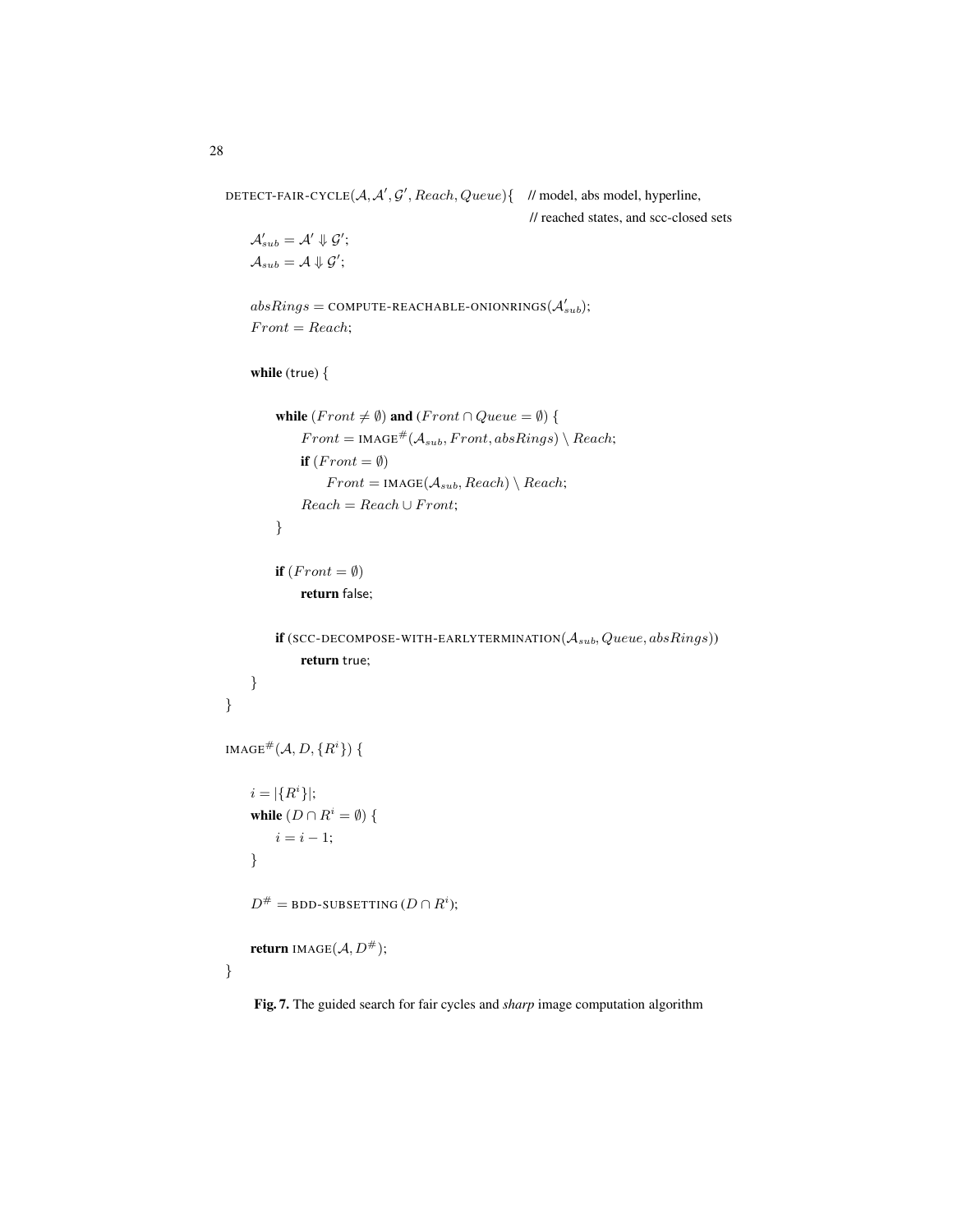When the language is indeed empty, all reachable states of the subautomata must be traversed. Let  $\eta_A$  be the number of reachable states of the exact system, and let the total number of hyperlines be a constant value; then, the cost of deciding reachability is  $O(\eta_A)$ . The total cost of the targeted search depends on the underlying symbolic SCC enumeration algorithm, which we analyze in the next section.

# **8 Complexity**

The refinement algorithm described thus far cannot improve the worst-case complexity of the language emptiness check. In the following, we show that the complexity of our incremental approach is within a constant factor from that of the non-incremental one; this means that it is  $O(\eta_A)$  if [15] is used in SCC-DECOMPOSE, or  $O(\eta_A \log \eta_A)$  if [2, 3] is used instead. In the following theorem, we assume that the algorithm of [15] is used.

**Theorem 6.** If the set of approximations L can be partitioned into subsets  $L_1, \ldots, L_r$ *such that, for some constant*  $\lambda$ *,* 

*1.*  $|L_i| \leq \lambda$ ; 2. *for every*  $A' \in L_i$ ,  $\eta_{A'} \leq 2^i$ ; and *3.*  $A \in L_r$ ,

*then the generic refinement algorithm runs in*  $O(\eta_A)$  *steps.* 

*Proof.* The cost of SCC analysis for  $A'$  is bounded by  $k\eta_{A'}$ , for some constant k. Hence, the cost of analyzing all approximations and  $A$  itself is bounded by

$$
k\eta_{\mathcal{A}}(\lambda + \lambda/2 + \lambda/4 + \cdots + \lambda/2^r) ,
$$

which is bounded by  $2\lambda k \eta_A$ .

While we cannot hope for an improved run time in the worst case, we can expect that the refinement-based approach will be beneficial when the state space breaks up into many small SCC-closed sets. In particular, we can prove the following linear complexity result—even when the  $n \log n$  algorithm in [2, 3] is used.

**Theorem 7.** *Under the assumptions for* L *of Theorem 6, if for some constant* γ*, the pairs*  $(S, \mathcal{A}')$  *passed to* SCC-DECOMPOSE *satisfy*  $|S| \leq \gamma \eta_{\mathcal{A}} / \eta_{\mathcal{A}'}$ *, then the refinement algorithm runs in*  $O(\eta_A)$  *time.*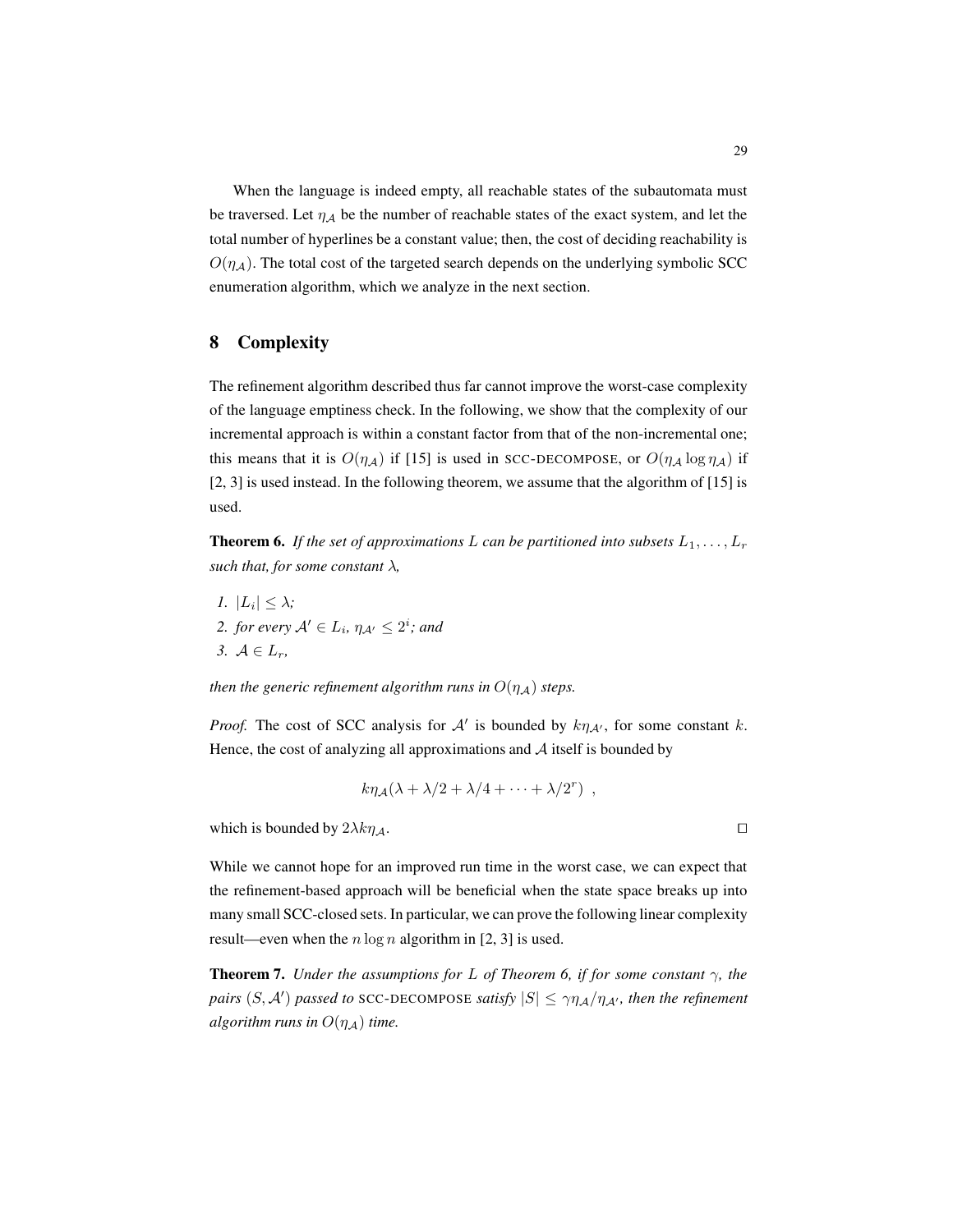*Proof.* The analysis of  $A$  consists of the decomposition of SCC-closed sets of size bounded by  $\gamma$ . Their number is linear in  $\eta_A$ , and each decomposition takes constant time. Hence, the total time for the analysis of A is  $O(\eta_A)$ . If  $|C|$  is the number of states in SCC C of A', then  $|C|\eta_{A'}/\eta_A$  is the *effective size* of C. The cost of analyzing A' is therefore  $O(\eta_{A'})$ . With reasoning analogous to the one of Theorem 6, one finally shows that the total time is also  $O(\eta_A)$ .

### **9 Implementation and experiments**

#### **9.1 Compositional SCC refinement**

First, we describe the details of two implemented policies for the SCC refinement algorithm D'n'C, and of the experiments we ran. Both versions implement the popcornline approach, with breadth-first search of the SCC refinement tree. The set of overapproximated models are generated according to the strategy of [18], which divides the set of state variables (or latches) into many small clusters. These clusters are considered as the submodules, whose composition is the exact system. The submodules are sorted according to their distances from the state variables appearing in the property automaton.

The two policies differ in when they switch to the endgame: The first policy deemphasizes compositionality in comparison to strength reduction by performing only two levels of composition. At the first level, it computes the SCCs of the property automaton, and at the second level, it composes all the other modules of the system. The second policy tries to exploit the full compositionality implied by Figs. 5 and 6. To avoid too much overhead in the analysis of the over-approximations, it heuristically stops the refinement at some point, and then immediately composes all the remaining modules, thus proceeding directly to the exact system. In the implementation, we stop the linear composition after 30% of the state variables have been composed to avoid having too many fair SCCs in the full SCC refinement tree. Once the exact system is reached, the Emerson-Lei algorithm is applied to its SCC-closed sets. For ease of reference, we refer to the first policy as the *Two-level* method, and to the second as the *Multi-Level* method.

In both policies, if fair SCCs exist, the algorithm checks their strength. All the weak SCCs are grouped together, and the exact system is checked for cycles within these SCCs. The underlying assumption is that model checking weak SCCs is much cheaper than model checking strong SCCs. If D'n'C finds a cycle in the exact system, it termi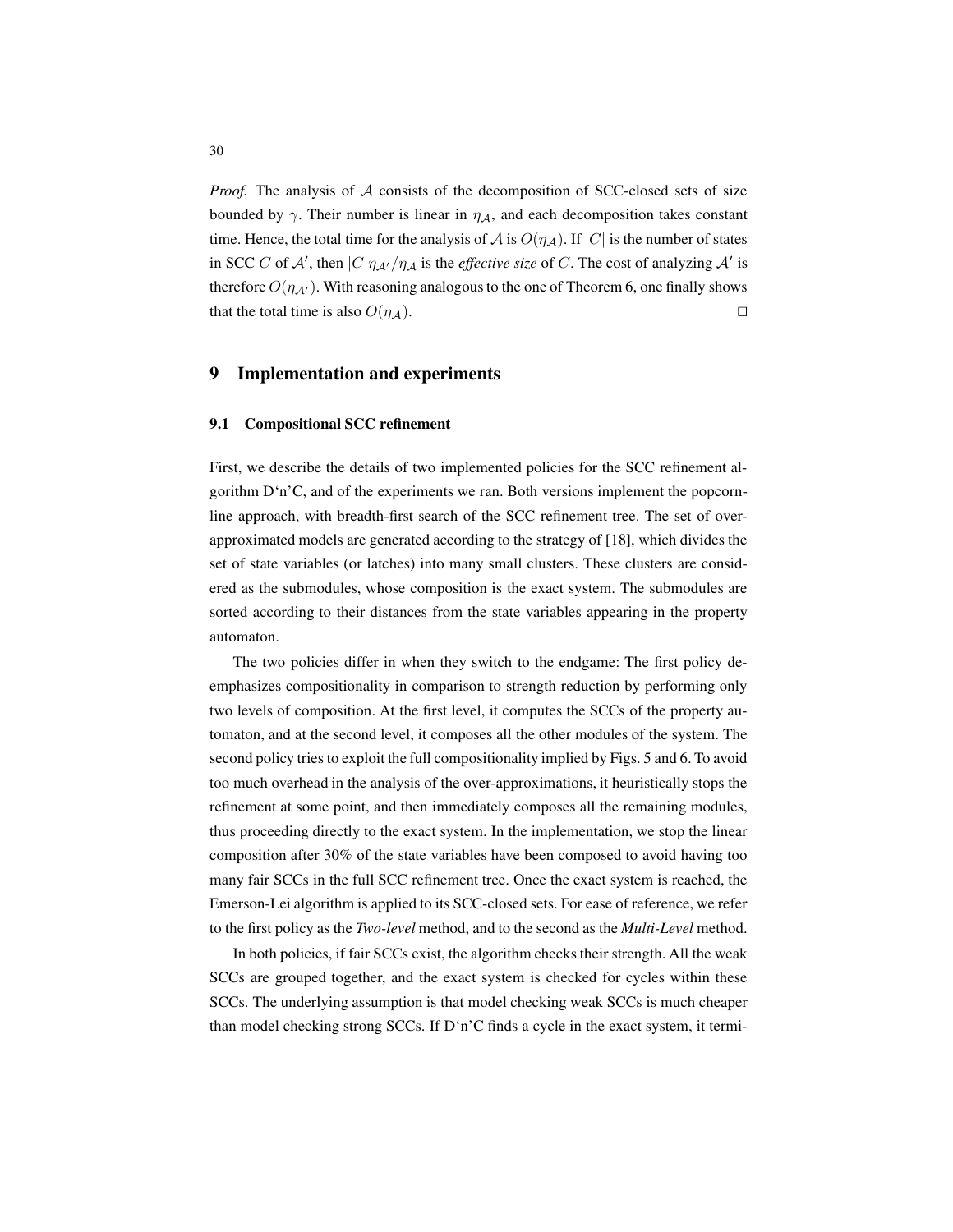nates, otherwise it discards these SCCs. If no SCC exists, the algorithm also terminates: there is no fair cycle. Otherwise, the approximate system is refined.

Our algorithm was implemented in the symbolic model checker VIS [5, 37], and the results of Table 1 were obtained by appropriately calling the standard Language Emptiness command of VIS. SCC analysis was performed with the Lockstep algorithm of [2, 3]. (A separate study showed that the algorithm of [15], in spite of its better worstcase bound, in practice has a performance slightly worse than Lockstep.) Prior reachability analysis results were used as don't cares where possible. In Table 1, all examples were run with the same fixed order (obtained with dynamic variable reordering). For the same set of models and property automata, we also obtained a second set of results, with dynamic variable ordering turned on for each example. Similarly, we obtained a third set of results, using the EL2 variant of the Emerson-Lei algorithm [17, 14, 34]. These second and third sets are omitted, since their character is not significantly different. (The only exception to the statement was the fact that the example nmodem1 took only 209 seconds with EL2, versus 4384 for the original Emerson-Lei algorithm.) The experiments were run on an IBM Intellistation running Linux with a 400MHz Pentium II processor with 1GB of RAM.

Table 1 has four columns. The three fields of the first column give the name of the example, a symbol indicating whether the formula passes (P: no fair cycles exist) or fails (F: a fair cycle exists), and the number of binary state variables in the system. The three fields of the second column, obtained by direct application of the Emerson-Lei algorithm as implemented in VIS, give:

- 1. the time it took to run the experiment (Time/Out (T/O) indicates a run time greater than 4 hours);
- 2. the peak number of live BDD nodes (in millions—the datasize limit was set to 750MB); and
- 3. the total number of preimage (EX) / image (EY) computations needed.

These same field descriptors also apply to the third and fourth columns (for the Two-Level and Multi-Level versions of the D'n'C algorithm), except that the latter has an additional field that indicates how the verification process terminates: 'n' means that the algorithm arrives at some intermediate level of the refinement process in which there no longer exists any fair SCC; 'w' means that the algorithm found a weak fair SCC containing a fair cycle.

The property automata being used in the experiment were translated from LTL formulae. In order to avoid bias in favor of our approach, each model is checked against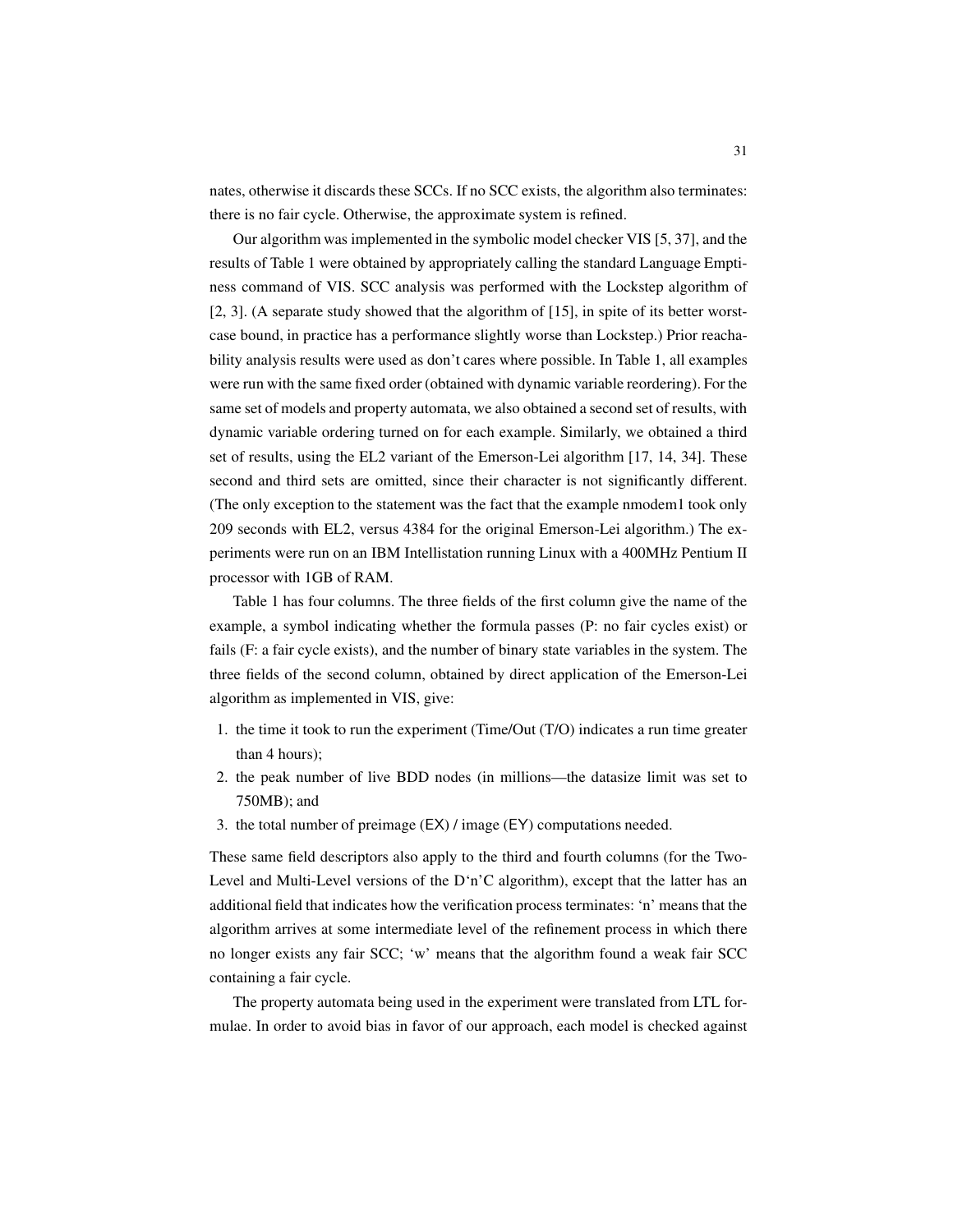a *strong* LTL property automaton. Note that the presence of an n or w in the last field demonstrates that both pruning of the SCC refinement tree and strength reduction are effective in these experiments.

|                     |                |         | Emerson-Lei |     |                  |           | D <sup>1</sup> C |                  | $D'n$ <sup><math>C</math></sup> |            |             |             |  |
|---------------------|----------------|---------|-------------|-----|------------------|-----------|------------------|------------------|---------------------------------|------------|-------------|-------------|--|
|                     |                | (VISLE) |             |     |                  | Two-Level |                  | Multi-Level      |                                 |            |             |             |  |
| Circuit             |                | P/latch | Time        |     | <b>BDD EX/EY</b> | Time      |                  | <b>BDD EX/EY</b> | Time                            | <b>BDD</b> | EX/EY       |             |  |
| and LTL             | F              | num     | (s)         | (M) |                  | (s)       | (M)              |                  | (s)                             | (M)        |             |             |  |
| bakery1             | F              | 56      | 212         |     | 5.1 5337/0       | 31        | 1.3              | 354/4            | 27                              |            | 1.3 484/328 |             |  |
| bakery2             | P              | 49      | 69          | 3.4 | 526/0            | 20        | 1.3              | 10/4             | 20                              | 1.3        | 62/73       | $\mathbf n$ |  |
| bakery3             | P              | 50      | 421         | 14  | 1593/0           | 46        | 2.5              | 90/4             | 43                              |            | 1.8 537/428 |             |  |
| bakery4             | $\overline{F}$ | 58      | T/O         |     | $-/-$            | 1950      | 3.4              | 1088/5           | 1337                            | 4.7        | 947/96      |             |  |
| bakery5             | F              | 59      | T/O         |     | $-/-$            | 1009      | 6.1              | 127/5            | 623                             |            | 6.1 216/243 |             |  |
| eisenb1             | F              | 35      | 23          | 1.0 | 416/0            | 16        | 0.9              | 21/4             | 16                              | 0.9        | 21/4        |             |  |
| eisenb <sub>2</sub> | $\overline{F}$ | 35      | T/O         |     | $-/-$            | 4800      | 8.2              | 162/5            | 1683                            | 7.7        | 105/93      | W           |  |
| elevator1           | F              | 37      | 210         | 14  | 163/0            | 49        | 2.8              | 132/9            | 41                              | 2.2        | 155/31      |             |  |
| nmodem1             | P              | 56      | 4384        | 11  | 5427/0           | 192       | 1.1              | 992/4            | 233                             |            | 0.6 5007/71 |             |  |
| peterson1           | F              | 70      | 17          | 1.1 | 24/0             | 20        | 1.3              | 19/4             | 21                              | 1.2        | 157/173     |             |  |
| philo1              | F              | 133     | 371         | 12  | 258/0            | 7         | 0.2              | 8/12             | 7                               | 0.2        | 8/12        | W           |  |
| philo2              | F              | 133     | 73          | 2.8 | 557/0            | 30        | 1.3              | 258/5            | 12                              | 0.5        | 25/44       | W           |  |
| philo3              | P              | 133     | T/O         |     | $-/-$            | T/O       |                  | $-/-$            | 115                             |            | 1.2 993/224 |             |  |
| shamp1              | F              | 143     | 44          | 2.1 | 8/0              | 103       | 5.6              | 9/6              | 87                              |            | 2.2 266/280 |             |  |
| shamp2              | F              | 144     | T/O         |     | $-/-$            | 1892      | 16.              | 74/6             | 101                             |            | 2.9 345/349 |             |  |
| shamp3              | $\mathbf{F}$   | 145     | T/O         |     | $-/-$            | 337       | 4.4              | 19/17            | 335                             | 4.4        | 19/17       | W           |  |
| twoq1               | P              | 69      | 12          | 0.4 | 25/0             | 4         | 0.1              | 7/9              | 4                               | 0.1        | 7/9         | $\mathbf n$ |  |
| twoq2               | P              | 69      | 241         | 8.9 | 175/0            | 27        | 0.8              | 91/5             | 30                              | 0.9        | 181/95      |             |  |

**Table 1.** Comparing Emerson-Lei and D'n'C. With RDCs.

Comparing the D'n'C algorithm to the one by Emerson and Lei, we find, with only three exceptions out of 18 examples, a significant (more than a factor of 2) performance advantage for the D'n'C algorithm. Comparing the Two-Level and Multi-Level versions, one sees that on these examples, with four exceptions (eisenb2, philo2, philo3, and shamp2), the two policies give comparable performance. We think that this is because most of our examples are simple mutual-exclusion and arbitration protocols, in which the properties have limited locality. We expect the compositional algorithm to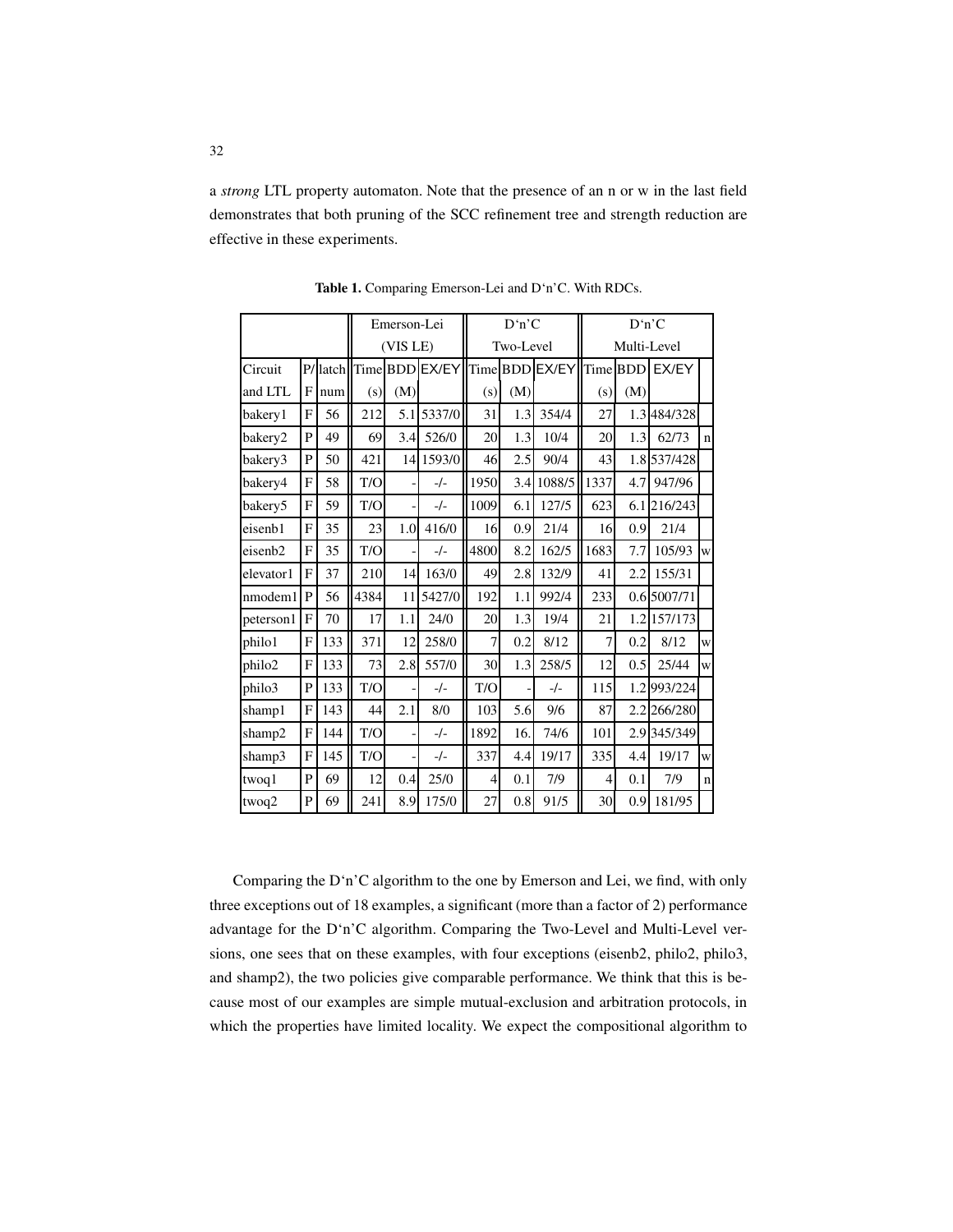do even better on models with more locality. On the other hand, one can see that the greater compositionality of the Multi-Level version proves its worth, especially on the larger examples.

#### **9.2 Disjunctive decomposition and guided search**

Here, we describe the details of another implemented policy for the disjunctive decomposition and the sharp guided search algorithm in our general framework. We call the enhanced algorithm  $D<sup>+</sup>n<sup>+</sup>C<sup>#</sup>$ , which uses the adaptive popcorn-line approach to trim the fair SCC-closed sets before we jump to the exact system (by the "Cartesian Product" approach). We then use guided fair cycle detection to inspect each hyperline restricted subautomaton. We compared  $D<sup>+</sup>n<sup>+</sup>C<sup>#</sup>$  with the original  $D<sup>+</sup>n<sup>+</sup>C$  algorithm on the same set of test cases to demonstrate the effectiveness of the added features. The results are shown in Tables 2 and 3, whose data were obtained on a 400MHz Pentium II processor with 1GB of RAM.

In Table 2, prior reachability analysis results were used as don't cares where possible. The table has four columns. The three fields of the first column give the name of the example, a symbol indicating whether the formula passes or fails, and the number of binary state variables in the system. The next three columns compare the run time, the total memory usage, and the peak number of live BDD nodes of the three methods. Comparing the D'n'C<sup>#</sup> algorithm to D'n'C, we find three wins for D'n'C<sup>#</sup> and 15 wins for D'n'C. This indicates that the disjunctive decomposition is encumbered by overhead of maintaining and decomposing the SCC graph. However, among the 15 wins of D'n'C, only four are for problems requiring more than 100 seconds to complete that is, the easy problems. In contrast, on the three wins of  $D^nC^{\#}$ ,  $D^nC$  took 1337, 1683, and 233 seconds. Therefore, we conclude that the additional overhead is not significant, and on the harder problems,  $D<sup>+</sup>n<sup>+</sup>C<sup>#</sup>$  is as competitive as  $D<sup>+</sup>n<sup>+</sup>C$  when advance reachability analysis is feasible.

In Table 3, the same set of test cases were checked with the approximate reachability analysis results as the don't cares where possible—that is, with ARDCs as opposed to RDCs. Note that if RDC is already available, there is no need to do reachability on each level in D'n'C. However, RDC itself is in general very expensive to compute; when RDC is not available, language emptiness becomes a much hard problem. (Approximate reachability analysis is usually much faster than exact reachability analysis, and in practice, may be the only feasible way of extracting don't cares from reachable states.) The table has four columns. The three fields of the first column repeat the description of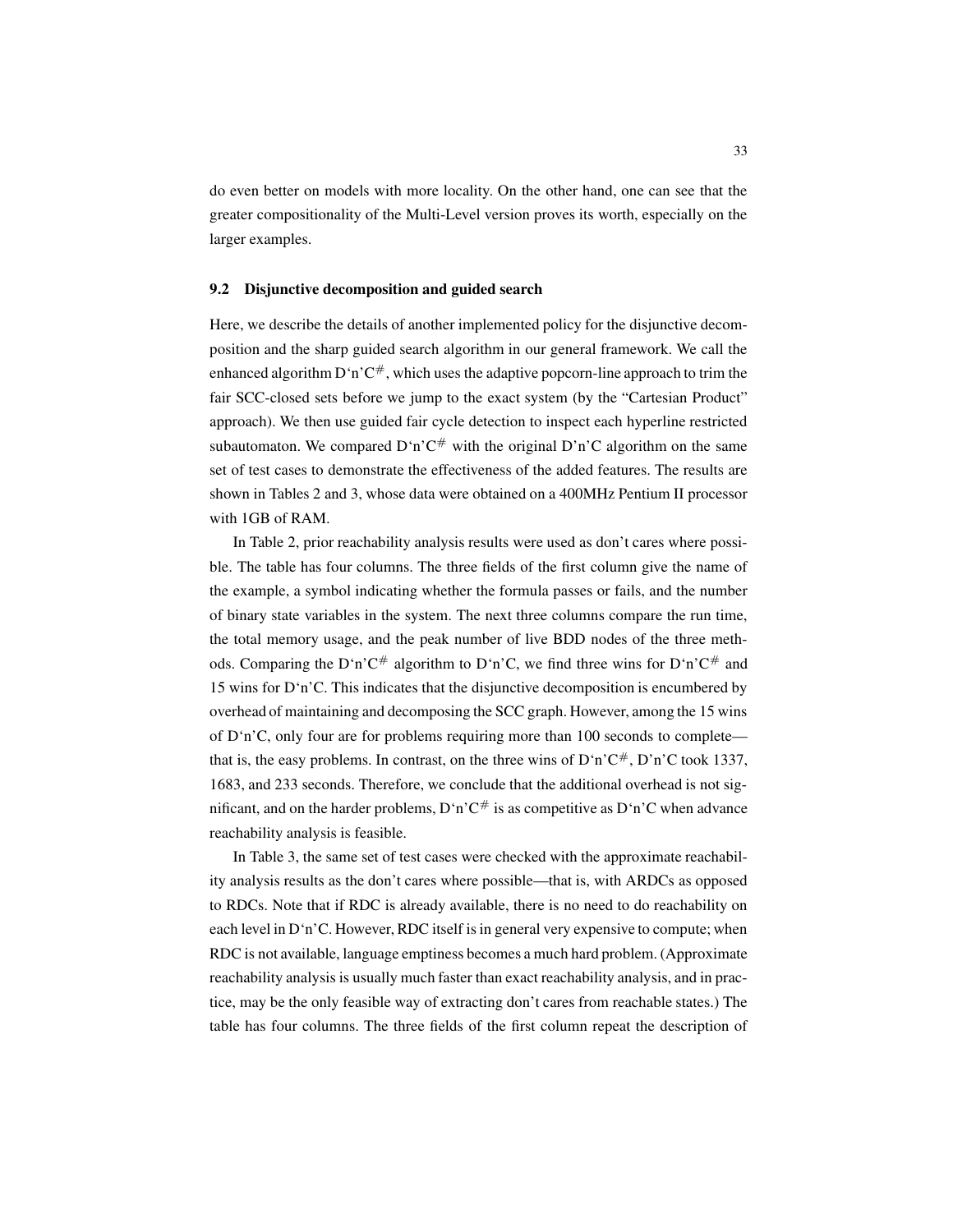|           |   |         | Time(s) |                |                  |     | Memory (MB) |                  | BDD (M) |     |                 |
|-----------|---|---------|---------|----------------|------------------|-----|-------------|------------------|---------|-----|-----------------|
| Circuit   |   | T/latch |         |                | EL D'n'C D'n'C'' |     |             | EL D'n'C D'n'C'' |         |     | EL D'n'C D'n'C# |
| and LTL   | F | num     |         |                |                  |     |             |                  |         |     |                 |
| bakery1   | F | 56      | 212     | 27             | 159              | 262 | 75          | 125              | 5.1     | 1.3 | 1.5             |
| bakery2   | P | 49      | 69      | 20             | 28               | 152 | 73          | 74               | 3.4     | 1.2 | 1.2             |
| bakery3   | P | 50      | 421     | 43             | 1514             | 550 | 111         | 125              | 14      | 1.8 | 1.5             |
| bakery4   | F | 58      | T/O     | 1337           | 655              |     | 411         | 476              |         | 4.7 | 4.8             |
| bakery5   | F | 59      | T/O     | 623            | 737              |     | 555         | 554              |         | 6.1 | 9.9             |
| eisen1    | F | 35      | 23      | 16             | 128              | 69  | 50          | 64               | 1.0     | 0.9 | 0.6             |
| eisen2    | F | 35      | T/O     | 1683           | 944              |     | 564         | 340              |         | 7.7 | 1.7             |
| elevator1 | F | 37      | 210     | 41             | 192              | 489 | 132         | 369              | 14      | 2.2 | 10.3            |
| nmodem1   | P | 56      | 4384    | 233            | 227              | 569 | 63          | 169              | 11      | 0.6 | 2.2             |
| peterson1 | F | 70      | 17      | 21             | 41               | 73  | 83          | 78               | 1.1     | 1.2 | 1.2             |
| philo1    | F | 133     | 371     | $\overline{7}$ | 56               | 401 | 26          | 37               | 12      | 0.2 | 0.1             |
| philo2    | F | 133     | 73      | 12             | 58               | 145 | 44          | 42               | 2.8     | 0.5 | 0.3             |
| philo3    | P | 133     | T/O     | 115            | 207              |     | 119         | 329              |         | 1.2 | 7.0             |
| shamp1    | F | 143     | 44      | 87             | 303              | 96  | 113         | 401              | 2.1     | 2.2 | 9.2             |
| shamp2    | F | 144     | T/O     | 101            | 239              |     | 187         | 268              |         | 2.9 | 3.5             |
| shamp3    | F | 145     | T/O     | 335            | 1383             |     | 478         | 500              |         | 4.4 | 5.8             |
| twog1     | P | 69      | 12      | $\overline{4}$ | 14               | 36  | 23          | 24               | 0.4     | 0.1 | 0.0             |
| twoq2     | P | 69      | 241     | 30             | 289              | 333 | 47          | 509              | 8.9     | 0.9 | 7.9             |

**Table 2.** Comparing EL, D'n'C, and D'n'C#. With RDCs.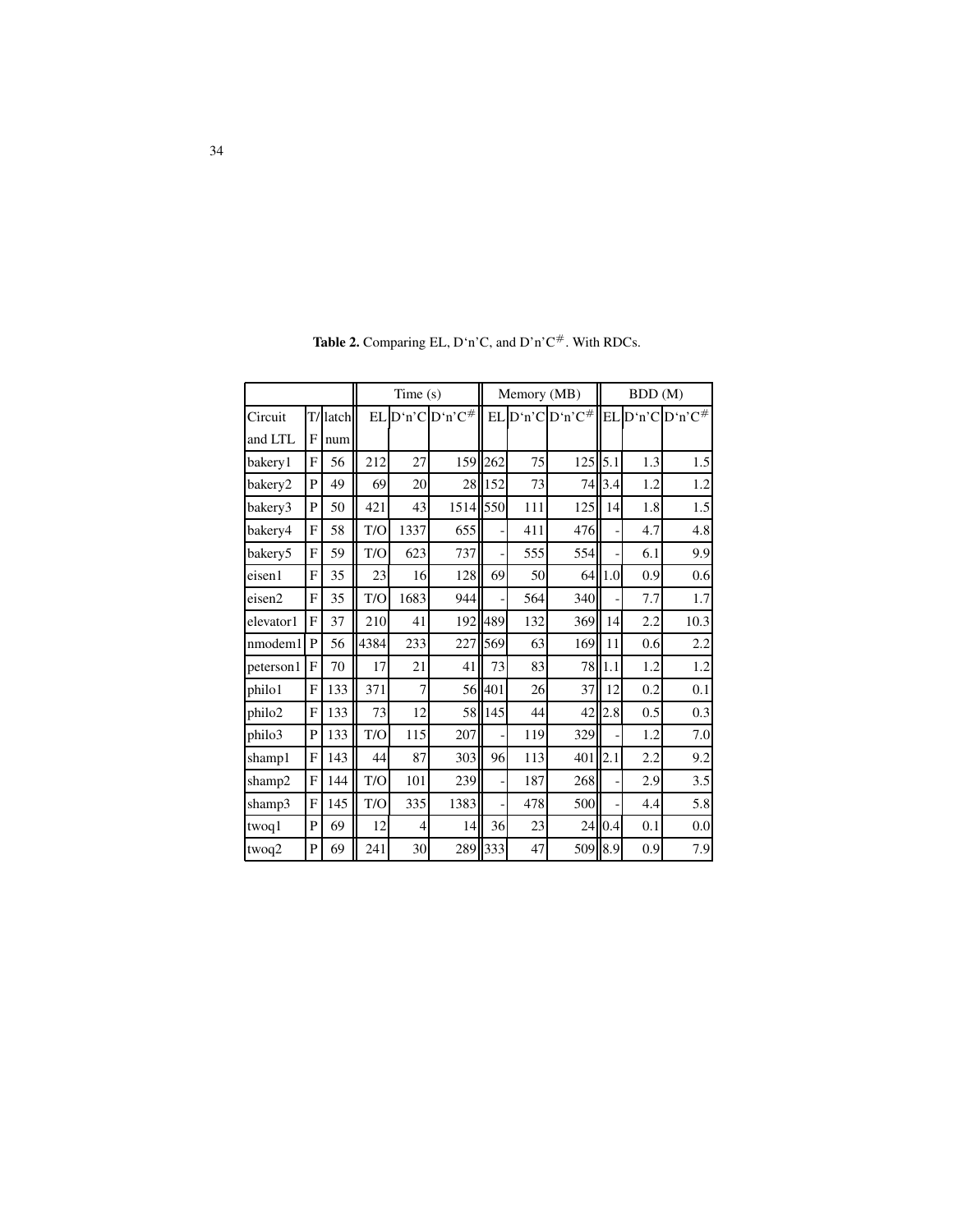|           |              |       | Time(s)        |      |                 |     | Memory (MB) |               | BDD (M) |      |               |
|-----------|--------------|-------|----------------|------|-----------------|-----|-------------|---------------|---------|------|---------------|
| Circuit   | T/           | latch |                |      | EL D'n'C D'n'C# |     |             | ELD'n'CD'n'C# | EL      |      | D'n'C D'n'C'' |
| and LTL   | F            | num   |                |      |                 |     |             |               |         |      |               |
| bakery1   | F            | 56    | T/O            | 7565 | 5367            |     | 609         | 447           |         | 17.6 | 8.0           |
| bakery2   | P            | 49    | 183            | 5    | 2               | 241 | 25          | 15            | 4.1     | 0.1  | 0.0           |
| bakery3   | P            | 50    | 2794           | 48   | 174             | 609 | 128         | 133           | 18.8    | 2.1  | 1.5           |
| bakery4   | F            | 58    | T/O            | T/O  | 1964            |     |             | 477           |         |      | 4.0           |
| bakery5   | F            | 59    | T/O            | T/O  | 1294            |     |             | 416           |         |      | 4.9           |
| eisen1    | F            | 35    | 23             | 6    | 107             | 36  | 26          | 73            | 0.3     | 0.3  | 0.5           |
| eisen2    | $\mathbf{F}$ | 35    | T/O            | T/O  | 1150            |     |             | 365           |         |      | 3.0           |
| elevator1 | F            | 37    | 3504           | 2156 | 585             | 663 | 612         | 657           | 24.4    | 21.1 | 23.6          |
| nmodem1   | P            | 56    | T/O            | T/O  | 3375            |     |             | 306           |         |      | 2.6           |
| peterson1 | $\mathbf{F}$ | 70    | $\overline{4}$ | 8    | 176             | 21  | 42          | 121           | 0.0     | 0.3  | 1.4           |
| philo1    | $\mathbf{F}$ | 133   | T/O            | T/O  | 385             |     |             | 64            |         |      | 0.9           |
| philo2    | $\mathbf{F}$ | 133   | T/O            | T/O  | 267             |     |             | 144           |         |      | 2.1           |
| philo3    | P            | 133   | T/O            | 1139 | 241             |     | 609         | 119           |         | 21.4 | 1.4           |
| shamp1    | F            | 143   | 12             | T/O  | 168             | 21  |             | 127           | 0.0     |      | 2.0           |
| shamp2    | F            | 144   | T/O            | T/O  | 189             |     |             | 153           |         |      | 3.0           |
| shamp3    | $\mathbf{F}$ | 145   | T/O            | 53   | 735             |     | 51          | 331           |         | 0.3  | 5.0           |
| twog1     | P            | 69    | 12             | 4    | 23              | 37  | 14          | 24            | 0.4     | 0.1  | 0.0           |
| twoq2     | P            | 69    | 172            | 30   | 665             | 322 | 15          | 496           | 7.7     | 0.9  | 8.2           |

Table 3. Comparing EL, D'n'C, and D'n'C<sup>#</sup>. With ARDCs.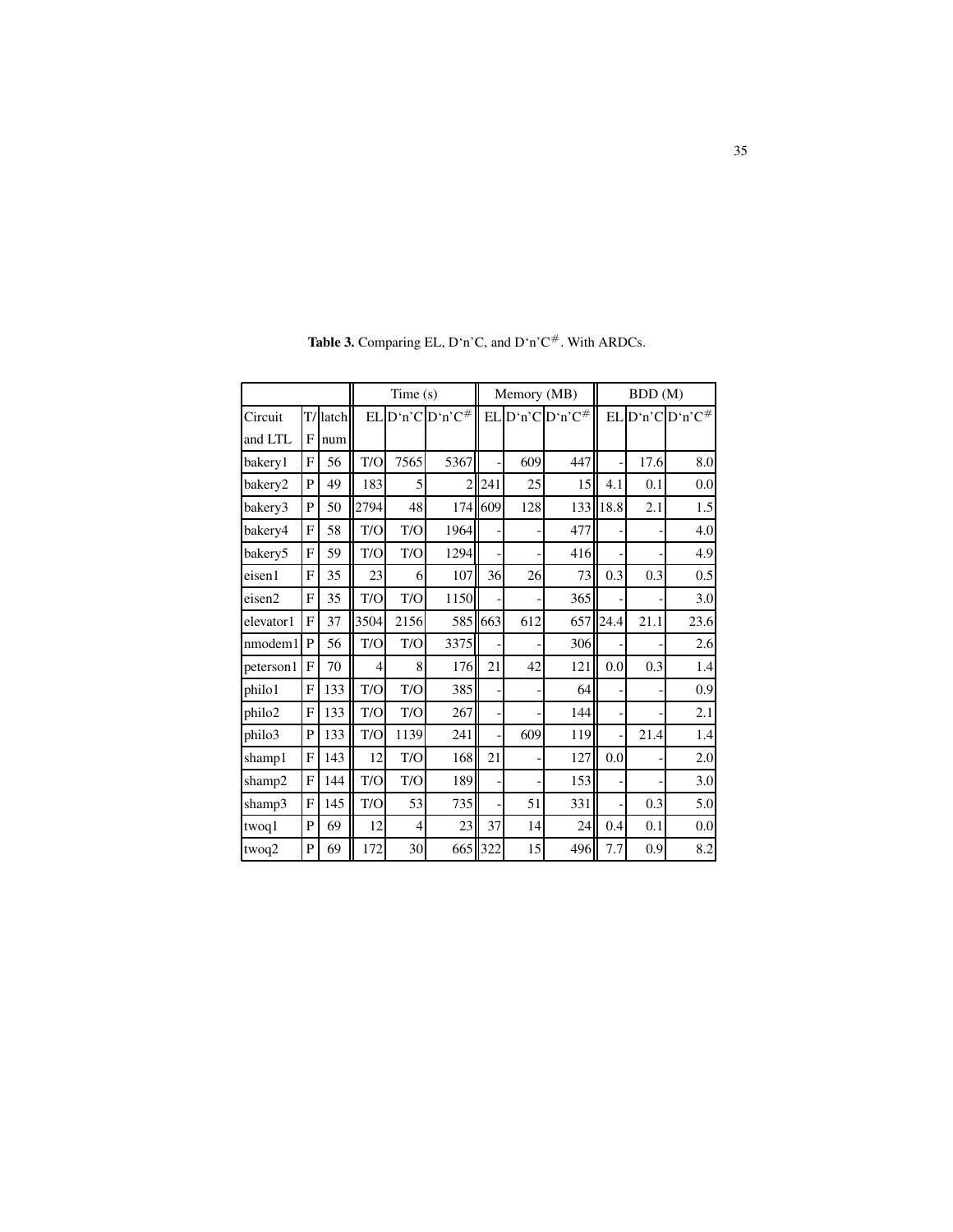|                  |   |         | Time(s) |      |                  |                   | Memory (MB) |                  | BDD(M)   |      |                  |
|------------------|---|---------|---------|------|------------------|-------------------|-------------|------------------|----------|------|------------------|
| Circuit          |   | T/latch |         |      | EL D'n'C D'n'C'' |                   |             | EL D'n'C D'n'C'' |          |      | EL D'n'C D'n'C'' |
| and LTL          | F | num     |         |      |                  |                   |             |                  |          |      |                  |
| Blackjack1       | F | 176     | 7296    | 2566 |                  | 237 618           | 610         |                  | 551 26.8 | 24.2 | 18.1             |
| MSI1             | P | 65      | T/O     | T/O  | 51               |                   |             | 83               |          |      | 2.0              |
| MSI <sub>2</sub> | F | 65      | T/O     | T/O  | 165              |                   |             | 342              |          |      | 6.7              |
| PIbus1           | P | 387     | T/O     | 73   | 1700             | -                 | 243         | 539              |          | 3.5  | 13.4             |
| PIbus2           | F | 385     | 501     | 292  | 1302 467         |                   | 477         |                  | 609 17.0 | 15.4 | 22.6             |
| <b>PPC60X1</b>   | F | 67      | 1109    | 1690 | 651              | 609               | 611         |                  | 445 20.1 | 22.4 | 10.6             |
| PPC60X2          | P | 69      | 13459   | 2811 | 531              | $\overline{1745}$ | 625         |                  | 327 17.8 | 18.9 | 6.9              |

Table 4. Comparing EL, D'n'C, and D'n'C<sup>#</sup>. With ARDCs.

the test cases. The next three columns compare the run time, the total memory usage, and the peak number of live BDD nodes of the three methods. Comparing the D'n'C<sup>#</sup> algorithm to D'n'C, we find 12 wins for D'n'C<sup>#</sup> and six for D'n'C. In addition, all the four wins for D'n'C are for problems requiring less than 100 seconds to complete; in contrast,  $D<sup>+</sup>n<sup>+</sup>C<sup>#</sup>$  wins more on the harder ones—on eight out of its 12 wins,  $D<sup>+</sup>n<sup>+</sup>C<sup>#</sup>$ timed out after 4 hours. The difference here is that both D'n'C and EL depend heavily on full reachability to restrict the search spaces, but the disjunctive decomposition and sharp guided search of  $D<sup>4</sup>$  minimizes this dependency.

We also conducted the experiments on a set of much harder test cases, the Texas-97 benchmark circuits. The property automata being used in the experiment were also translated from LTL formulae. The experiments were run on an IBM Intellistation with a 1700MHz Pentium-IV processor and 2GB of SDRAM. The result is given in Table 4.

In Table 4, the comparison is with the results of approximate reachability analyses as the don't cares where possible. Note that exact reachability analysis is infeasible for most of these circuits, except for MSI. The table has four columns. The three fields of the first column give the name of the example, a symbol indicating whether the formula passes or fails, and the number of binary state variables in the system. The next three columns compare the run time, the total memory usage, and the peak number of live BDD nodes of the three methods. Comparing the D'n'C<sup>#</sup> algorithm to D'n'C, we find five wins for  $D^{\prime}n^{\prime}C^{\#}$  and two for  $D^{\prime}n^{\prime}C$ . Again, the two wins for  $D^{\prime}n^{\prime}C$  are easier problems, and the five wins for  $D<sup>+</sup>n<sup>+</sup>C<sup>#</sup>$  are much harder—among them, two cannot be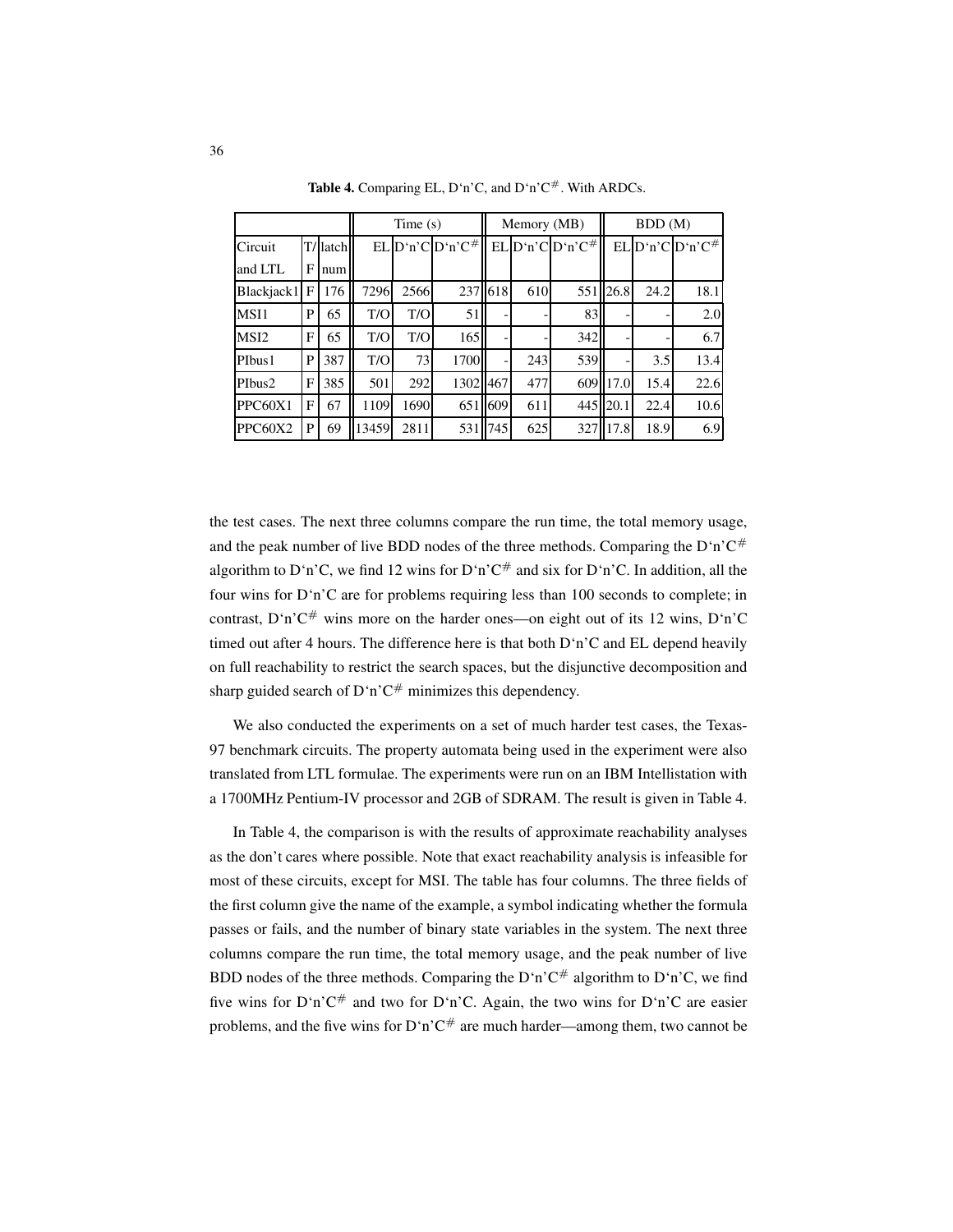finished by D'n'C within 8 hours. Therefore, it demonstrates a decisive advantage of the D'n'C<sup>#</sup> algorithm over both D'n'C and EL.

# **10 Conclusions**

In this paper, we have shown that over-approximations of the exact system can be used to gradually refine the SCC-closed sets to its SCCs, and have presented a general framework for SCC refinement. Our algorithm has the advantages of being compositional, considering only parts of the complete state space, and taking into account the strength of an SCC to decide the proper model checking algorithm. We have discussed different policies in traversing the lattice of over-approximated systems, and have implemented two of them. In comparison to the original Emerson-Lei algorithm, our experimental results demonstrate significant and almost consistent performance improvement. This indicates the importance of the three improvement factors built into our algorithm: (1) SCC refinement, (2) compositionality, and (3) strength reduction.

We have also shown that the SCC quotient graph of the over-approximated system can be used to decompose the concrete search state space. Based on the disjunctive decomposition, we have presented a targeted search algorithm for fair cycle detection, with the approximate distance to fair SCCs as the guidance. Experiments have shown that for large or otherwise difficult problems, heavy investment in these heuristics is well justified.

Our generic framework can be highly parallelized by assigning different entries from the Work list, as well as different subautomata, to different processors. Processors that deal with disjoint sets of states have minimal communication and synchronization requirements. Although the algorithm is geared towards BDD-based symbolic model checking, SCC refinement can also be combined with explicit state enumeration and SAT-based approaches.

The simplicity of the implemented policies in comparison to the generality of our framework suggests that there can be many promising extensions and variations. In particular, the way in which the set of over-approximations are generated is still primitive it is based solely on the structual information of the circuit. In this sense, the various counter-example guided refinement techniques [21, 18, 9, 41, 10, 7, 40] proposed in abstraction refinement can be incorporated into our algorithm generic framework. The joint application of over- and under-approximations of the exact system can also be interesting future work.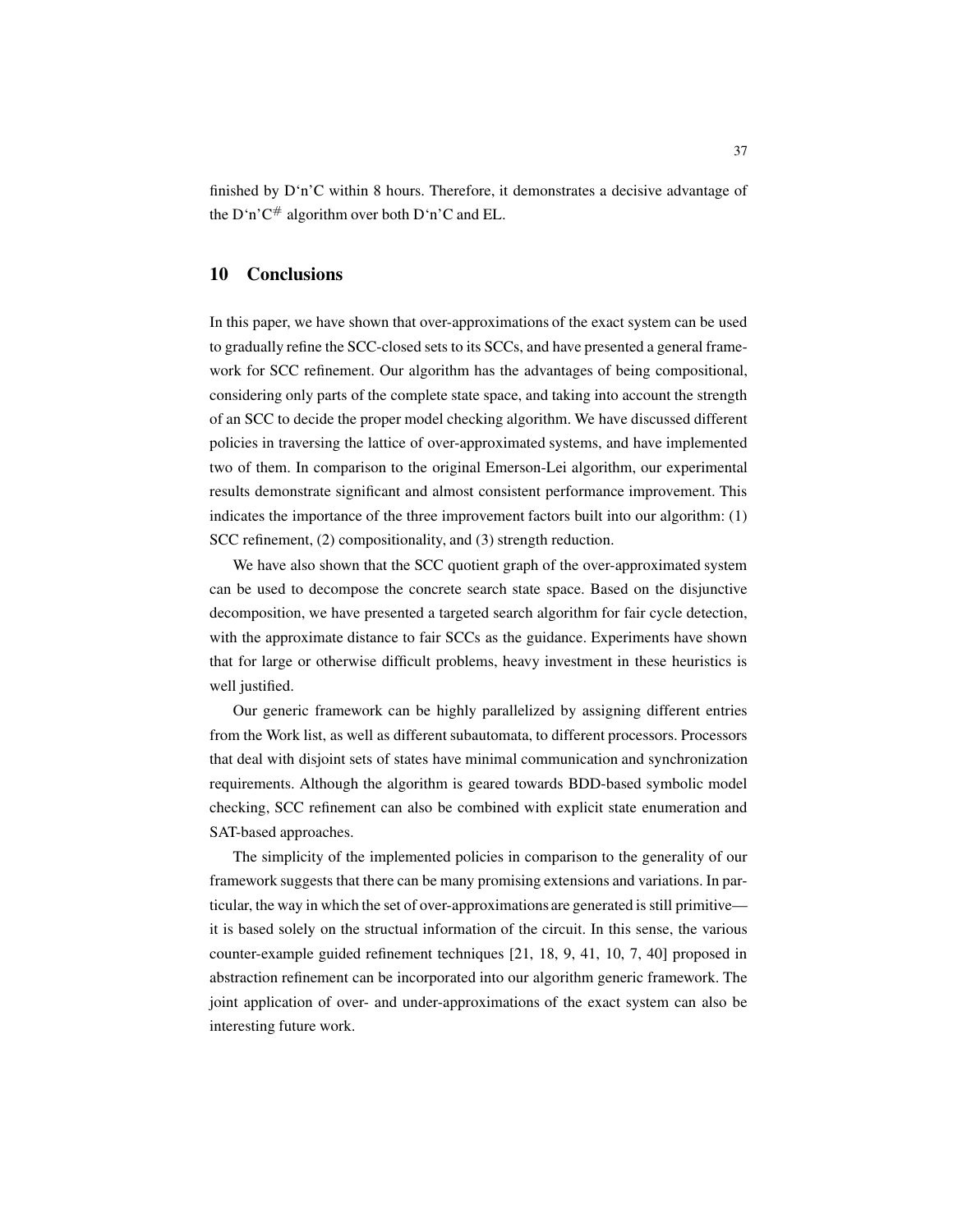# **References**

- [1] F. Balarin and A. L. Sangiovanni-Vincentelli. An iterative approach to language containment. In C. Courcoubetis, editor, *Fifth Conference on Computer Aided Verification (CAV '93)*. Springer-Verlag, Berlin, 1993. LNCS 697.
- [2] R. Bloem, H. N. Gabow, and F. Somenzi. An algorithm for strongly connected component analysis in n log n symbolic steps. In W. A. Hunt, Jr. and S. D. Johnson, editors, *Formal Methods in Computer Aided Design*, pages 37–54. Springer-Verlag, November 2000. LNCS 1954.
- [3] R. Bloem, H. N. Gabow, and F. Somenzi. An algorithm for strongly connected component analysis in n log n symbolic steps. *Formal Methods in System Design*, 27(2), September 2005. To appear.
- [4] R. Bloem, K. Ravi, and F. Somenzi. Efficient decision procedures for model checking of linear time logic properties. In N. Halbwachs and D. Peled, editors, *Eleventh Conference on Computer Aided Verification (CAV'99)*, pages 222–235. Springer-Verlag, Berlin, 1999. LNCS 1633.
- [5] R. K. Brayton et al. VIS: A system for verification and synthesis. In T. Henzinger and R. Alur, editors, *Eighth Conference on Computer Aided Verification (CAV'96)*, pages 428– 432. Springer-Verlag, Rutgers University, 1996. LNCS 1102.
- [6] R. E. Bryant. Graph-based algorithms for Boolean function manipulation. *IEEE Transactions on Computers*, C-35(8):677–691, August 1986.
- [7] P. Chauhan, E. Clarke, J. Kukula, S. Sapra, H. Veith, and D. Wang. Automated abstraction refinement for model checking large state spaces using SAT based conflict analysis. In M. D. Aagaard and J. W. O'Leary, editors, *Formal Methods in Computer Aided Design*, pages 33–51. Springer-Verlag, November 2002. LNCS 2517.
- [8] H. Cho, G. D. Hachtel, E. Macii, M. Poncino, and F. Somenzi. A state space decomposition algorithm for approximate FSM traversal. In *Proceedings of the European Conference on Design Automation*, pages 137–141, Paris, France, February 1994.
- [9] E. Clarke, O. Grumberg, S. Jha, Y. Lu, and H. Veith. Counterexample-guided abstraction refinement. In E. A. Emerson and A. P. Sistla, editors, *Twelfth Conference on Computer Aided Verification (CAV'00)*, pages 154–169. Springer-Verlag, Berlin, July 2000. LNCS 1855.
- [10] E. Clarke, A. Gupta, J. Kukula, and O. Strichman. SAT based abstraction-refinement using ILP and machine learning. In E. Brinksma and K. G. Larsen, editors, *Fourteenth Conference on Computer Aided Verification (CAV'02)*, pages 265–279. Springer-Verlag, July 2002. LNCS 2404.
- [11] O. Coudert, C. Berthet, and J. C. Madre. Verification of sequential machines using Boolean functional vectors. In L. Claesen, editor, *Proceedings IFIP International Workshop on Ap-*

38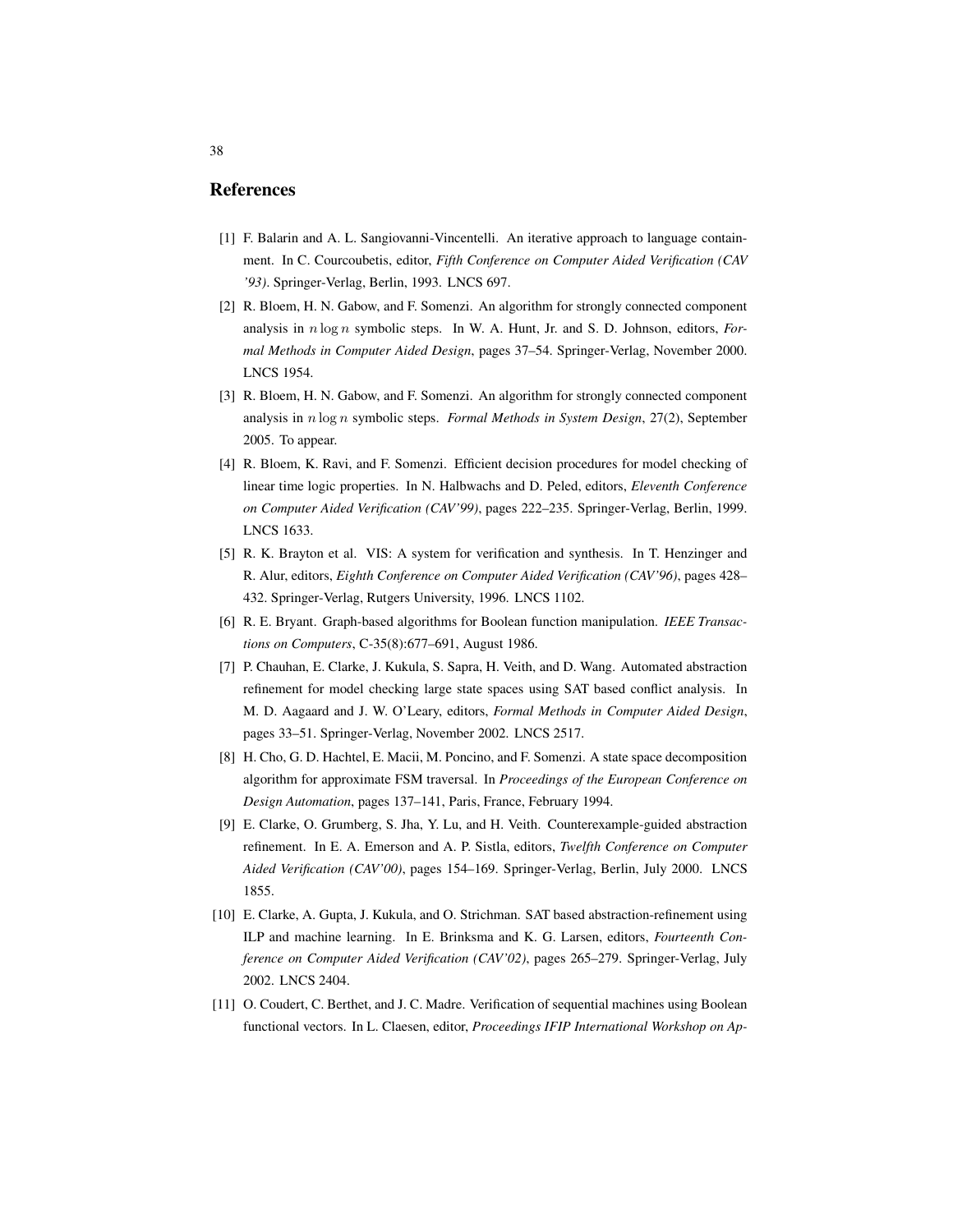*plied Formal Methods for Correct VLSI Design*, pages 111–128, Leuven, Belgium, November 1989.

- [12] O. Coudert and J. C. Madre. A unified framework for the formal verification of sequential circuits. In *Proceedings of the International Conference on Computer-Aided Design*, pages 126–129, November 1990.
- [13] E. A. Emerson and C.-L. Lei. Efficient model checking in fragments of the propositional mu-calculus. In *Proceedings of the First Annual Symposium of Logic in Computer Science*, pages 267–278, June 1986.
- [14] K. Fisler, R. Fraer, G. Kamhi, M. Vardi, and Z. Yang. Is there a best symbolic cycledetection algorithm? In T. Margaria and W. Yi, editors, *Tools and Algorithms for the Construction and Analysis of Systems*, pages 420–434. Springer-Verlag, April 2001. LNCS 2031.
- [15] R. Gentilini, C. Piazza, and A. Policriti. Computing strongly connected componenets in a linear number of symbolic steps. In *Symposium on Discrete Algorithms*, Baltimore, MD, January 2003.
- [16] A. Gupta, M. Ganai, Z. Yang, and P. Ashar. Iterative abstraction using SAT-based BMC with proof analysis. In *Proceedings of the International Conference on Computer-Aided Design*, pages 416–423, November 2003.
- [17] R. Hojati, H. Touati, R. P. Kurshan, and R. K. Brayton. Efficient ω-regular language containment. In *Computer Aided Verification*, pages 371–382, Montréal, Canada, June 1992.
- [18] J.-Y. Jang. *Iterative Abstraction-based CTL Model Checking*. PhD thesis, University of Colorado, Department of Electrical and Computer Engineering, 1999.
- [19] Y. Kesten, A. Pnueli, and L.-o. Raviv. Algorithmic verification of linear temporal logic specifications. In *International Colloquium on Automata, Languages, and Programming (ICALP-98)*, pages 1–16, Berlin, 1998. Springer. LNCS 1443.
- [20] O. Kupferman and M. Y. Vardi. Freedom, weakness, and determinism: From linear-time to branching-time. In *Proc. 13th IEEE Symposium on Logic in Computer Science*, June 1998.
- [21] R. P. Kurshan. *Computer-Aided Verification of Coordinating Processes*. Princeton University Press, Princeton, NJ, 1994.
- [22] W. Lee, A. Pardo, J. Jang, G. Hachtel, and F. Somenzi. Tearing based abstraction for CTL model checking. In *Proceedings of the International Conference on Computer-Aided Design*, pages 76–81, San Jose, CA, November 1996.
- [23] B. Li, C. Wang, and F. Somenzi. Abstraction refinement in symbolic model checking using satisfiability as the only decision procedure. *Software Tools for Technology Transfer*, 2(7):143–155, 2005.
- [24] O. Lichtenstein and A. Pnueli. Checking that finite state concurrent programs satisfy their linear specification. In *Proceedings of the Twelfth Annual ACM Symposium on Principles of Programming Languages*, pages 97–107, New Orleans, January 1985.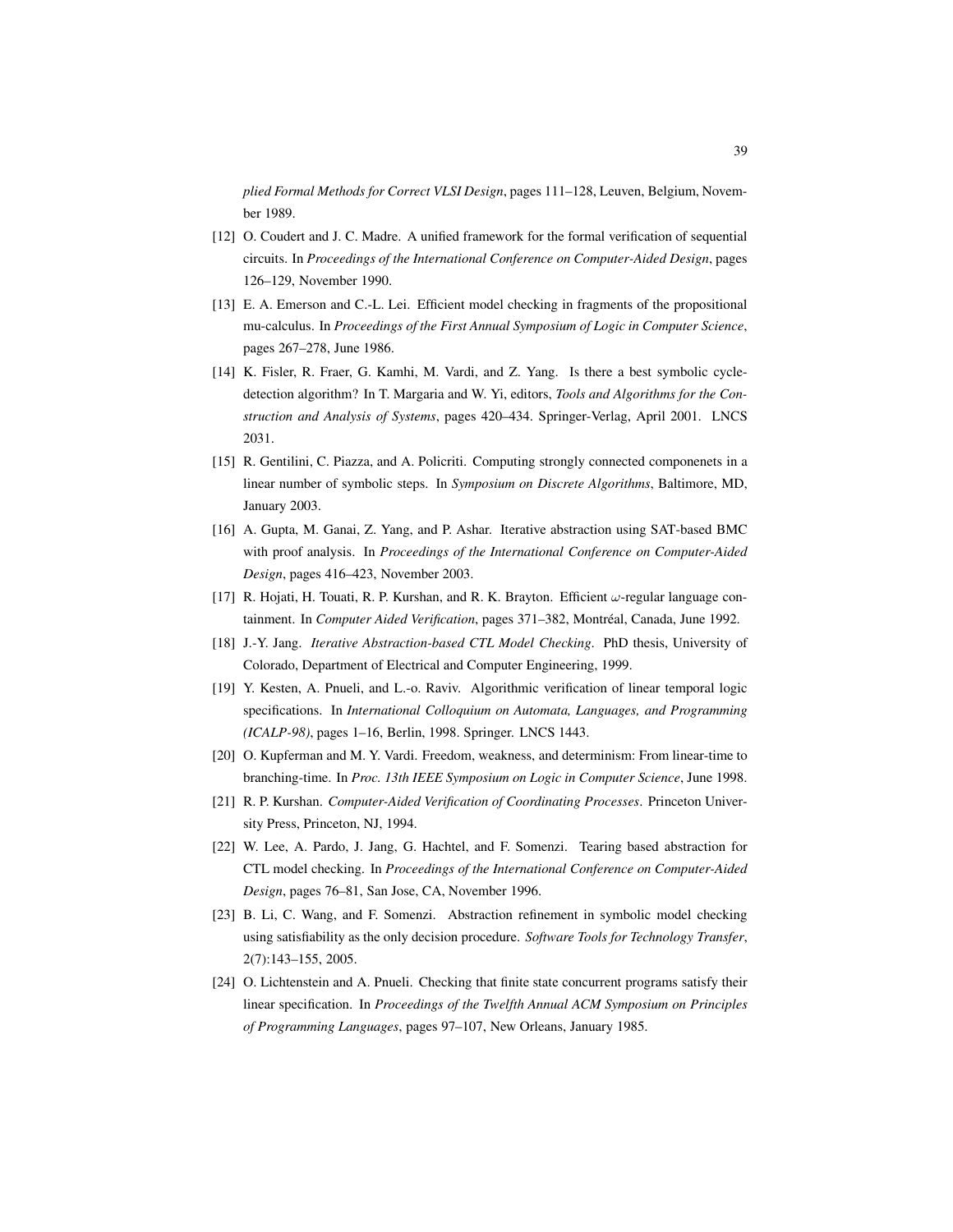- [25] J. Lind-Nielsen, H. R. Andersen, G. Behrmann, H. Hulgaard, K. Kristoffersen, and K. G. Larsen. Verification of large state/event systems using compositionality and dependency analysis. In *International Conference on Tools and Algorithms for Construction and Analysis of Systems (TACAS'98)*, pages 201–216, Lisbon, Portugal, March-April 1998. LNCS 1384.
- [26] K. L. McMillan. *Symbolic Model Checking*. Kluwer Academic Publishers, Boston, MA, 1994.
- [27] K. L. McMillan and N. Amla. Automatic abstraction without counterexamples. In *International Conference on Tools and Algorithms for Construction and Analysis of Systems (TACAS'03)*, pages 2–17, Warsaw, Poland, April 2003. LNCS 2619.
- [28] R. Milner. An algebraic definition of simulation between programs. *Proc. 2nd Int. Joint Conf. on Artificial Intelligence*, pages 481–489, 1971.
- [29] I.-H. Moon, J.-Y. Jang, G. D. Hachtel, F. Somenzi, C. Pixley, and J. Yuan. Approximate reachability don't cares for CTL model checking. In *Proceedings of the International Conference on Computer-Aided Design*, pages 351–358, San Jose, CA, November 1998.
- [30] A. Pardo and G. D. Hachtel. Automatic abstraction techniques for propositional  $\mu$ -calculus model checking. In O. Grumberg, editor, *Ninth Conference on Computer Aided Verification (CAV'97)*, pages 12–23. Springer-Verlag, Berlin, 1997. LNCS 1254.
- [31] A. Pardo and G. D. Hachtel. Incremental CTL model checking using BDD subsetting. In *Proceedings of the Design Automation Conference*, pages 457–462, San Francisco, CA, June 1998.
- [32] K. Ravi, R. Bloem, and F. Somenzi. A comparative study of symbolic algorithms for the computation of fair cycles. In W. A. Hunt, Jr. and S. D. Johnson, editors, *Formal Methods in Computer Aided Design*, pages 143–160. Springer-Verlag, November 2000. LNCS 1954.
- [33] K. Ravi and F. Somenzi. High-density reachability analysis. In *Proceedings of the International Conference on Computer-Aided Design*, pages 154–158, San Jose, CA, November 1995.
- [34] F. Somenzi, K. Ravi, and R. Bloem. Analysis of symbolic SCC hull algorithms. In M. D. Aagaard and J. W. O'Leary, editors, *Formal Methods in Computer Aided Design*, pages 88–105. Springer-Verlag, November 2002. LNCS 2517.
- [35] H. J. Touati, R. K. Brayton, and R. P. Kurshan. Testing language containment for  $\omega$ automata using BDD's. *Information and Computation*, 118(1):101–109, April 1995.
- [36] M. Y. Vardi and P. Wolper. An automata-theoretic approach to automatic program verification. In *Proceedings of the First Symposium on Logic in Computer Science*, pages 322–331, Cambridge, UK, June 1986.
- [37] URL: http://vlsi.colorado.edu/∼vis.
- [38] C. Wang, R. Bloem, G. D. Hachtel, K. Ravi, and F. Somenzi. Divide and compose: SCC refinement for language emptiness. In *International Conference on Concurrency Theory (CONCUR01)*, pages 456–471, Berlin, August 2001. Springer-Verlag. LNCS 2154.